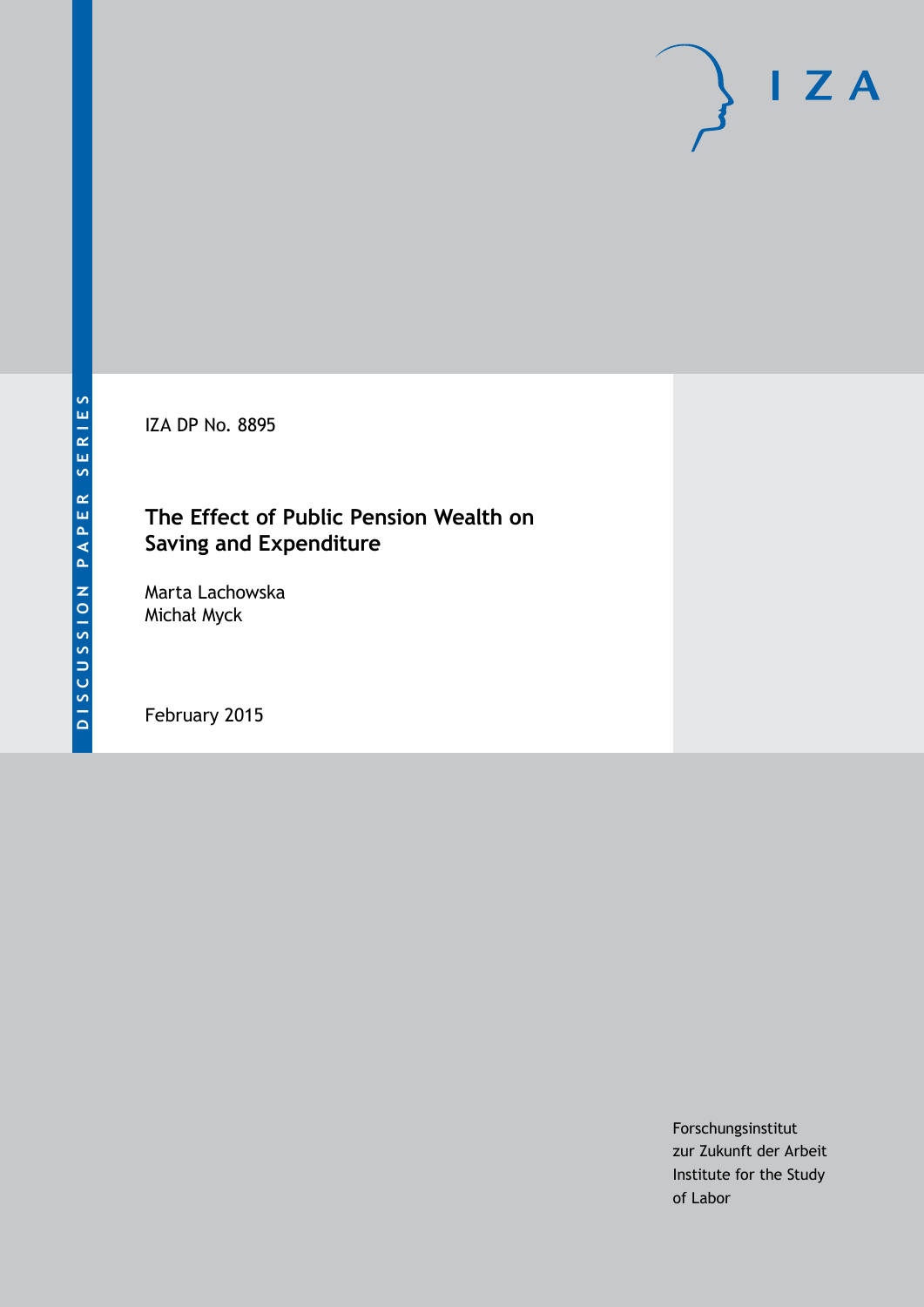# **The Effect of Public Pension Wealth on Saving and Expenditure**

# **Marta Lachowska**

*W.E. Upjohn Institute and Stockholm University*

# **Michał Myck**

*Centre for Economic Analysis (CenEA), DIW Berlin and IZA*

Discussion Paper No. 8895 February 2015

IZA

P.O. Box 7240 53072 Bonn **Germany** 

Phone: +49-228-3894-0 Fax: +49-228-3894-180 E-mail: [iza@iza.org](mailto:iza@iza.org)

Any opinions expressed here are those of the author(s) and not those of IZA. Research published in this series may include views on policy, but the institute itself takes no institutional policy positions. The IZA research network is committed to the IZA Guiding Principles of Research Integrity.

<span id="page-1-0"></span>The Institute for the Study of Labor (IZA) in Bonn is a local and virtual international research center and a place of communication between science, politics and business. IZA is an independent nonprofit organization supported by Deutsche Post Foundation. The center is associated with the University of Bonn and offers a stimulating research environment through its international network, workshops and conferences, data service, project support, research visits and doctoral program. IZA engages in (i) original and internationally competitive research in all fields of labor economics, (ii) development of policy concepts, and (iii) dissemination of research results and concepts to the interested public.

IZA Discussion Papers often represent preliminary work and are circulated to encourage discussion. Citation of such a paper should account for its provisional character. A revised version may be available directly from the author.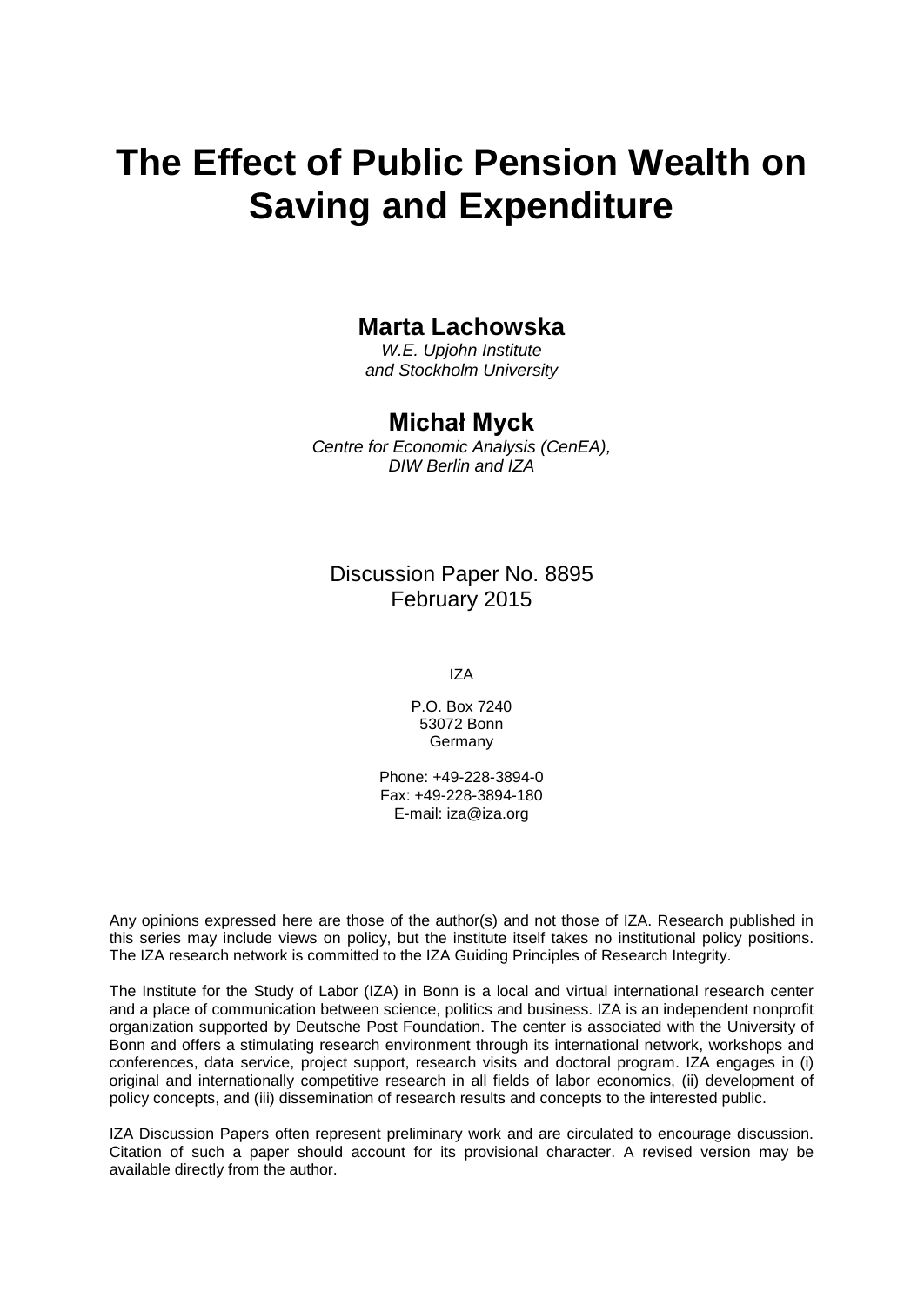IZA Discussion Paper No. 8895 February 2015

# **ABSTRACT**

# **The Effect of Public Pension Wealth on Saving and Expenditure[\\*](#page-1-0)**

In order to study whether public pension systems displace private saving, we use the quasiexperimental variation in pension wealth created by Poland's 1999 pension reform. Using the 1997–2003 Polish Household Budget Surveys, we begin by estimating "difference-indifferences" regressions, where we compare household saving and expenditure across time and between cohorts affected and unaffected by the reform. Next, we estimate the extent of crowd-out by using two-stage least squares. We identify the effect of pension wealth on private saving by using the cohort-by-time variation in pension wealth that is explained by the reform. We find that one additional Polish zloty, or PLN, of pension wealth crowds out about 0.24 PLN in household saving. We also find heterogeneity in responses. For the middle-aged cohorts, we find a large public pension crowd-out of private saving (about 0.54 PLN of private saving for each 1 PLN of public pension wealth), while the crowd-out for younger cohorts equals about 0.30 PLN of private saving per 1 PLN. Finally, we find a close-to-complete crowd-out among highly-educated households.

JEL Classification: E21, H55, I38, P35

Keywords: pension reforms, crowd-out effect, retirement saving, difference-in-differences, natural experiment

Corresponding author:

Michał Myck Centre for Economic Analysis (CenEA) ul. Królowej Korony Polskiej 25 70-486 Szczecin Poland E-mail: [mmyck@cenea.org.pl](mailto:mmyck@cenea.org.pl)

We thank Orazio Attanasio, Richard Blundell, Manuel Flores, Krzysztof Karbownik, Wojciech Kopczuk, Joanna Lahey, Jeff Larrimore, Susann Rohwedder, Mel Stephens, Federica Teppa, Tzu-Ting Yang, Guglielmo Weber, and the audiences at the W.E. Upjohn Institute, University of Michigan, Midwest Economic Association meetings, Institute for Fiscal Studies, Netspar International Pension workshop, WIEM conference, the International Institute for Public Finance, the "Optimizing over the Life Cycle" workshop, APPAM, and the National Tax Association for their comments and suggestions. We gratefully acknowledge the financial support from the Polish National Science Centre (NCN) through grant number 2012/05/B/HS4/01417. Data from the Polish Household Budget Surveys used in this paper have been made available by the Polish Central Statistical Office, which takes no responsibility for any results and interpretation. We are grateful to Agnieszka Chłoń-Domińczak for helping us understand the details of the pension reform. We thank Ewa Laskowska for helping us with the news searches of the archives of *Gazeta Wyborcza*, Michał Kundera for assistance with the data, and Ben Jones for careful proofreading of the paper. All errors are our own.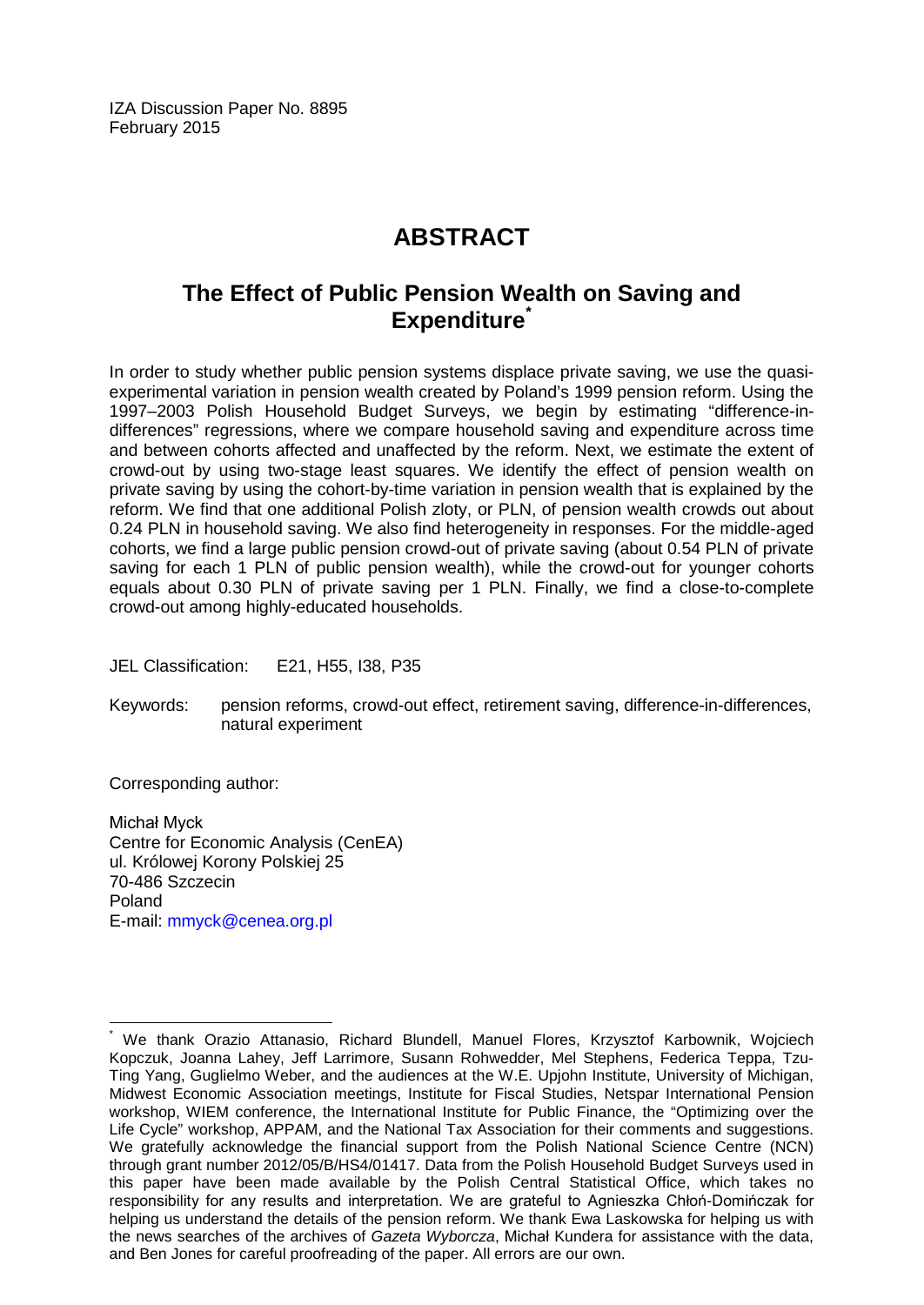# **1 Introduction**

In 1999, a drastic reform of the public pension system was launched in Poland. Prior to the reform, Poland offered relatively generous pension benefits and early retirement options. Deemed to be unsustainable, the pension system was reformed in 1999. One of the more salient consequences of this reform was the greatly reduced generosity of pension benefits for those 50 years old or younger at the time of the reform.

This paper exploits this reduction in the generosity of public pensions induced by the 1999 reform to examine whether public pension systems have a displacing effect on private saving. Our aim is to estimate public pension crowd-out—i.e., to determine by how much a unit increase in public pension wealth depresses private saving. The extent of public pension crowd-out is a key issue in the design of every pension system and thus in any debate on reforming public pensions. With public pension systems in many countries facing significant financial pressures because of higher life expectancy and low fertility, reforming pensions is one of the top policy challenges. Understanding the relationship between pension wealth and private saving should inform the debate about the behavioral response to changes to Social Security and other public pensions. Specifically, it should help us understand how much households would save on their own for retirement in the situation of lower generosity of a mandated pension system.

To estimate the crowd-out, we use the fact that the 1999 pension reform had a differential impact on individuals depending on their year of birth. Individuals who were older than 50 years at the time of the reform were allowed to stay in the pre-reform system with high benefit-to-salary replacement rates and were not directly affected by the reform. Individuals who were 50 years old or younger at the time of the reform were to receive pension benefits computed according to a much less generous post-reform pension formula. The reform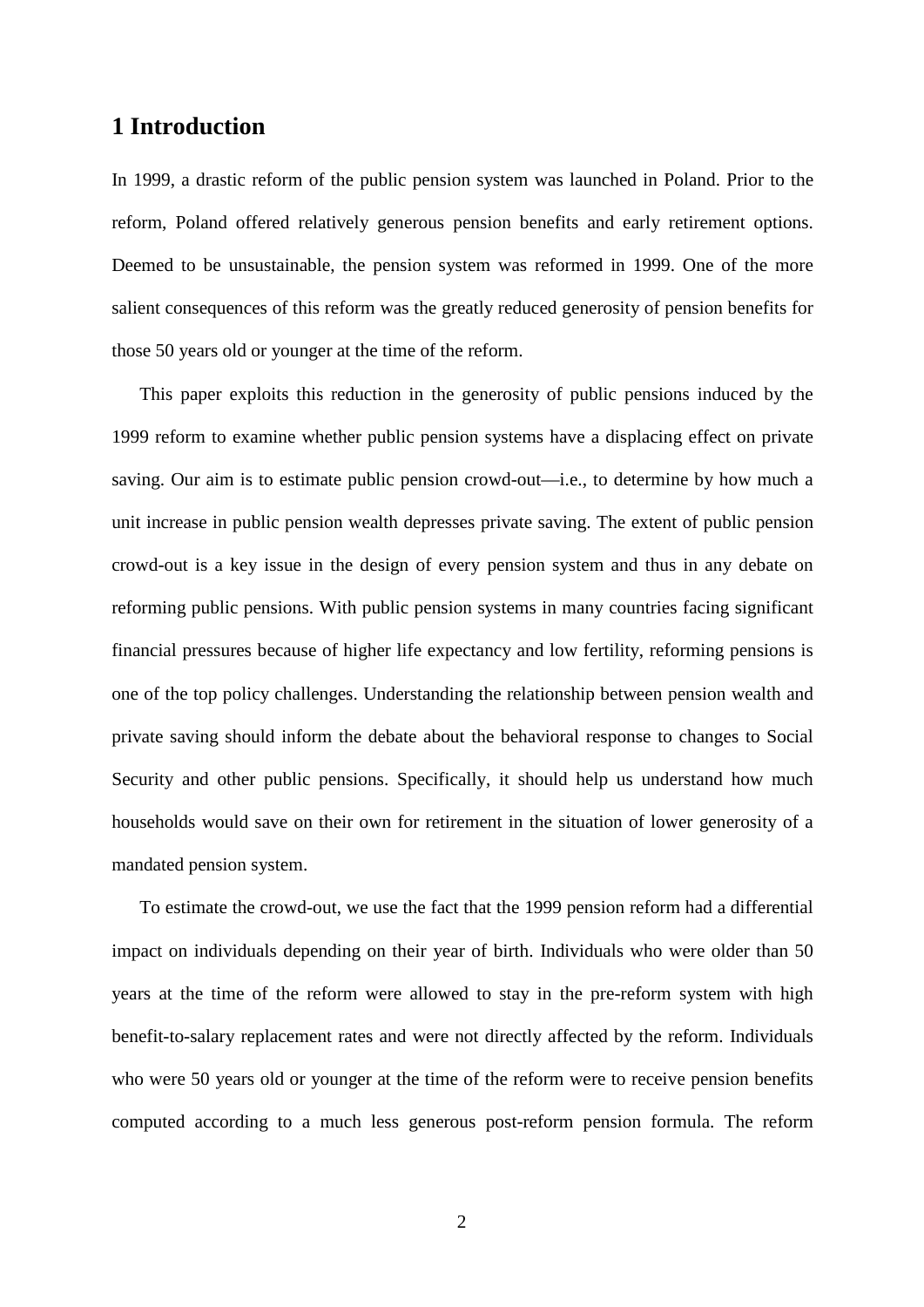created a large variation across cohorts in expected pension wealth, thus creating a setting similar to that of a natural experiment.

We begin by estimating a set of difference-in-differences regressions where we calculate the change in household saving and expenditure before and after the reform for the cohorts affected and unaffected by the reform. This procedure allows us to control for unobserved time-invariant differences between various cohorts and for secular time trends in the outcome variables. In order to estimate the public pension crowd-out, we complement the simple difference-in-differences estimation with a more structural approach. For each household, we model the expected pension wealth under the pre-reform and post-reform legislation and relate this variable to household saving. Because pension wealth is likely to be endogenous with respect to saving, we use the instrumental variables technique. Specifically, to identify the degree of crowd-out, we use variation across cohorts and time created by the reform to construct year-of-birth cohort-by-time dummies and use them as instrumental variables for pension wealth. By doing so, we can separate the variation in pension wealth that is due to unobserved heterogeneity, such as differences in taste for saving, and identify public pension crowd-out by using the variation in pension wealth created by the reform.

The quasi-experimental variation is valuable because there is theoretical ambiguity as to whether public pension systems crowd out private saving. On the one hand, if public pension wealth is a perfect substitute for private wealth, then the canonical life-cycle model predicts there to be a one-for-one relationship between a marginal increase in pension wealth and a decrease in private saving. On the other hand, Feldstein (1974) suggests that if the pension system makes people retire earlier, thus extending the period when individuals consume out of accumulated assets, this might increase saving. If so, then a marginal increase in public pension wealth will *crowd in* saving. Furthermore, public pension wealth is usually an illiquid asset, which may complicate any sharp theoretical predictions about the relationship between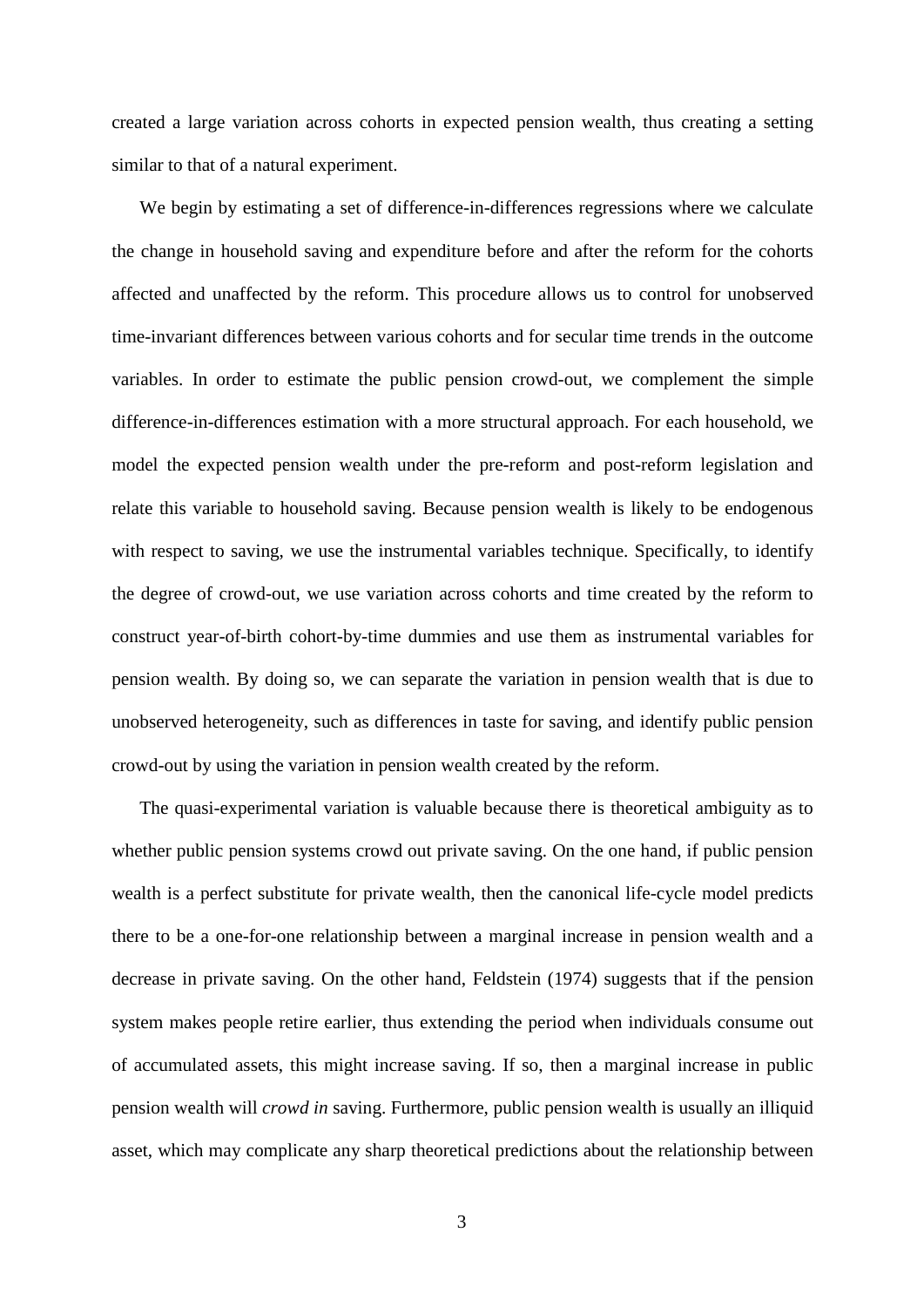private saving and mandatory public pension saving. The degree of public pension crowd-out could also be context-specific: for example, at the time of the reform, Poland had relatively undeveloped capital markets, and so the savings of Polish households may react differently from the savings of households in a more developed economy. Also, the saving decisions of some individuals may be unaffected by changes in pension wealth because they are not interested in how the pension system works or are very present-biased in their discounting of the future.<sup>[1](#page-30-0)</sup> Finally, as pointed out by Gale (1997), individuals may save for other reasons than retirement and may view their voluntary saving as a different form of saving from that mandated by the pension system.

In addition to theoretical uncertainty, the empirical literature on public pension crowd-out has been inconclusive. Feldstein (1974) finds that household savings and U.S. Social Security wealth are close substitutes and concludes that Social Security depresses personal saving by up to 50 percent, hence reducing the stock of capital and national income. Among other studies that have found large crowd-out effects are Feldstein and Pellechio (1979), Bernheim (1987), and Alessie, Kapteyn, and Klijn (1997). Other research has found modest crowd-out effects (King and Dicks-Mireaux 1982; Hubbard 1986), while Hurd, Michaud, and Rohwedder (2012) find relatively low crowd-outs, ranging from 0.20 to 0.33. Furthermore, Pozo and Woodbury (1986) find support for a Social Security *crowd-in* and also find that Social Security wealth induces people to retire early.  $2,3$  $2,3$ 

The dispute over the magnitude and direction of crowd-out are in part due to different empirical strategies. A key difficulty in estimating the relationship between pension wealth and household saving lies in how to account for unobserved traits that influence saving

<sup>&</sup>lt;sup>1</sup> Bottazzi, Jappelli, and Padula (2006) use data on how well informed individuals are about pensions and find the largest crowd-out effects among the well-informed groups.

<span id="page-5-2"></span><span id="page-5-1"></span><span id="page-5-0"></span>

 $\frac{2}{3}$  Katona (1965) also finds evidence of private pension crowd-in.<br> $\frac{3}{3}$  In addition to the dispute over the displacing effects of public pensions, there exists a closely related literature concerned with the displacing effects of private pensions (e.g., Cagan [1965], Katona [1965], Munnell [1976], Engelhardt and Kumar [2011], and Yang [2014]) and tax-deferred pension accounts (e.g., Venti and Wise [1990], Gale and Scholz [1994], and Chetty et al. [2014]). Bernheim (2002) and Gale (2005) provide literature reviews.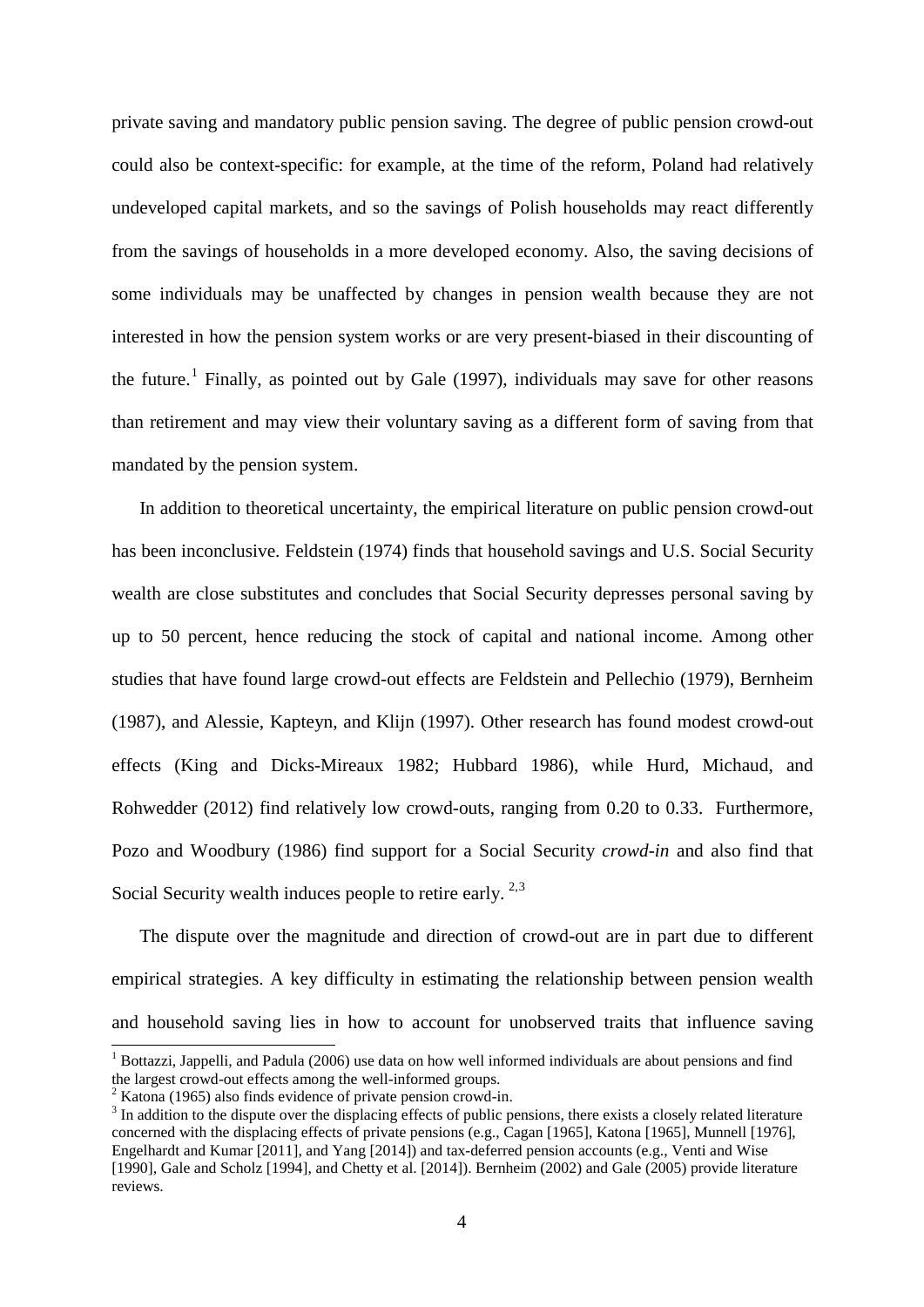decisions as well as the determinants of pension wealth (see Gale [1998] for a discussion of other biases in the estimates of crowd-out). More recently, the literature on crowd-out effects has searched for exogenous shifts in pension wealth as a source of identification. Attanasio and Rohwedder (2003), Attanasio and Brugiavini (2003), Bottazzi, Jappelli, and Padula (2006), Aguila (2011), Feng, He, and Sato (2011), and Banerjee (2011) use differential impacts across groups and time created by pension reforms as a source of variation in pension wealth and apply variants of the difference-in-differences approach to estimate the crowd-out effect. Whereas Attanasio and Rohwedder (2003), Attanasio and Brugiavini (2003), Bottazzi, Jappelli, and Padula (2006), and Aguila (2011) find crowd-out effects ranging between 0.50 and 0.75, Feng, He, and Sato (2011) report modest crowd-out, ranging between 0.10 and  $0.16<sup>4</sup>$  $0.16<sup>4</sup>$  $0.16<sup>4</sup>$  In sum, the literature relying on quasi-experimental variation, too, remains in dispute about the magnitude of public pension crowd-out.

In our main results, where following the literature, we assume that the subjective discount factor equals 0.98 percent, we find that one additional Polish zloty (PLN) of pension wealth crowds out about 0.24 PLN in household saving and crowds in about 0.21 PLN in household consumption. We also find heterogeneity in responses. The crowd-out of saving for the older and middle-aged cohort is large or close to complete. Our findings also show that for highly educated households, public pension wealth and private saving are close substitutes.

We also present several sensitivity checks, where we vary our assumptions regarding the households' subjective annual discount factor, projections of future earnings and pension wealth, and sample specifications. We show that the main results are robust to alternative sample cuts and assumptions regarding computation of pension wealth. We also show that the degree of public pension crowd-out is inversely related to how heavily households discount the future. If the annual discount factor equals 0.90, then crowd-out is almost zero, and the

<span id="page-6-0"></span><sup>&</sup>lt;sup>4</sup> Feng, He, and Sato (2011) study the effects of expanding a pension system, whereas most other papers study the response of household saving to reductions in pension benefit generosity.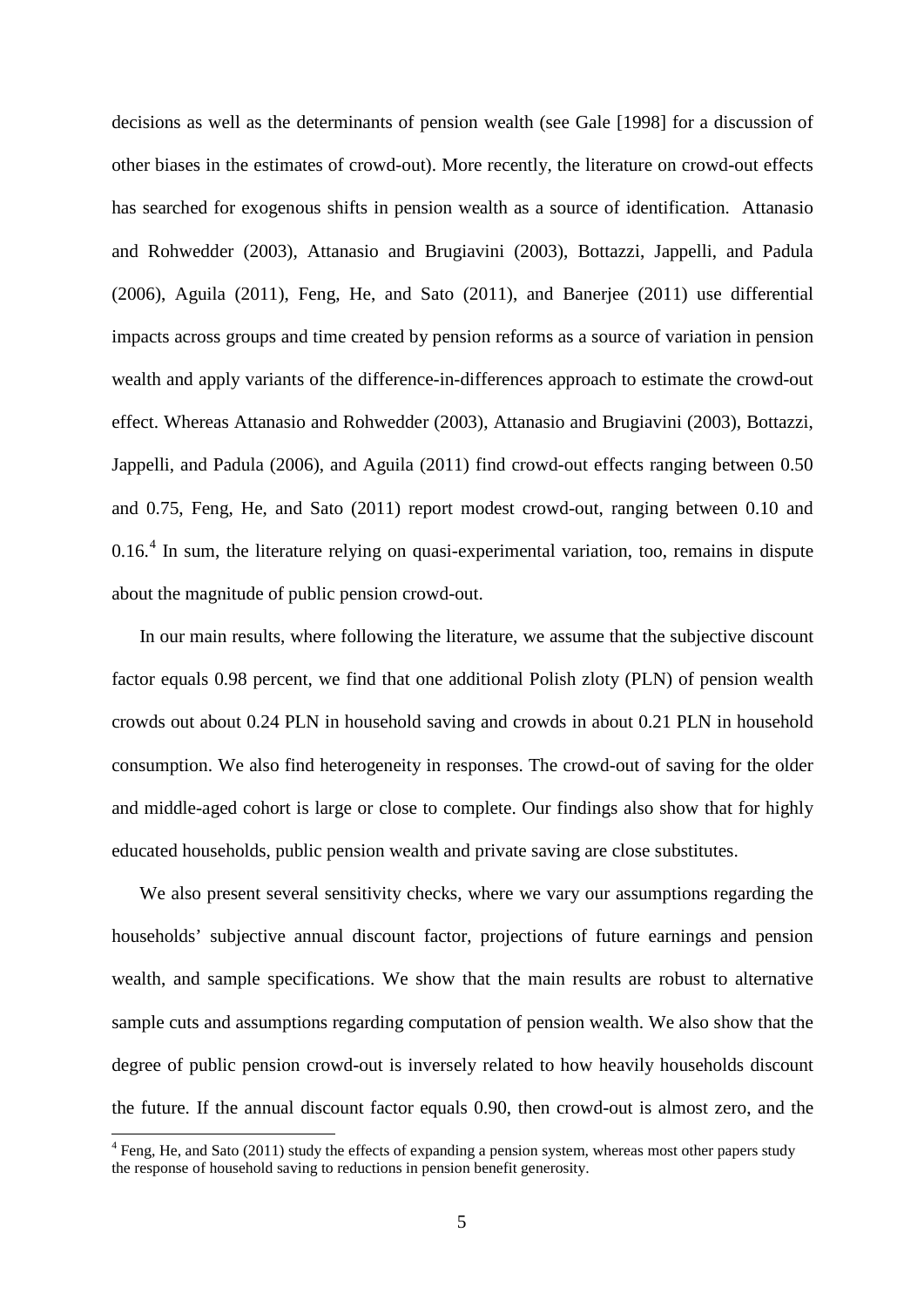two-stage least squares (2SLS) estimates are similar to ordinary least squares (OLS) estimates. On the other hand, if we set the annual discount factor at 0.999, the overall crowdout is estimated to be approximately 0.40.

The rest of the paper is organized as follows. Section 2 provides background information about Poland's public pension system in the years before and after the reform. Section 3 describes the data and variables from the Polish Household Budget Surveys and the empirical strategy used to analyze the data. Section 4 describes the results, and Section 5 discusses the findings. The final section draws conclusions. In order to keep the discussion as focused as possible on the main subject of the paper, we relegate the detailed description of variable definitions and the construction of the sample used for analysis to Appendix A.

# **2 A brief overview of Poland's 1999 pension reform[5](#page-6-0)**

In the early 1990s Poland had, in relative terms, a generous public pension system financed on a pay-as-you-go basis. However, the combination of ample use of early retirement options, increases in life expectancy, and low fertility raised questions about the system's fiscal sustainability. In order to help finance the pension system, the contribution rate was successively raised after the early 1990s. Soon it became apparent, though, that these changes provided only temporary solutions and that Poland needed a radical reform of its public pension system. The initial steps toward a major reform of the system were formulated by the left-wing coalition in 1994, and in the following years negotiations were held regarding the choice of funding and transition rules.

The plan to reform the pension system moved forward after the electoral victory of the center-right-wing coalition in the fall of 1997. Although it was anticipated that a pension reform would take place in some form, the details of who would be affected and to what

<span id="page-7-0"></span> <sup>5</sup> This section is based on Chłoń-Domińczak (2002), who provides a detailed description of Poland's pension system and the events leading up to the reform.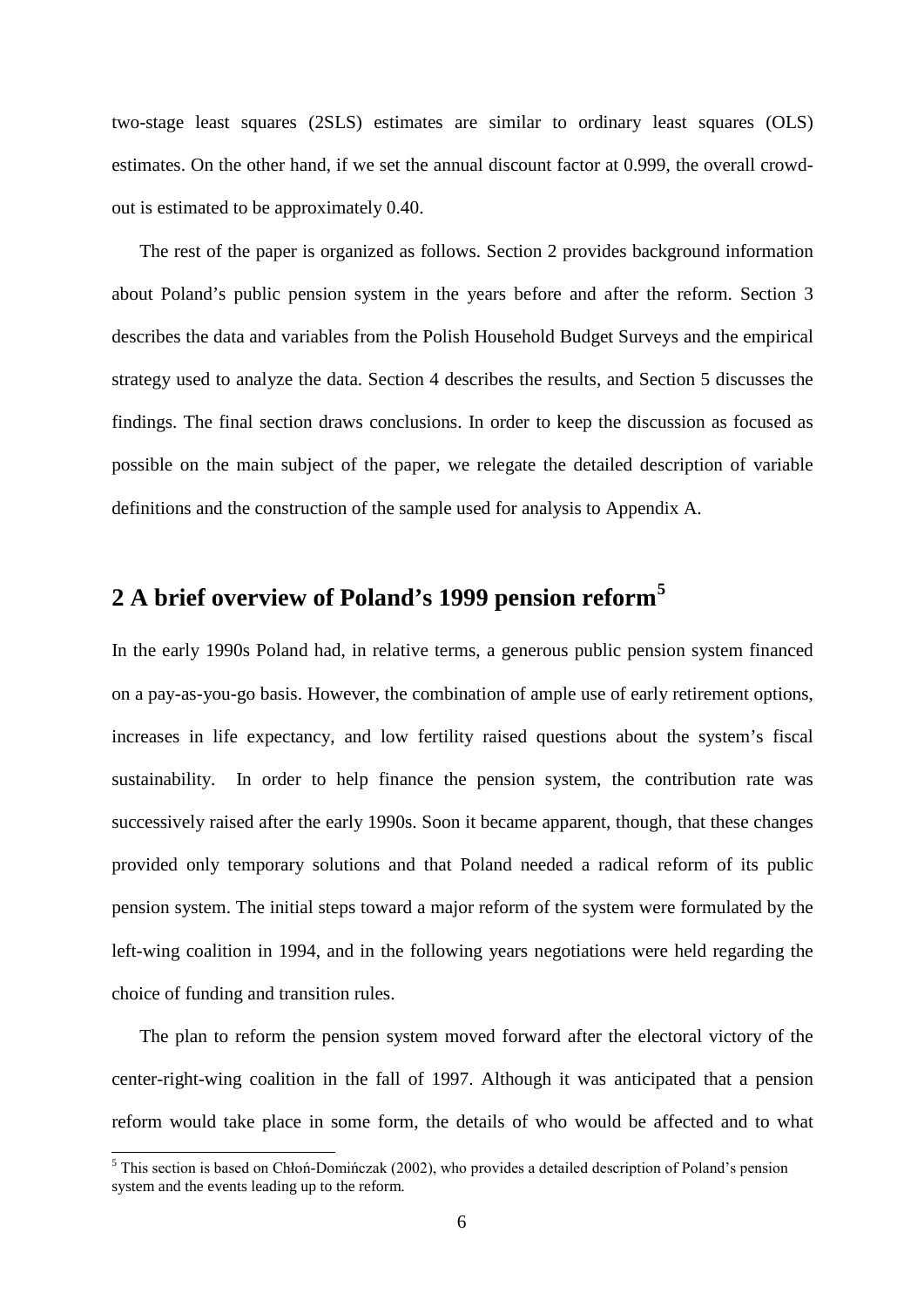extent were still a matter of debate in 1998. The vote was passed in October 1998, and the new pension system was launched on January 1, 1999.<sup>[6](#page-7-0)</sup> As Chłoń-Domińczak (2002) points out, one of the factors driving the haste in reforming the pension system was a strong public backing of pension reform, which perceived the old pension system as a carry-over from communist days.

Arguably, the most salient components of the reform were the following:

- To relate the generosity of the pension benefit formula to lifetime earnings profiles, thus providing a clearer incentive to postpone retirement. Projections that assumed no change in the timing of retirement forecast alarming drops in the replacement rates (defined as the ratio of first pension benefit to last salary), from about 65–76 percent to about 40–60 percent for men. For women, this drop would be as high as from 70 percent in the pre-reform system to a 30–50 percent post-reform replacement rate. This dramatic reduction for women stems from the fact that the post-reform pension formula rewards longer careers, whereas women tend to have a more spotty labor force participation.
- To "nudge" the public to take an interest in their pensions by altering the formula for the pay-as-you-go part to resemble the structure of a funded defined contribution pension—a so-called notionally defined contribution (NDC) pension.<sup>[7](#page-8-0)</sup> NDC pensions are accounts of pension rights, based on an individual's entire earnings profile, with a specified rate of return usually based on the economy-wide wage growth. The NDC pension is funded by current contributions, but the formula is set up to mimic a fully funded plan (hence the term "notional"). The reform also introduced a fully funded defined contribution pension plan, membership in which was obligatory for the

<span id="page-8-1"></span> <sup>6</sup> See Hausner (2002) and Chłoń-Domińczak (2002) for a description of the political negotiations preceding the reform.

<span id="page-8-0"></span><sup>&</sup>lt;sup>7</sup> Such plans are also called nonfinancial defined contribution plans. A similar system has also been adopted in Sweden; see Holzmann, Palmer, and Robalino (2012).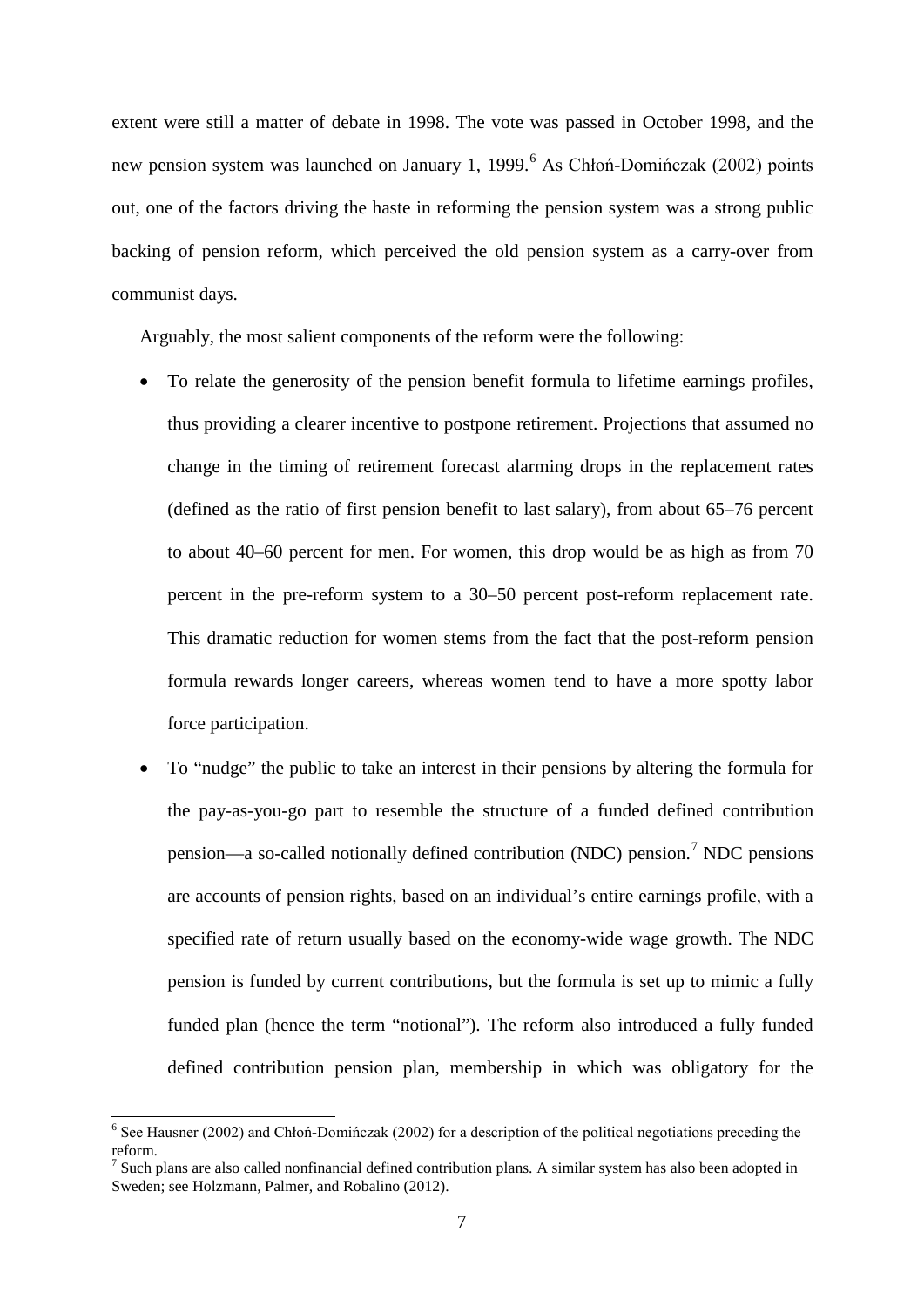youngest cohorts. Contributions to these funds initially constituted 7.3 percent of total retirement contributions among those who joined the funds.

- To make the system more actuarially fair—i.e., structuring the benefit formula so that in expectation the present value of contributions to the system would equal the present value of future benefits.
- To increase the effective retirement age toward the statutory retirement age. Statutory retirement age was not affected by the reform and stayed at 60 years for women and 65 years for men. Because of a variety of early retirement options, the effective retirement age before the reform was 59 years for men and 55 years for women.<sup>[8](#page-8-1)</sup>
- Limiting the scope of early retirement privileges for various occupations, broadly defined as "demanding." For example, miners could retire after contributing to the system for 25 years, regardless of age (Perraudin and Pujol 1994).

In Table 1, we highlight more of the differences between the pre-reform and reformed pension systems. Generally, pension reforms tend to be implemented gradually to allow individuals to adjust to their implications. For the 1999 reform, it will take until the 2030s before the cohorts fully covered by the reformed system will transition to retirement. However, since life-cycle theory suggests that households are forward-looking and form their saving decisions by taking into consideration expectations of their lifetime income, a large change in future pension benefits may induce households to alter their saving behavior even if retirement is years away. Therefore, in the second column of Table 1, we describe the features of the post-reform system once it reaches a "steady state."

#### [Table 1 here]

<span id="page-9-0"></span><sup>&</sup>lt;sup>8</sup> Reaching an agreement regarding the early retirement privileges proved to be one of the major obstacles of the pension reform. The negotiations illustrated that retaining the option to retire early is a "focal point" of the pension debate in Poland. In the end, a compromise was reached where the transition cohorts working in certain occupations could still retire early, and also women retained the possibility to retire early; see Table 2 for details. We discuss the existing evidence of labor supply effects of the 1999 pension reform in subsection 3.5.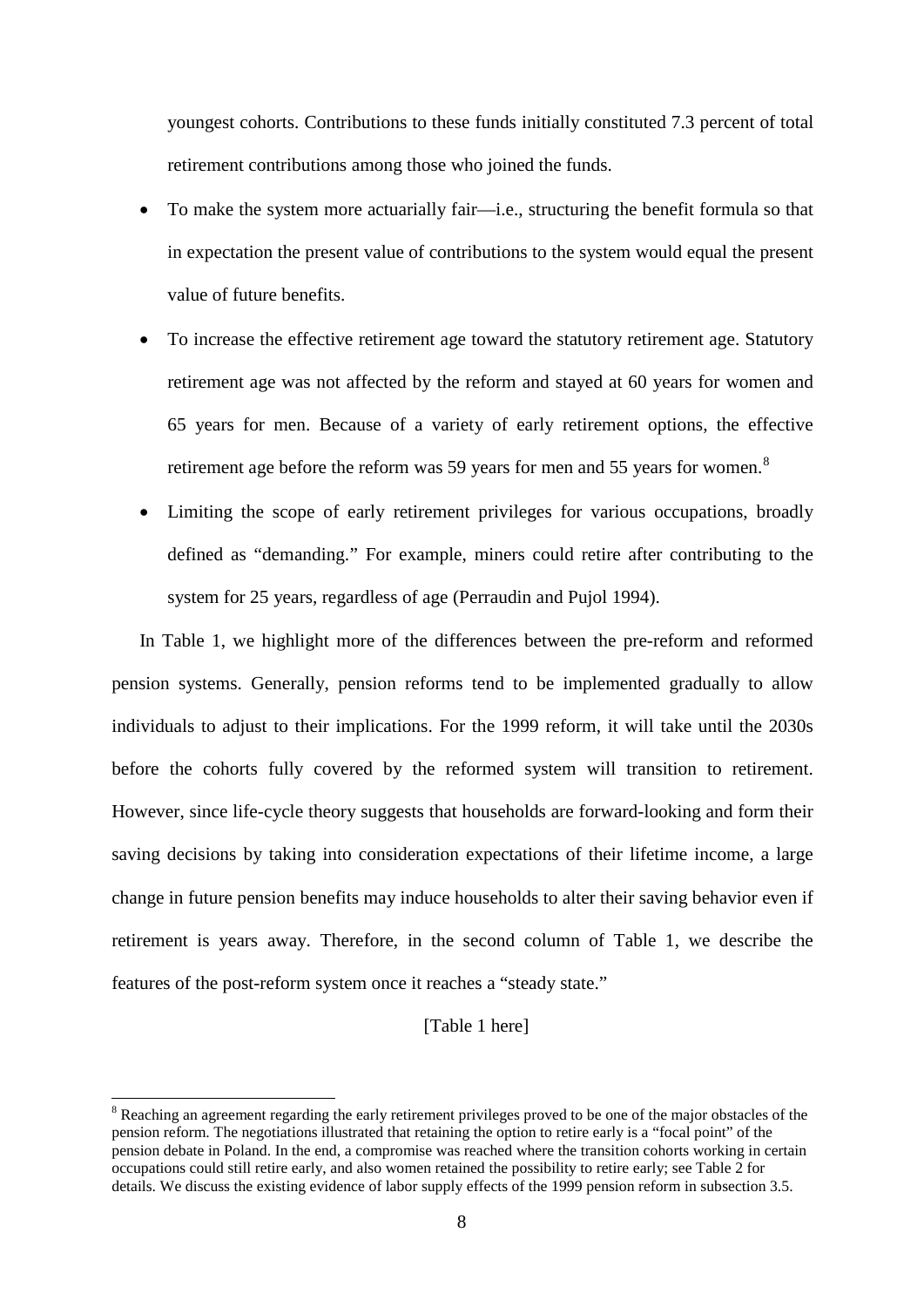#### **2.1 The impact of the reform across cohorts**

The gradual implementation of the reform created a variation in how it affected individuals depending on their year of birth; see Table 2. This lends itself to studying the impact of the reform on four different cohorts: one cohort unaffected directly by the reform and three cohorts affected by the reform with varying intensity.

- First, all those born before 1949 (i.e., those who were older than 50 years at the time of the reform) remained in the pre-reform system. We refer to this cohort as the *comparison cohort*.
- Second, the first five year-of-birth cohorts of women, those born from 1949 to 1953, would receive a mix of pre-reform benefits and post-reform benefits; see Table 2. This exception was motivated by the fact that the new pension formula punishes short careers, and many women of this generation had relatively short careers. This group retained some early retirement options. We refer to this first "treated" cohort born between 1949 and 1953 as the *older cohort*.
- Third, those born after January 1, 1949, but before January 1, 1969 (i.e., those between 30 and 50 years of age at the time of the reform), also retained early retirement privileges, but had their pension formula calculated according to the postreform formula. Hence, even if these individuals choose to exercise the option to retire early, their pension benefit will be calculated according to the post-reform formula. Since the post-reform formula rewards longer careers, one might suspect that the saving rate of these groups would increase in order to finance their longer retirement period. We refer to this second "treated" cohort, born between 1954 and 1968, as the *middle-aged cohort.*
- Fourth, those born after 1969 (i.e., those younger than 30 at the time of the reform) are fully in the post-reform pension system, with no early retirement privileges and no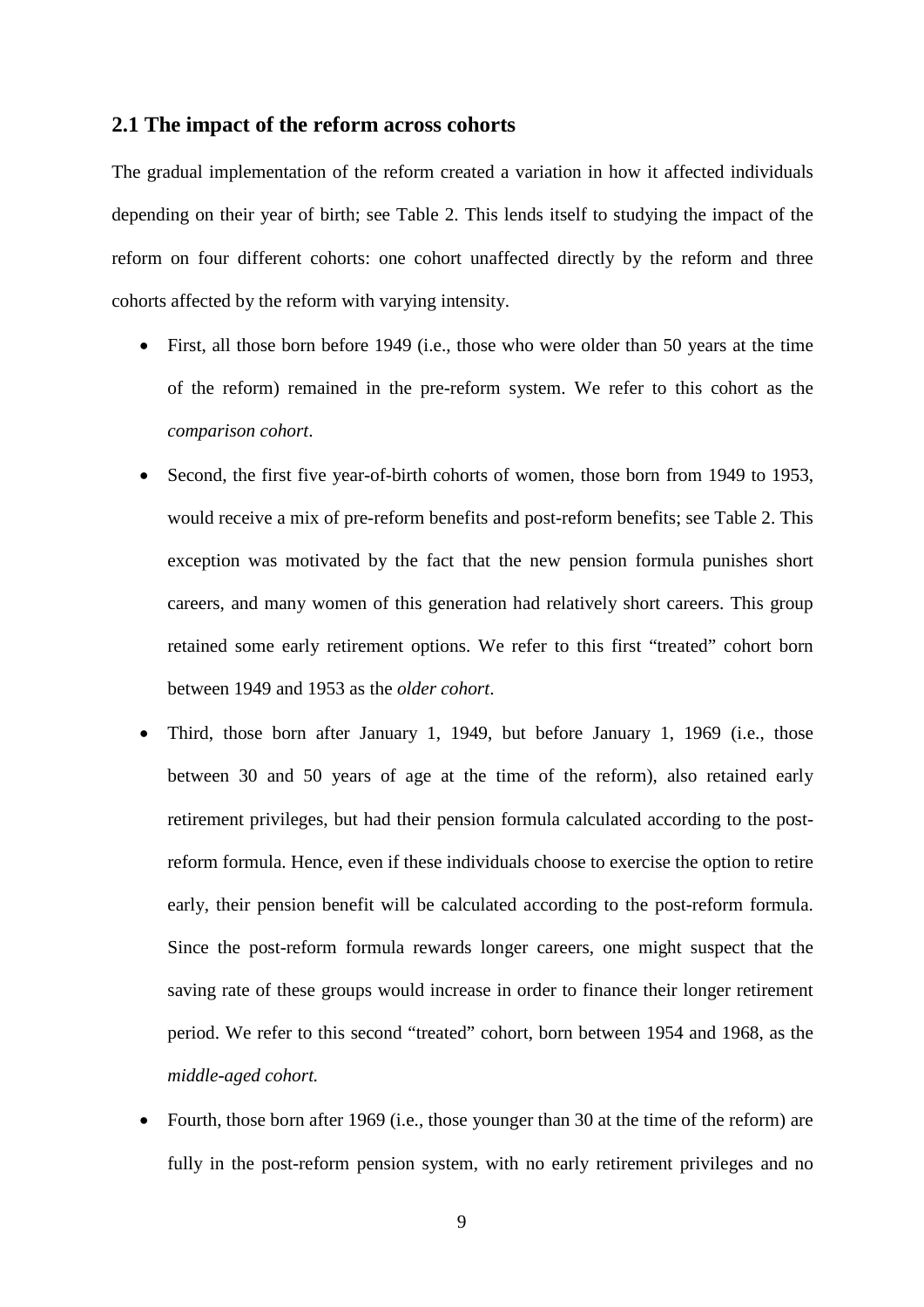exemptions to the post-reform pension formula. We refer to this last "treated" cohort as the *younger cohort*.

[Table 2 here]

#### **2.2 Was the public aware of the pension reform?**

Existing literature on financial literacy (e.g., Gustman and Steinmeier [2005], Lusardi and Mitchell [2014]) has shown that people may not fully understand how the pension system works. In order to expect a pension reform to have an effect on saving, the public should at least know about the main provisions of the reform.

To put the 1999 pension reform in perspective, it is worthwhile to point out that it was one of four major reforms implemented at the same time. The other changes included a reform of the education system, a new local government and administration structure, and a reform of the health care system. Chłoń-Domińczak (2002) points out that one of the factors motivating the pension reform was a strong public support for the change.

To develop a sense of how "Main Street" might have perceived the pension reform, we searched the archives of Poland's major national daily newspaper, *Gazeta Wyborcza*, for the terms "pension reform," "pension system," "reform of pension system," and "pension" for the years 1997–1999. Based on this collection of articles, one could note that one salient feature of the coverage was the emphasis on the cohort-specific nature of the reform. The media coverage included "information boxes" that showed practical examples of what the pension formula would be for certain types of workers in the pre-reform and post-reform systems. This coverage reflects a general interest in the consequences of the reform and suggests that the public should at least have been aware of the main features of the implemented changes, and in particular of the fact that the pension reform would have a differential impact depending on one's year of birth. It is of course natural that the awareness of the reform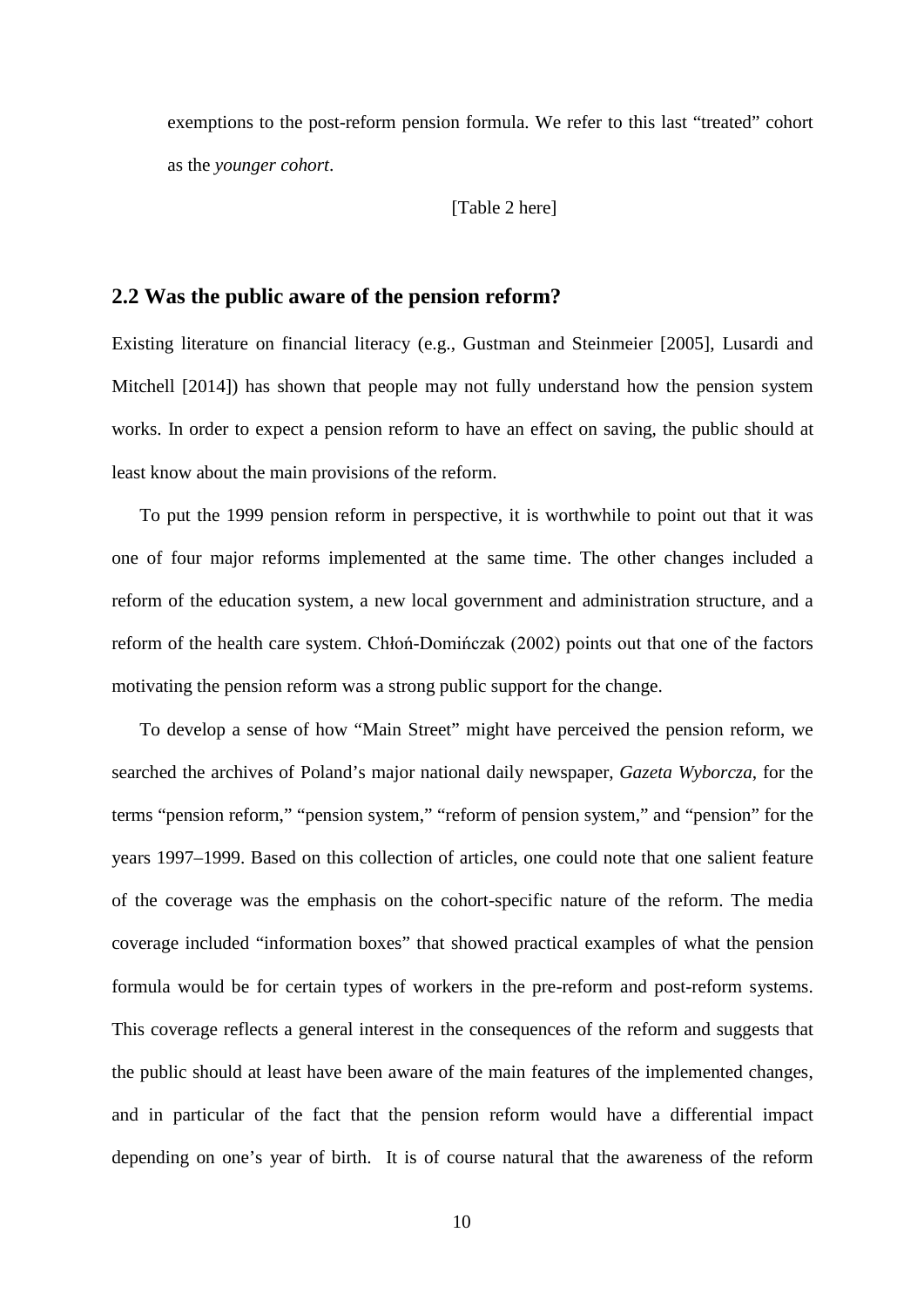would differ across different groups of the society, but it is clear that there was substantial coverage of the reform in the media.

Reporting about the pension reform continued in 1999, suggesting that there was continued demand for information about the pension reform. Since information may diffuse slowly, it is reasonable to assume that some people might not have immediately understood the incentives of the post-reform pension system. As we describe below, for that reason we follow cohorts over a five-year period after the implementation of the reform.

# **3 Data and Methods**

### **3.1 Data**

Our data come from the Polish Household Budget Surveys (Badanie Budżetów Gospodarstw Domowych, or BBGD), collected by the Polish Central Statistical Office; see Barlik and Siwiak (2011). The BBGD is a monthly survey of household incomes and expenditures that also collects demographic data. Each month about 3,100 households are interviewed, which adds up to about 37,500 households annually (about 0.3 percent of Poland's population). The BBGD collects information on monthly household expenditure, income from different sources including labor income and social security benefits, key household durables and equipment, and detailed demographic information.

We use data for the years 1997–2003; this allows us to observe four years after the reform year of 1999. We include these years to allow for any lag during which households adjust their behavior after reform. We use two years before the reform, 1997 and 1998, to test for anticipation effects and group by time trends. If there are pre-reform differences in outcomes between groups affected by the reform and groups unaffected by the reform, then we must question whether the responses we observe after the reform are really due to the reform.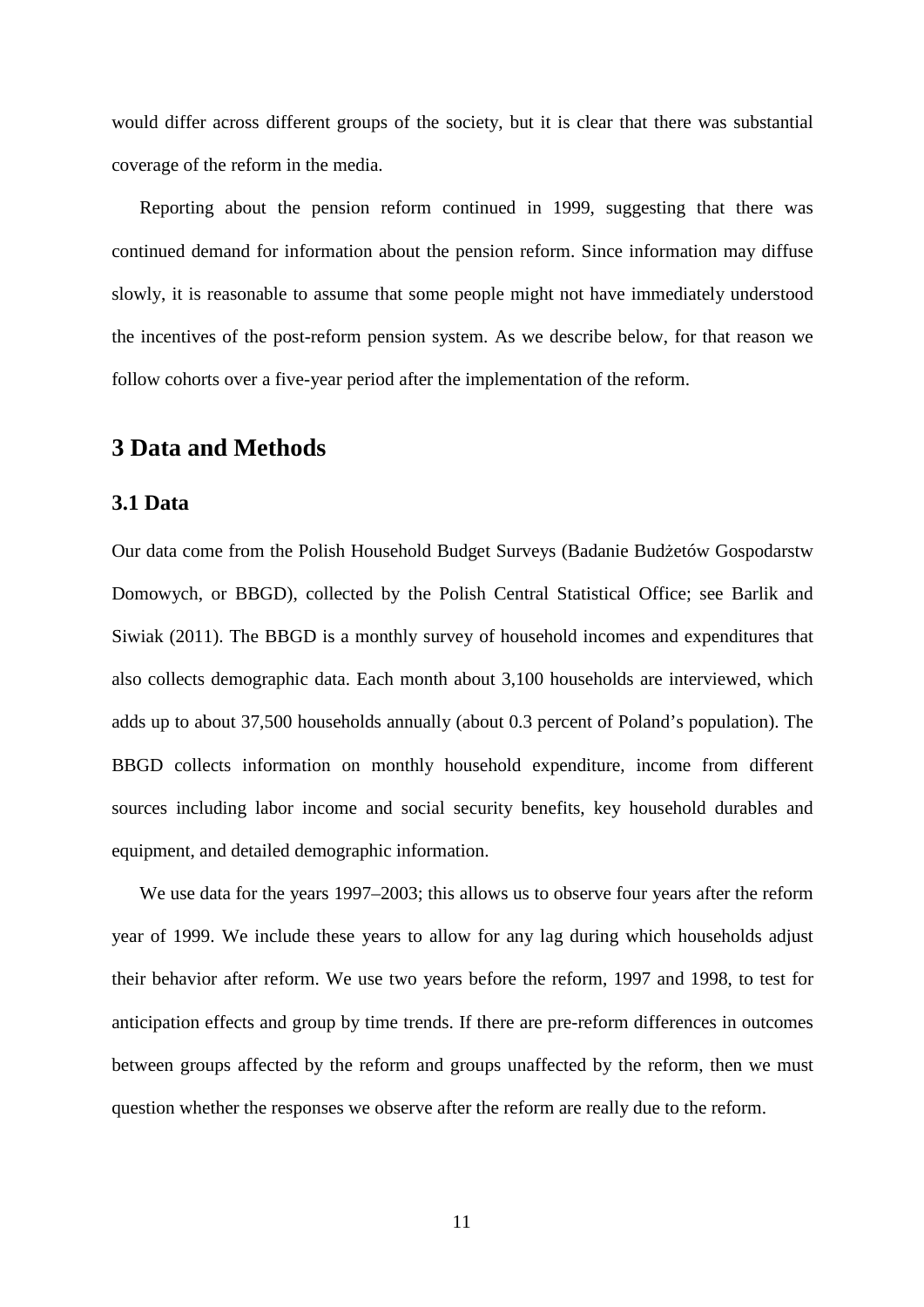Although part of the BBGD sample includes a rolling panel element, the design of the panel roll-out changed over the years and the panel part is too small for the purpose of our study, and so we use the BBGD as pooled cross-sectional data. Hence, our regression sample consists of households whose head was born between 1937 and 1980, and for each year we restrict the sample to include 18- to 65-year-old heads of household. Appendix A details additional sample restrictions.

Following the literature, we construct household saving as the residual between household available income and total household expenditure. The saving rate is defined as household saving divided by household available income.

In order to relate saving to pension wealth, we need to construct the pension wealth based on the demographic and income information in the BBGD and institutional regulations. We define household expected pension wealth as the present value of the sum of future pension benefits of both spouses, adjusted by survival probabilities obtained from the Polish life tables (see Brugiavini, Maser, and Sundén [2005] for a discussion of approaches in estimating pension wealth).

In order to compute pension wealth, first we need to forecast lifetime earnings profiles for both spouses. We estimate labor income profiles for heads of households and spouses separately. To forecast pension wealth, one needs detailed knowledge of the pension legislation before and after the reform. For the computation of pension wealth, we need to make assumptions about labor supply decisions that are plausibly "typical." Appendix A details the assumptions we make at this stage of the analysis. The model could be made more realistic, but the objective of our paper is not to model pension wealth level as an end in itself, but rather as the relationship between pension wealth and private saving *at the margin*. Later in the paper, we check the sensitivity of our assumptions by conducting several robustness checks regarding the computation of pension wealth.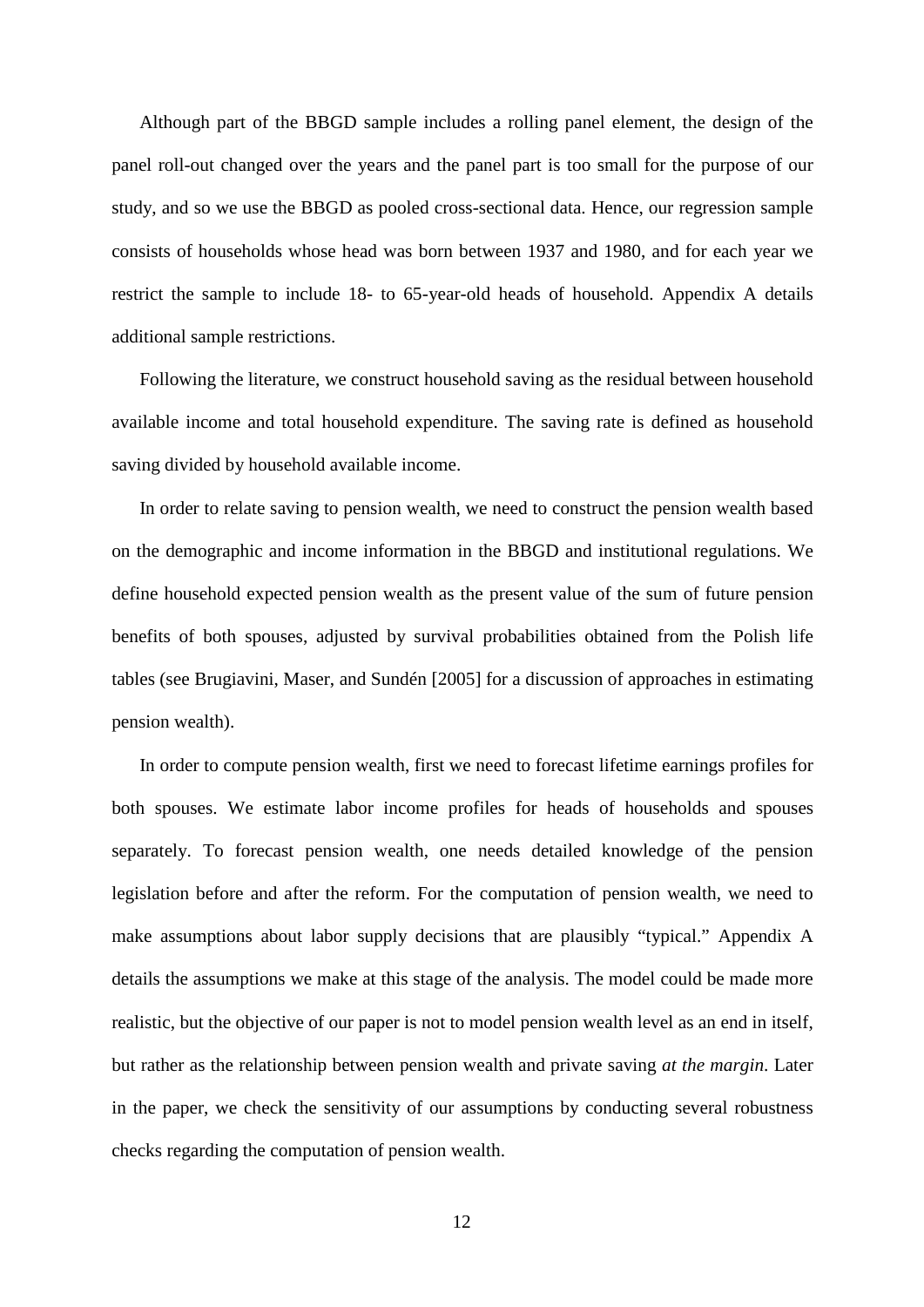In order to account for cross-sectional differences in planning horizons of the households and different points in individual life cycles of when the reform occurred, we correct the expected pension wealth by a discrete-time version of "Gale's *Q*" (Gale 1998) adjustment factor as derived in Attanasio and Brugiavini (2003) and Attanasio and Rohwedder (2003). Following this literature (Attanasio and Brugiavini 2003; Attanasio and Rohwedder 2003; Bottazzi, Jappelli, and Padula 2006), we assume that the subjective discount rate equals 2 percent and that the coefficient of relative risk aversion equals 1. We discuss this factor in Appendix B and conduct sensitivity checks of these assumptions later in the paper.

### **3.2 Descriptive Statistics**

Table 3 presents the descriptive statistics for the estimation sample. For income, expenditure, pension wealth, and saving variables, we report the sample mean, standard deviation, and median. For the other variables, we report means and standard deviation (although not for proportions).

#### [Table 3 here]

The average saving rate in the BBGD is relatively low, about 2 percent, which is due to a large number of negative values, but the median is about [9](#page-9-0) percent.<sup>9</sup> On average, 64 percent of the analysis sample saves a positive amount. Turning to the computed pension benefit, we see that, on average, the ratio of household gross pension benefits to current gross household labor income is about 0.50.

A lower pension benefit implies a lower pension wealth, but it is relatively difficult to interpret changes in pension wealth. Hence, in Figure 1 we compute the median pension benefit replacement rate under the pre- and post-reform legislation for the cohort unaffected by the reform and the three affected cohorts. We calculate the replacement rate using data in

<span id="page-14-0"></span> $9$  The household net saving rate in Poland between 1997 and 2003 was about 10.5 percent (OECD 2010).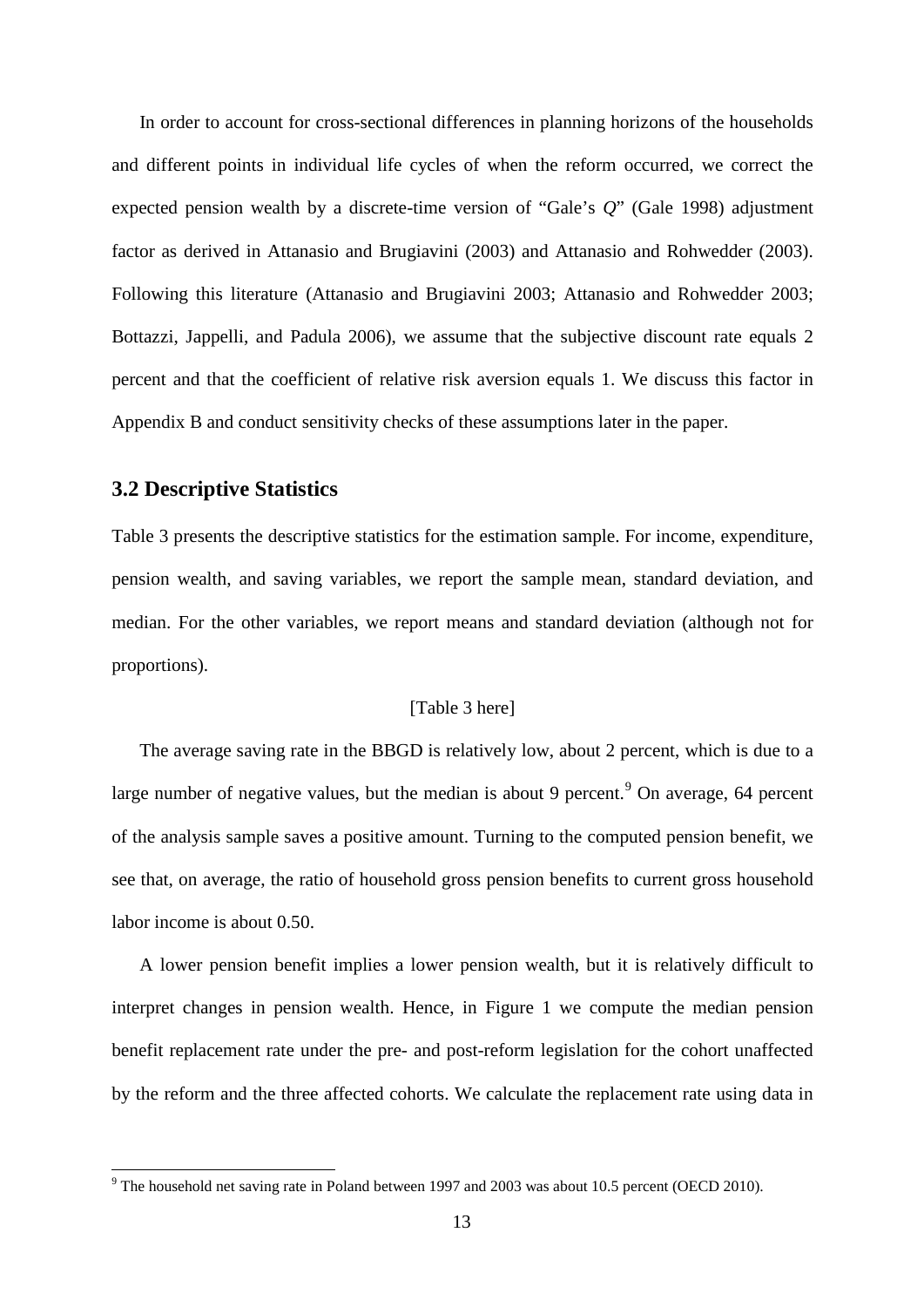the BBGD and define it as the ratio of the first pension benefit of the head of household to his or her last pre-retirement salary.

#### [Figure 1 here]

Figure 1 shows the drop in replacement rates that is driving the variation in pension wealth. Prior to the reform, all of the cohorts considered in our analysis could expect a median replacement rate of about  $60-64$  percent.<sup>[10](#page-14-0)</sup> After the reform, the median replacement rate for the comparison cohort (born between 1937 and 1948 and unaffected directly by the reform) remained at about 60 percent. After the reform, the median replacement rate falls for the older, the middle-aged, and the younger cohort by about 20 percentage points.<sup>[11](#page-15-0)</sup>

Although the percentage-point decrease is similar across the affected cohorts, we expect cohorts late in their life cycle to react more strongly than the younger cohort. This difference in treatment intensity allows us to study whether changes in saving behavior differ in the direction predicted by the life-cycle model.

#### **3.3 Consequences of the reform: identifying effects using difference-in-**

#### **differences**

In order to investigate whether the 1999 reform did have an impact on saving behavior, we begin by comparing the mean outcomes for the cohorts affected by the reform and the mean outcomes of cohorts unaffected by the reform (those born before 1949), before and after the reform. To do so, we estimate a set of multiyear difference-in-differences regressions, such as the following:

$$
y_{it} = \alpha_t + \alpha_g + \alpha_{tg} + x_{it}\beta + \varepsilon_{it}, \qquad (1)
$$

where  $y_{it}$  is an outcome,  $\alpha_t$  stands for time effects (year 1998 is the omitted category),  $\alpha_g$ denotes the cohort fixed effects (the unaffected cohort born 1937–1948 is the omitted

<span id="page-15-0"></span><sup>&</sup>lt;sup>10</sup> Productivity is higher for younger cohorts, which accounts for the secular increase in the replacement rates. <sup>11</sup> Since two-thirds of the heads of household are men, the "milder" treatment that women in the older co experienced is not reflected in the bar chart.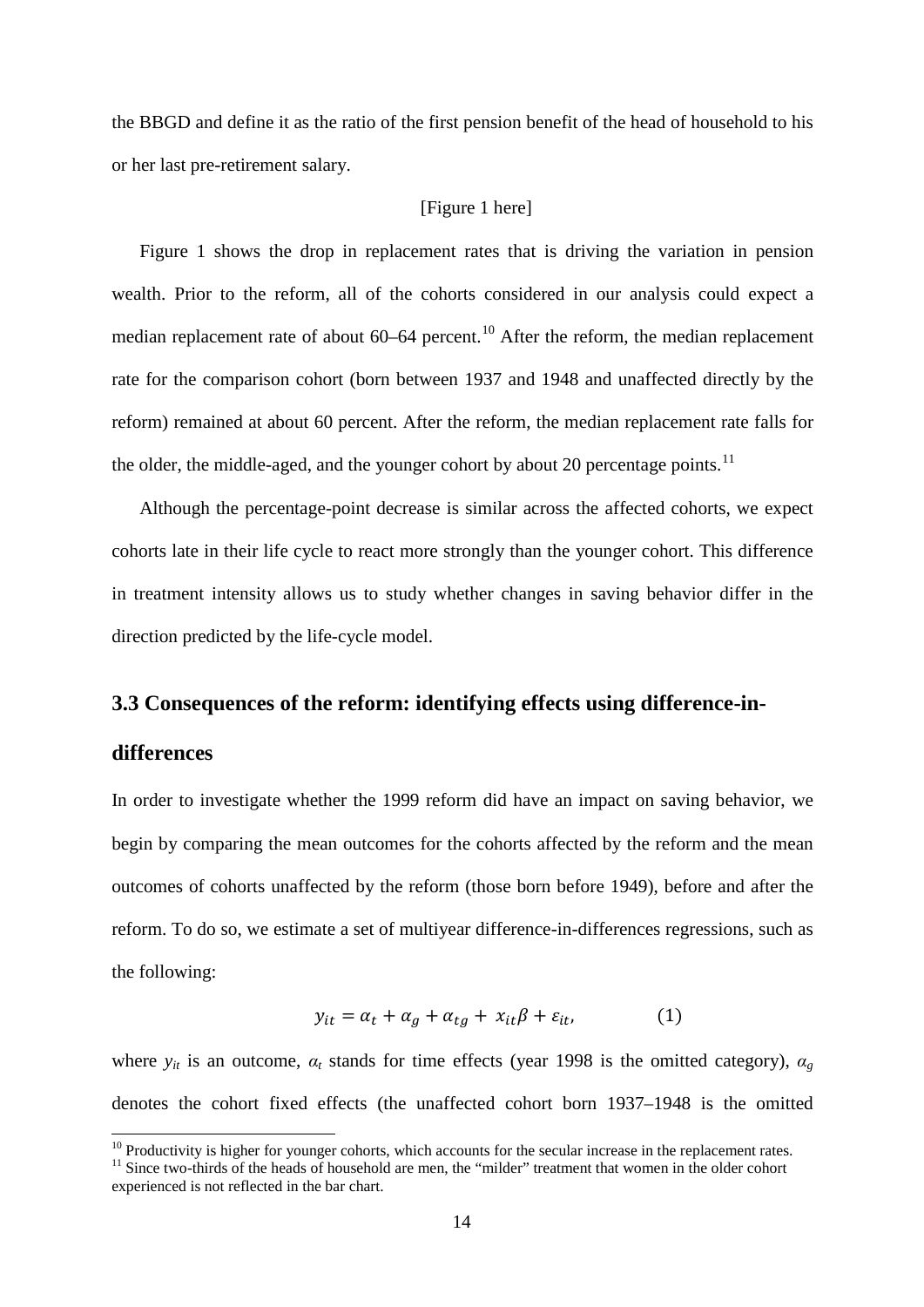category), and  $\alpha_{tg}$  is the interaction between time dummies and cohort dummies. Since the BBGD contains too few observations per each year of birth to conduct an age-based regression-discontinuity design study, instead we compare the outcomes of the older cohort (those born from 1949 to 1953), the middle-aged cohort (those born from 1954 to 1968), and the younger cohort (those born after 1969) separately to the outcomes of the comparison cohort.<sup>[12](#page-15-0)</sup>

We focus on the estimated effects on the interaction terms between the time dummies and cohort dummies,  $\alpha_{tg}$ . These interacted terms are relative to the cohort born between the years 1937 and 1948 (and unaffected directly by the reform), while holding any pre-reform cohort differences constant. Since the reform reduced the generosity of future pensions for the affected cohorts, we expect to observe an increase in saving and, if income remains unchanged, a decrease in expenditure.

In order to increase the precision of our results, we also include a vector of controls, denoted *x*, which includes month-of-year dummies, a quadratic polynomial in age, gender, number of children, marital status, education, a dummy for whether the head of household's spouse is younger, occupation dummies, a dummy for working in the private sector, and a dummy for whether the household owns the house it lives in. We do not include lifetime earnings on the right-hand side of Equation (1), as lifetime income is likely to be correlated with pension wealth and saving behavior. Instead, we use education and occupation dummies that serve as proxies for lifetime income. Since the analysis is conducted on the household level, all of the variables reflect the characteristics of the head of household.

In order to attribute a change in outcomes to the reform, our identifying assumption is that conditional on observables x, time effects  $\alpha_t$ , and cohort fixed effects  $\alpha_g$ , the time-by-cohort effects  $a_{tg}$  affect the outcomes because of the reform. Because we have two years of data

<span id="page-16-0"></span> $12$  Since we define the cohorts to span more than one year-of-birth cohort and we control for age effects by using a quadratic polynomial, this allows us to solve the "age-time-cohort" colinearity problem.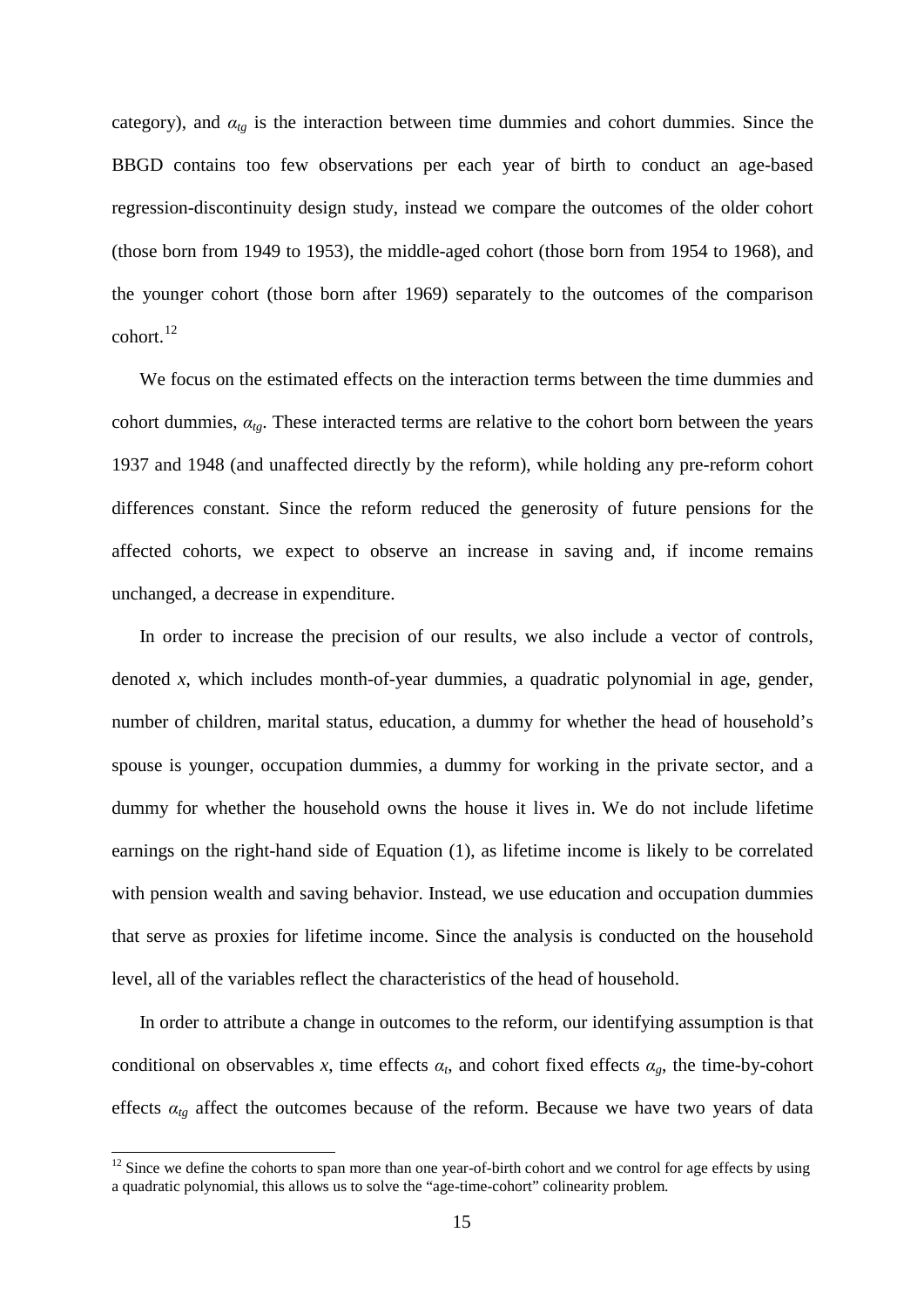preceding the reform, an indirect test of this assumption is to check for pre-intervention timeby-cohort effects. If the saving behavior of the cohorts affected by the reform differed already in the years before the reform, it calls into question whether our empirical strategy does indeed identify reform effects. As it turns out, we do not find evidence of pre-program timeby-cohort differences, suggesting that the difference-in-differences estimates can be interpreted as reform effects.

# **3.4 Consequences of the reform: estimating the degree of public pension**

#### **crowd-out**

The reduced-form difference-in-differences regressions have the advantage of being transparent, but they are not informative of the degree of public pension crowd-out. In the next part of the analysis we move beyond the simple difference-in-differences approach and impose more structure on our analysis. In order to identify the main parameter of interest of this study, the degree of substitutability between private saving and public pension wealth, we need to relate the change in saving behavior to the change in expected pension wealth.

To do so, we estimate the following model:

$$
sr_{it} = \theta \left(\frac{PW_{it}}{y_{it}}\right) + \alpha_t + \alpha_g + x_{it}\beta + \epsilon_{it},\tag{2}
$$

where *sr* is household *i*'s saving rate, and  $\frac{PW_{it}}{N}$  $y_{it}$ equals a household *i*'s expected pension wealth, divided by current household labor income. In our analysis, we correct  $\frac{PW_{tt}}{N}$  $y_{it}$ by a discrete-time version of "Gale's *Q*" adjustment factor; see Appendix B for details (Gale 1998). The parameter of interest is given by the estimate *θ*. If public pensions crowd out private household saving, we expect the estimate of *θ* to lie between −1 (complete crowd-out: private saving goes down by 1 unit for each additional unit of public pension wealth) and zero (no crowd-out).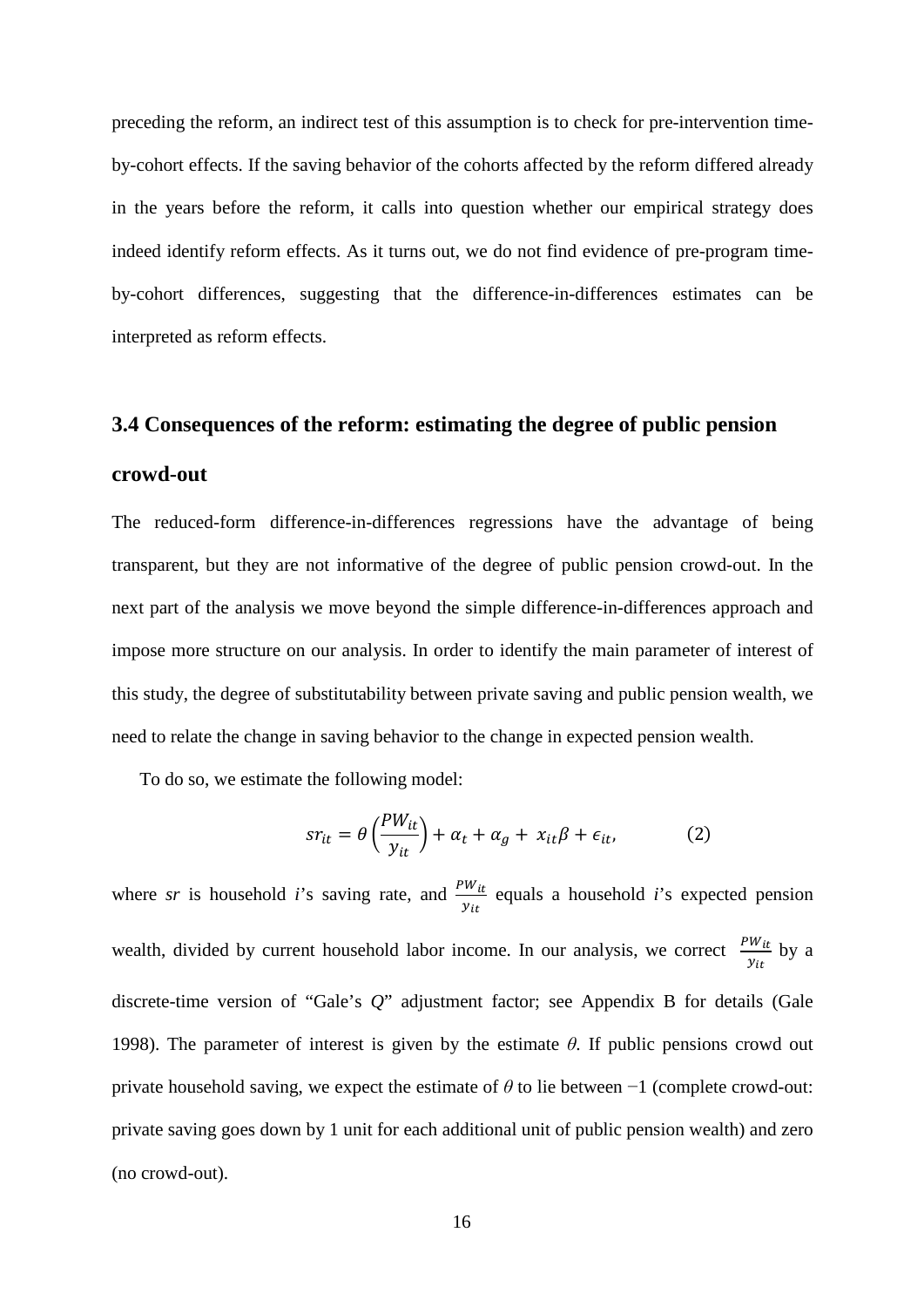In addition to using the saving rate as an outcome variable, we also estimate models using the log of expenditure. If household income did not change differentially by group and time, we expect the relationship between pension wealth and log expenditure to be a mirror image of the relationship between pension wealth and saving rate.

Finally, we also study the reaction of saving in levels. When we use saving as the outcome variable, we do not normalize the expected pension wealth by household income. Instead, we estimate the regression  $savity_{it} = \theta PW_{it} + \alpha_t + \alpha_g + x_{it}\beta + \epsilon_{it}$ , so that both pension wealth and saving are expressed in levels as opposed to proportions.

Since individuals who tend to save more may have higher pension wealth because of different lifetime income trajectories or because of an unobserved "taste for saving," simply regressing the saving rate on pension wealth may introduce a positive bias in the estimate of *θ*. At the same time, it is likely that pension wealth is measured with error, and this measurement error will bias the OLS estimate of *θ* toward zero. Finally, not accounting for differences in remaining planning horizons (that is, "Gale's *Q*" adjustment factor) will also likely bias the estimate of *θ* towards zero. Together, measurement error and unobserved heterogeneity are likely to bias the OLS estimate of *θ* in opposite directions (see Alessie, Angelini, and van Santen [2013] for a discussion of measurement error and omitted variable bias problems in the context of pension crowd-out studies).

We correct this error-in-variables problem and identify the effect of pension wealth on saving rate by using the instrumental variables approach. We instrument pension wealth with the time-by-cohort interactions  $a_{tg}$ , which are now excluded from the "second-stage" Equation (2) (see Meyer [1995], p. 159, for a discussion on combining instrumental variables and difference-in-differences studies). The "first-stage" regression can be summarized as follows:

$$
\frac{P W_{it}}{y_{it}} = \alpha_{tg} + \alpha_t + \alpha_g + x_{it}\beta + v_{it}.
$$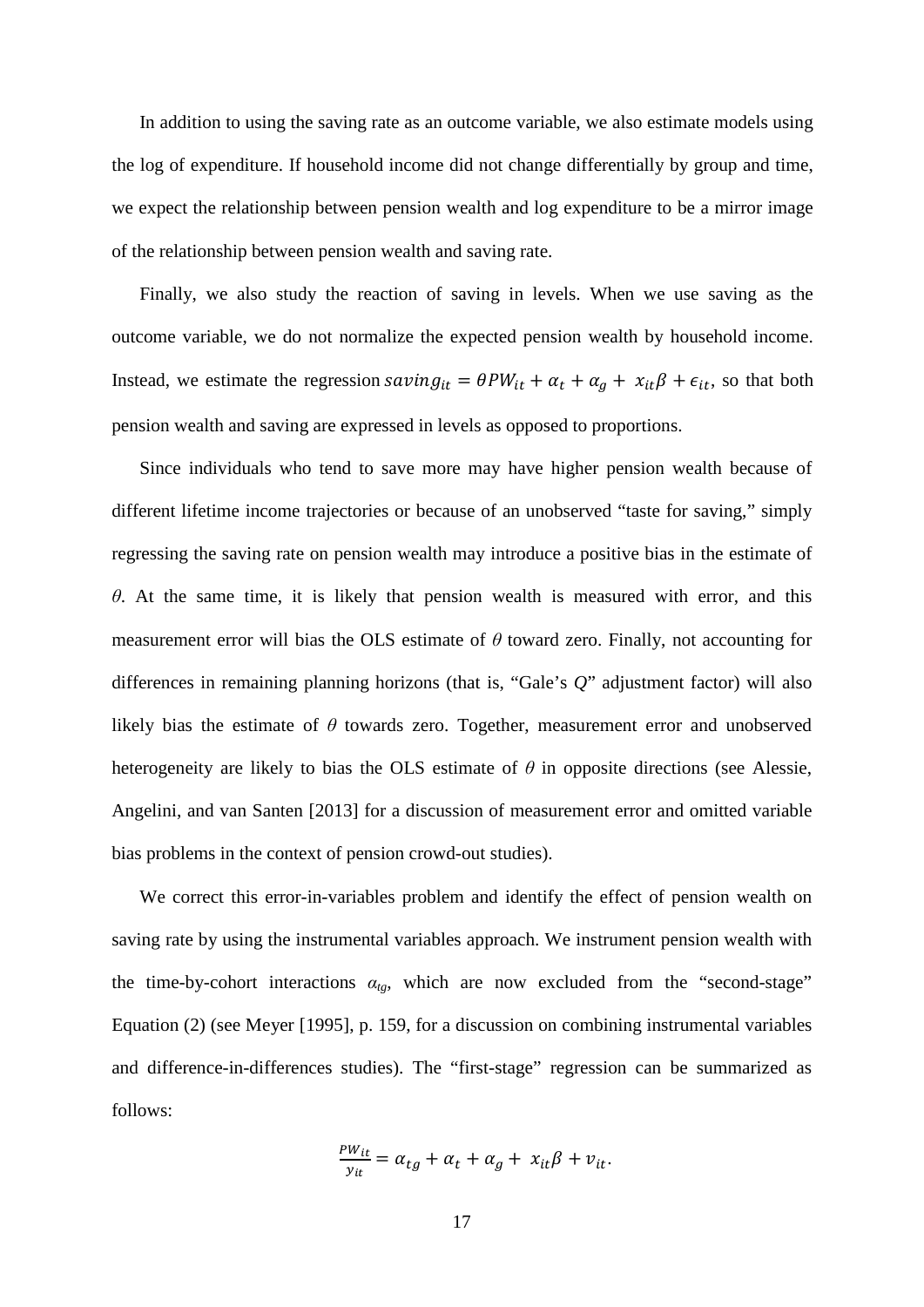Our identifying assumption is that, after controlling for observables  $x$ , time effects  $a_t$ , and cohort fixed effects  $\alpha_g$ , the time-by-cohort interactions  $\alpha_{tg}$  have no independent effect on household saving rate other than through pension wealth. The instrumental variable needs also to be relevant. The latter turns out to be easily fulfilled, as pension wealth strongly varies over time-by-cohort interactions. We discuss the validity of our study below.

#### **3.5 Validity of estimates**

External validity indicates the degree to which the conclusions from a study can be generalized to other populations and settings. Because the 1999 pension reform was a large reform on a nationwide scale, and because its segmented implementation bears a resemblance to a natural experiment, we believe the external validity of our study to be high.

At the same time, because our identifying variation stems from comparing households from various cohorts over time, this may present a potential threat to internal validity—i.e., the degree to which the 1999 pension reform is exogenous and the degree to which cohorts are comparable. For example, internal validity may be compromised if the reform was anticipated before 1997, thus leading households to adjust their behavior in advance. Another challenge arises if the cohorts studied differ in unobserved ways before and after the reform (for example, if there are unobserved factors that affect the difference in trends between cohorts), which would lead to a situation where there is correlation between the cohort-bytime dummies  $\alpha_{tg}$  and the regression error term.

We think that the internal validity is reasonably high. First, the particulars of who would and who would not be affected by the 1999 pension reform were not decided upon before the fall of 1998. In consequence, this left little time for the affected cohorts to adjust their spending before the reform. Alternatively, it is conceivable that, in anticipation of the reform, households could have adjusted their labor supply. Lindner and Morawski (2012) use a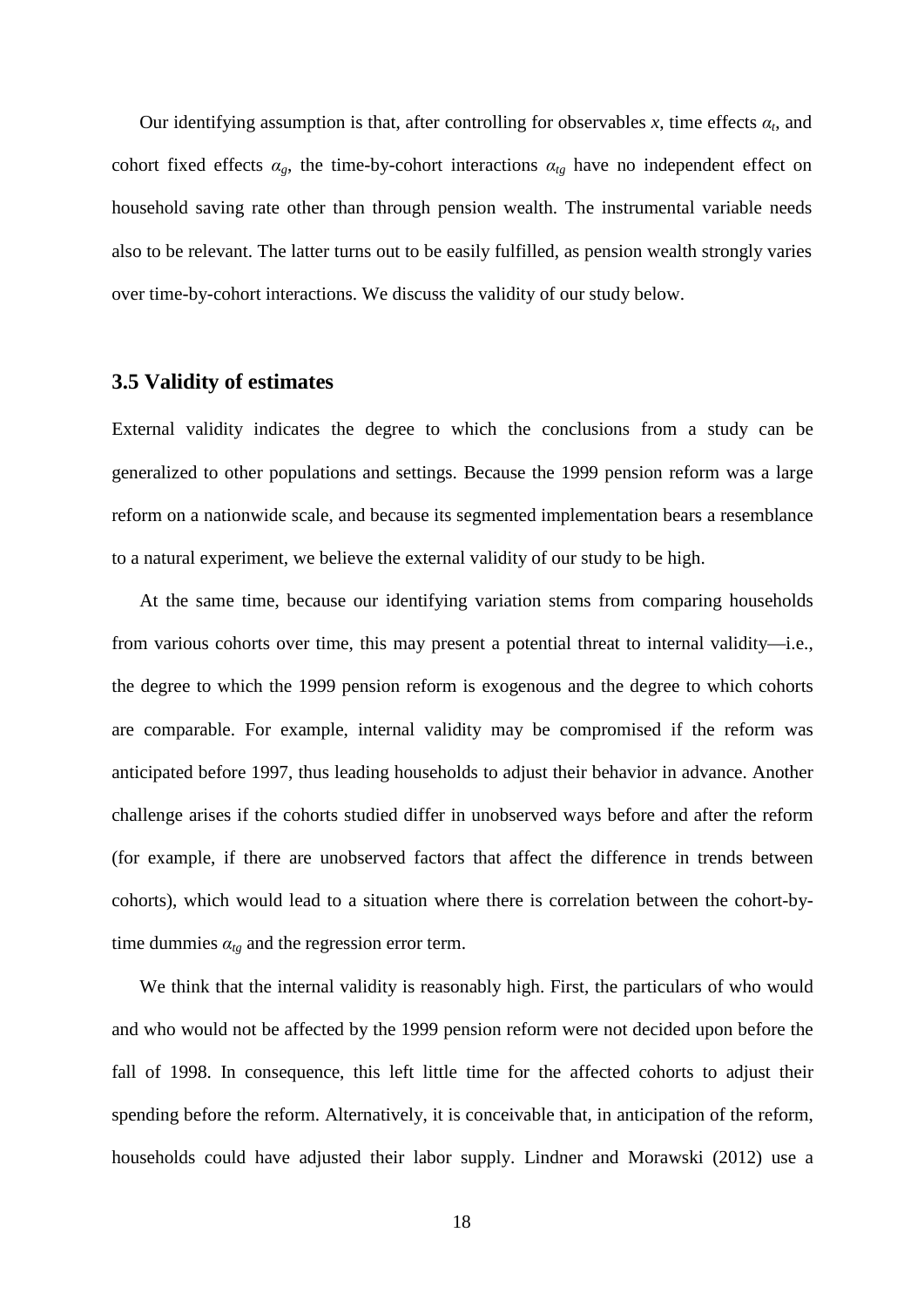regression-discontinuity design to compare the labor supply of the 1948 cohort to the labor supply of the 1949 cohort, but find no effect of the 1999 pension reform on labor market outcomes. We return to the discussion of anticipation effects in subsection 4.5, where we discuss robustness checks of our analysis.

Second, we deal with the challenge of comparing saving and spending behavior of cohorts of different ages across time by conditioning the regressions on age polynomials and other demographics. However, if unobserved heterogeneity across the cohorts before and after the reform remains, this may weaken our ability to identify the effect of the reform. Because of this, our identification is arguably stronger for the treated cohorts that are closer in age to the comparison cohort.

Finally, in order to use an instrumental variable to correct for measurement error in pension wealth, the time-by-cohort interactions cannot be correlated with the measurement error in pension wealth. However, measurement error in pension wealth, which is a function of lifetime earnings, might be a bigger concern for younger and better-educated households, since they are likely to face relatively better economic prospects in a transition economy.

# **4 Results**

#### **4.1 Difference-in-differences results**

In Figure 2, we begin with a time series plot of average saving rate for the different cohorts across time. The saving rate is calculated as average household expenditure minus household income, divided by household income. Figure 2 shows the secular downward trend in Polish household saving rates across the 1990s. The graph shows that relative to 1998, in 1999 the saving rate tends to go up more for the cohorts affected by the reform than for the cohort unaffected by the reform. Next, we go beyond the simple time series plots and present the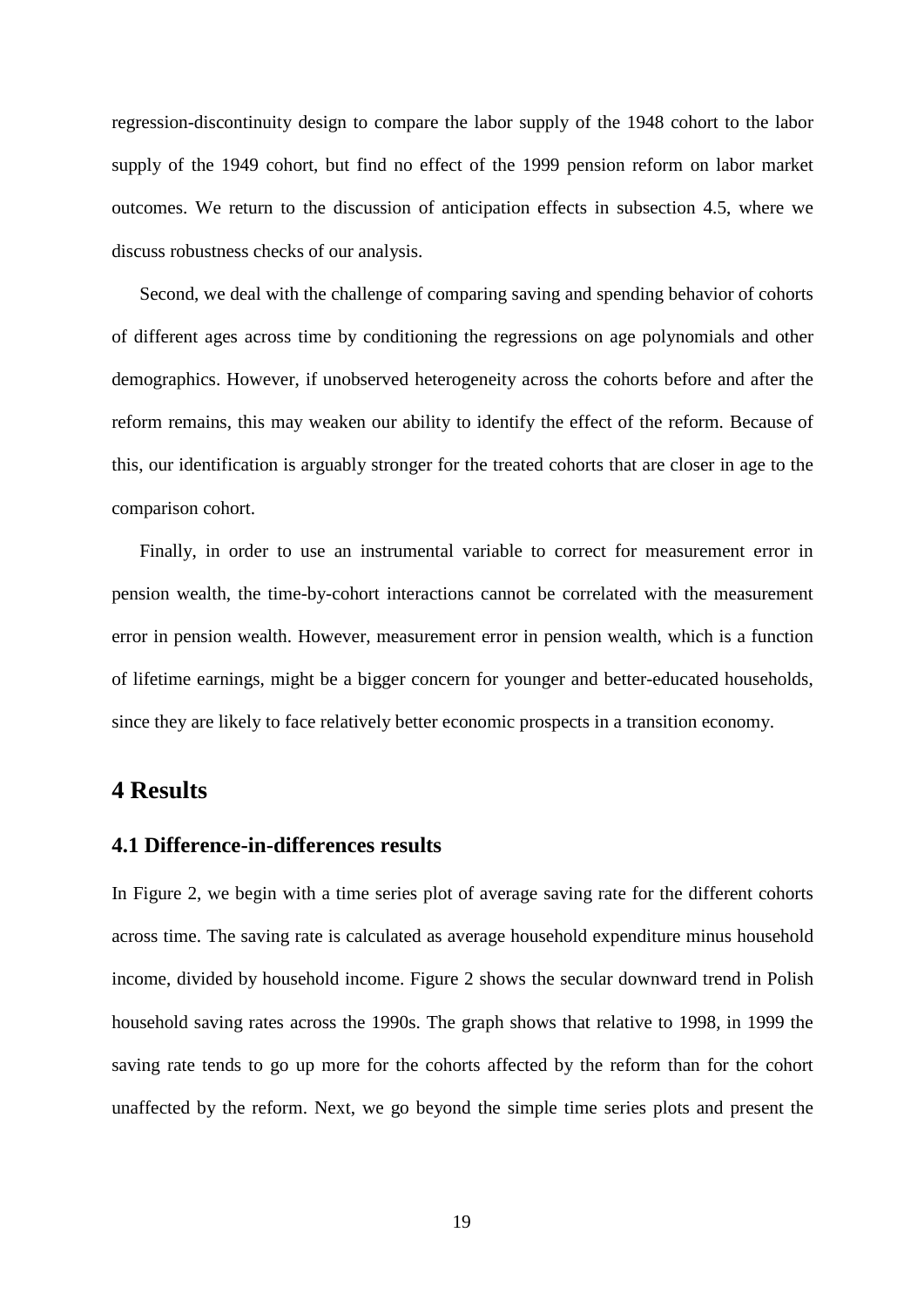difference in saving rates of the affected cohorts relative to the unaffected cohort and relative to the pre-reform year 1998.

#### [Figure 2 here]

Figures 3, 4, and 5 present the point estimates from multiyear difference-in-differences regressions. Presenting the results visually allows us to detect signs of existing pre-reform cohort-by-time trends. In order to be able to interpret the point estimates as effects of the reform on behavior, we should not see any significant differences in any outcomes between the cohorts affected by the reform and the cohort unaffected by the reform in the years preceding the reform. This is a falsification-type test for the difference-in-differences model; see Angrist and Pischke (2009), pp. 237–241.

#### [Figures 3 and 4 here]

Figures 3 and 4 show point estimates from model (1) using saving rate and saving as outcome variables. In Figure 5, we estimate model (1) using log expenditure as the dependent variable. If the income available to the household has not changed differentially by cohort and time, we expect the reaction of expenditure to be the mirror image of the reaction of saving. All figures are plotted, along with 95 percent confidence intervals, across the pre- and post-reform years. The omitted time period in these plots is the immediate pre-reform year, 1998, and the omitted cohort is the comparison cohort, those born between 1937 and 1948. The figures do not control for demographics, but as we show in Appendix C, the results are very similar when demographic controls are included.

#### [Figure 5 here]

In order to see whether it takes time for households to adjust their saving behavior (perhaps because of to "savings inertia"; see, e.g., Madrian and Shea [2001]), we present the results for four years following the reform (1999–2003). Although the results have the expected sign—that is, saving (expenditure) tends to increase (decrease) over time for the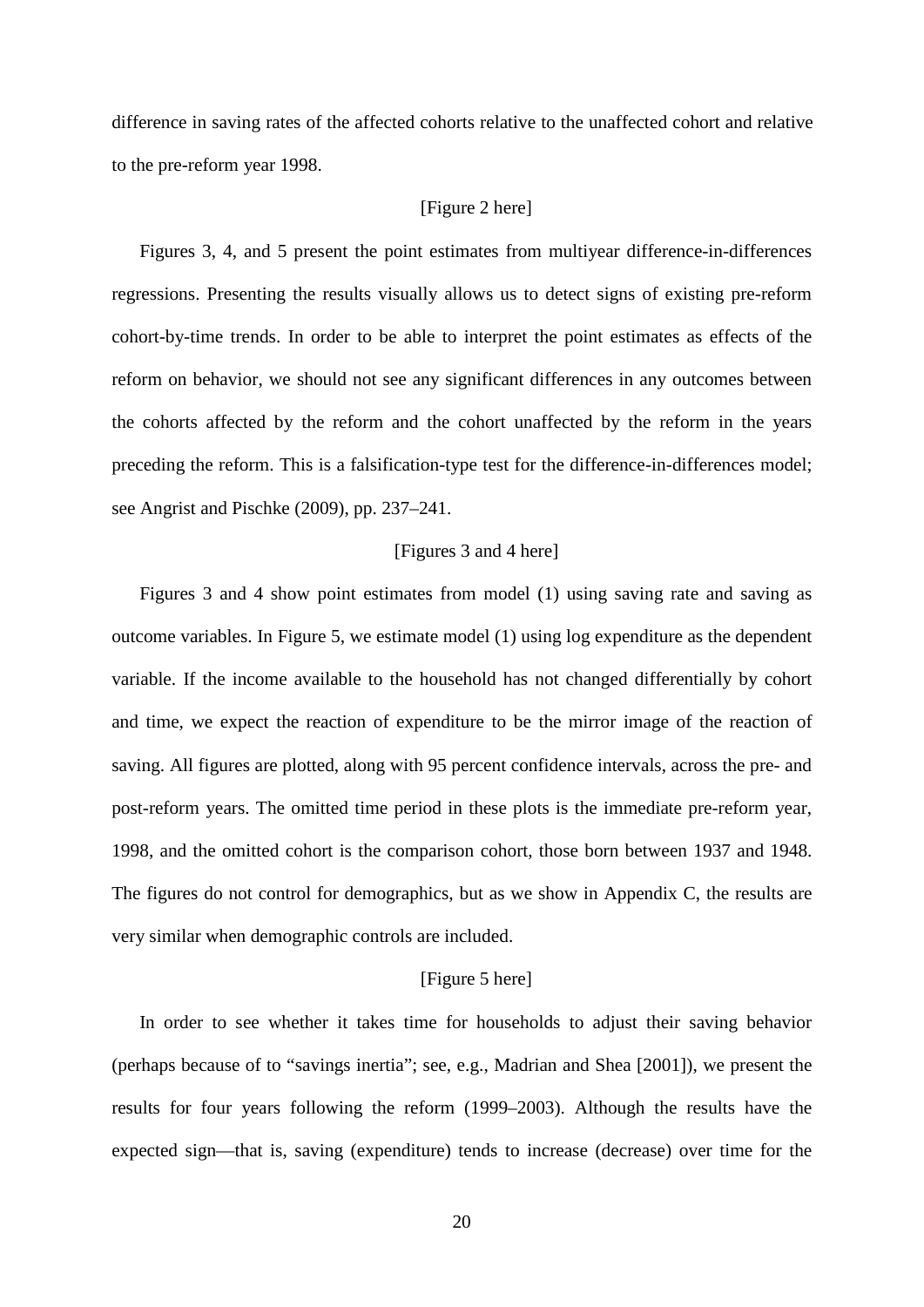affected cohorts in the post-reform years—the estimates are sometimes imprecise. In those cases, we are unable to detect statistically significant pre-reform differences in saving behavior between the affected and unaffected cohorts.

One interesting issue is which margin of saving behavior generates the estimated response in Figures 3 and 4: do more households save, or are households who save, saving more? From Table 3, we know that about 64 percent of the analysis sample saves a positive amount. Figure 6 shows point estimates from model (1), which uses a dummy variable that equals one if the household's saving is greater than zero and zero otherwise as an outcome variable. Figure 6 shows that there is no statistically significant response of saving along the extensive margin, which suggests that the pension reform induced those households already saving to save more.

#### [Figure 6 here]

Since the BBGD in 1997 collects expenditure categories on a more aggregate level than in the later years 1998–2003, only a few subcategories are comparable across all of the years. One of the subcategories we observe consistently across 1997–2003 is food expenditure. Figure 7 presents the point estimates from multiyear difference-in-differences regressions of log of food and non-alcoholic beverage expenditure. Since food and non-alcoholic beverage consumption are typically considered necessities, we would not expect households to cut back much on food expenses because of the reform. Indeed, the results in Figure 7 suggest that, for middle-aged and younger cohorts, compared to the reaction of total expenditure in Figure 5, the reaction regarding food expenditure was smaller and mostly not statistically different from zero. For older cohorts, we observe a less-than-10-percentage-point decrease. We can only speculate on why this is so, but perhaps this indicates that older households may reduce food expenditure by increasing food production and preparation at home (see Hurst 2008) or reduce expenditure by buying a different and cheaper basket of products.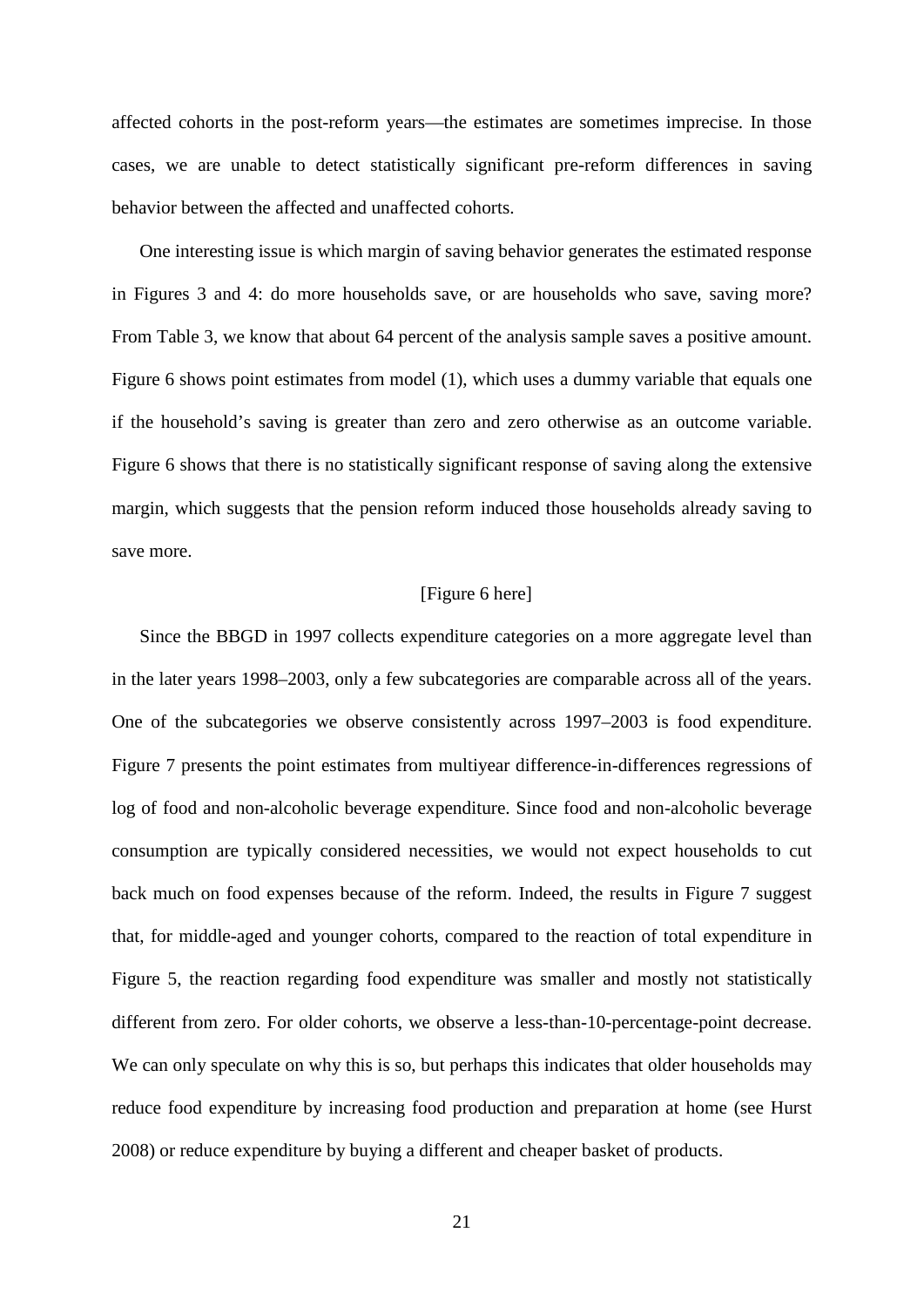#### [Figure 7 here]

In summary, the magnitude of the estimated effects on saving rate in the post-reform years in Figure 3 is between 0 and 5 percentage points; this magnitude is, however, not informative of the degree of crowd-out. In order to ascertain the size of the response, we now turn to results from the model in Equation (2).

#### **4.2 The effect of pension wealth on saving and expenditure**

Table 4 shows the *θ*-estimates from regressions using household saving rate, log expenditure, and saving in levels as outcome variables.

Panels A and B present coefficient estimates using simple OLS. In Panel A we use the unadjusted pension wealth, while in Panel B we use the "*Q*-adjusted" pension wealth. Results presented in Panel C instrument pension wealth with the time-by-cohort interaction using 2SLS. This interaction consists of a post-reform dummy taking on a value of one for all of the post-reform years (and zero otherwise) and three dummies taking on a value of one if the household belongs to one of the three cohorts directly affected by the reform (and zero if it belongs to a cohort unaffected by the reform). Hence, the number of variables used to instrument pension wealth equals three: 1) post-reform  $\times$  older cohort, 2) post-reform  $\times$ middle-aged cohort, and 3) post-reform × younger cohort, making our model overidentified.

#### [Table 4 here]

We do not report coefficients on other controls. These other variables include controls for month-of-year dummies, a quadratic polynomial in age, gender, number of children, marital status, education, a dummy for whether the head of household's spouse is younger, occupation dummies, a dummy for working in the private sector, a dummy for whether the household owns the house it lives in, a "post-reform" dummy, and three "affected cohort" dummies.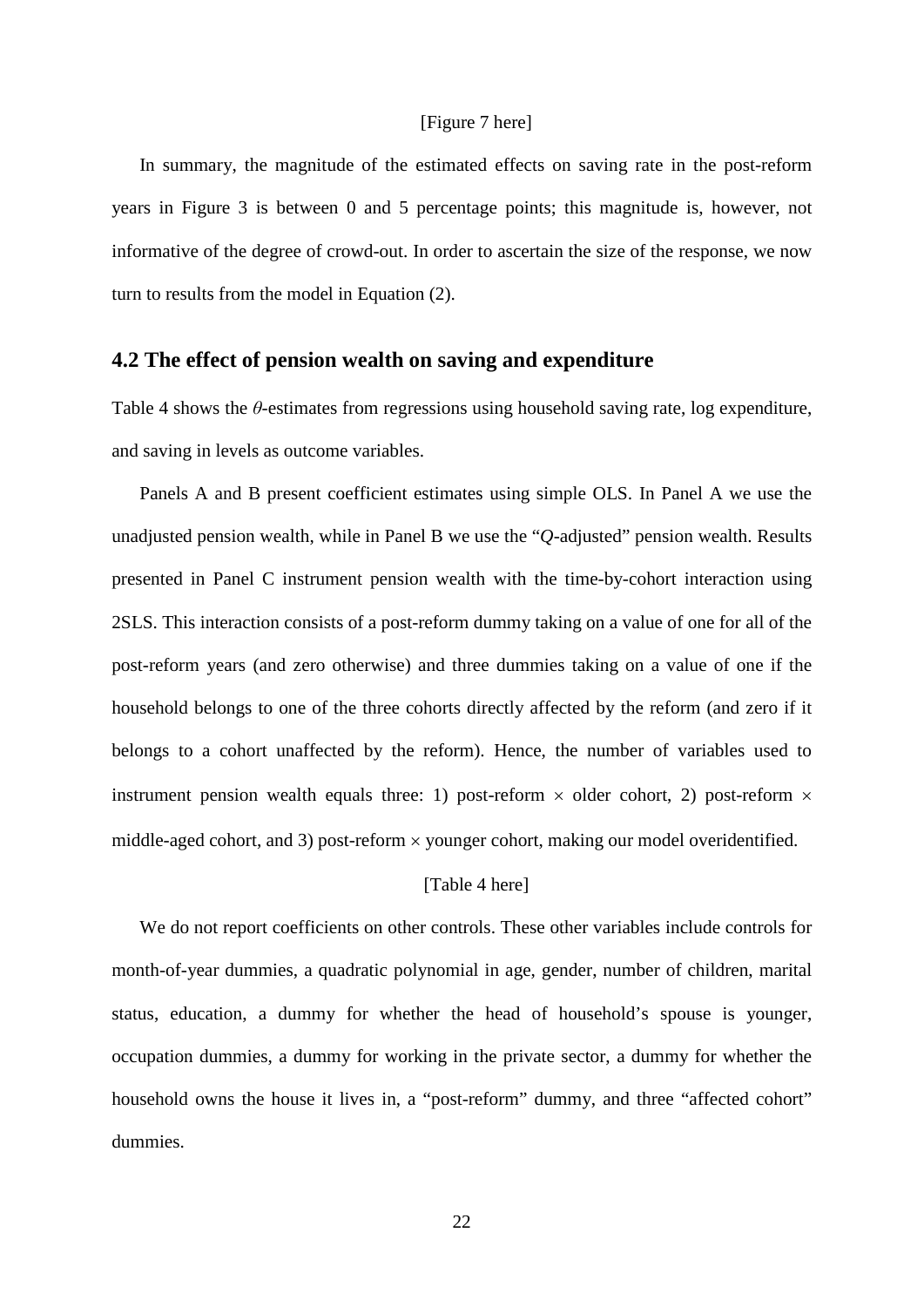In the OLS specifications using the unadjusted pension wealth (Panel A), the *θ*-estimates are small, at times imprecise, and the estimated "effect" on log expenditure is of the unexpected sign: a marginal increase in pension wealth tends to decrease household spending. Panel B presents estimates of the effect of pension wealth on outcomes using the *Q*-adjusted pension wealth. Since the *Q*-factor rescales the pension wealth variable, the sign of the estimated *θ*-coefficient does not change. The *Q*-factor adjustment magnifies the estimated coefficient in absolute terms.

In contrast, the 2SLS estimates in Table 4 (Panel C) are all of the expected sign and are larger in absolute terms. These crowd-out estimates suggest that a 1 PLN increase in pension wealth reduces the household's private saving by about 0.24 PLN (specification 7) or increases household spending by about 0.21 PLN (specification 8). Note that the absolute value of the crowd-out of saving and the absolute value of the crowd-in of expenditure are statistically not different from one another.

When we use saving in levels as the dependent variable, crowd-out is greater (about 0.57) than when we use saving rate as the dependent variable. This is in part because our definition of saving (monthly available income minus monthly expenditure) is negatively skewed, which might make simple average effects less informative. We have also estimated an instrumental-variable (IV) quantile regression (QR) using saving as the dependent variable. We find that, at the median (not shown), the IV-OR estimate of crowd-out is about 0.36, which is much closer to the mean estimates of crowd-out in cells  $(7)$  and  $(8)$  in Table 4.<sup>[13](#page-16-0)</sup> For this reason, our preferred estimates are those using saving rate and the logarithm of expenditure.

The row labeled IV *F*-statistic shows the statistic from the *F*-test of relevance of the instrumental variable. We see no indication of a weak instrument problem. Below the *F*-

<span id="page-24-0"></span><sup>&</sup>lt;sup>13</sup> Also, when using expenditure in levels, the crowd-in estimates are greater in absolute value than when we use the logarithm of expenditure as our dependent variable, where the latter is approximately normally distributed. These results are available upon request.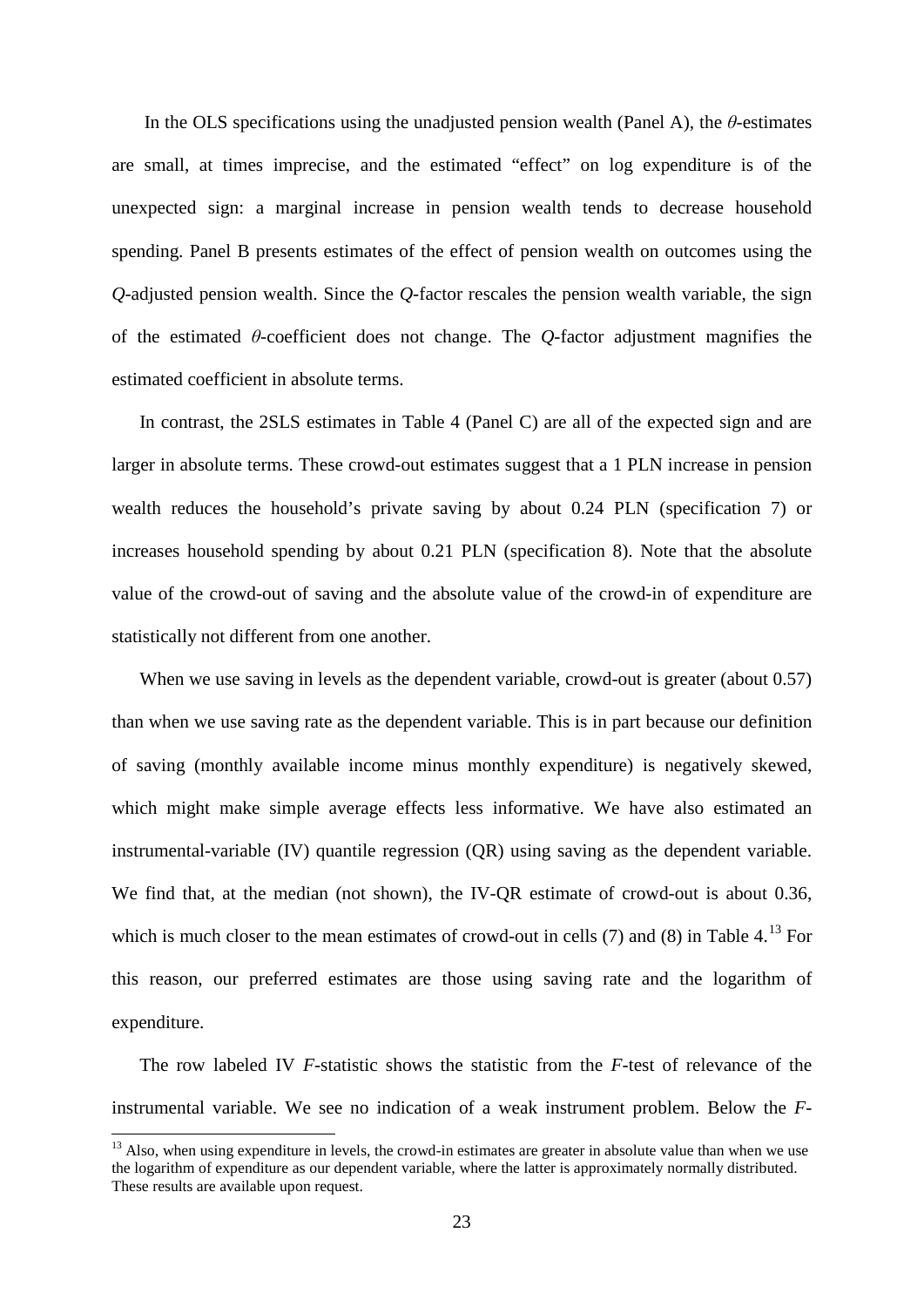statistic, we report *p*-values from a *J*-test for overidentification. For saving and saving rate, the *J*-test *p*-value is well above any conventional significance level; however, for log expenditure the test gives a low *p*-value, which may suggest heterogeneity in treatment effects across cohorts. We study this issue in the next subsection.

Since the model is overidentified, following Angrist and Pischke's (2009, pp. 205–216) suggestion, in Panel D we also present estimates using a limited information maximum likelihood (LIML) model. The coefficients change only slightly, which suggests that the degree of overidentification is not problematic.

#### **4.3 Measurement error and unobserved taste for saving**

The change in sign between the OLS and 2SLS estimates in Table 4 is consistent with measurement error in pension wealth combined with unobserved heterogeneity in the propensity to save. Recall that classical measurement error in pension wealth will bias the *θ*coefficient toward zero, but it will not change the direction of the correlation between pension wealth and saving. On the other hand, if the unobserved propensity to save and pension wealth are positively correlated, then unobserved heterogeneity in the propensity to save may introduce an upward bias in the *θ*-estimate. Since measurement error and unobserved heterogeneity are likely to bias the  $\theta$ -coefficient in opposite directions, we can only infer the extent of the combined bias by observing how the OLS estimates differ from the 2SLS estimates.

The change in the results in Table 4 suggests a substantial unobserved variable bias in OLS estimates. This is not unexpected, as in going from OLS to 2SLS, Attanasio and Rohwedder (2003) (see Tables 4 and 5 in their paper) report a similar change in the magnitude of their estimated crowd-out effect. Similarly, using OLS, Engelhardt and Kumar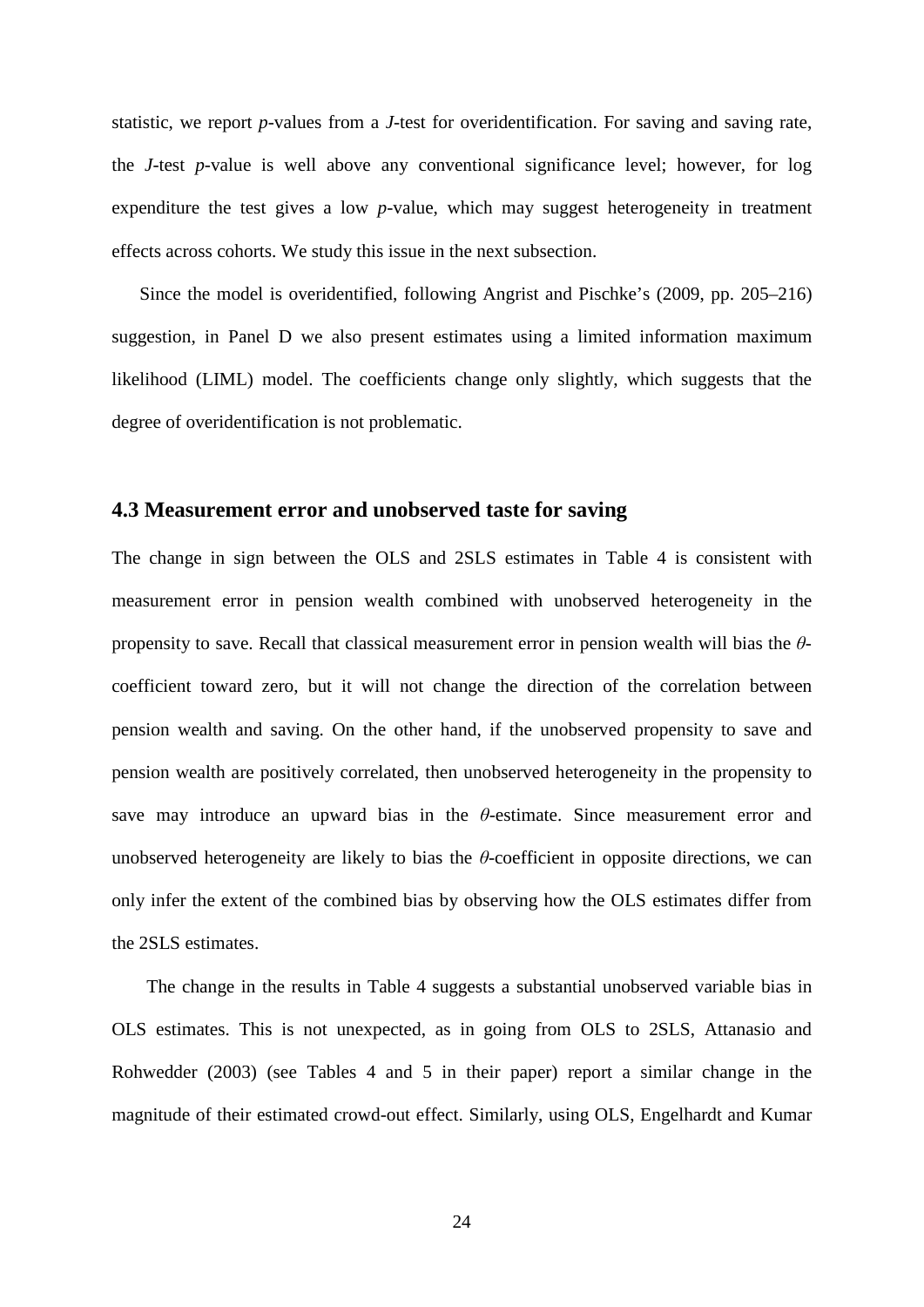(2009) find a positive *θ*-coefficient that equals 0.23, while, when using 2SLS, the *θ*coefficient changes to −0.53.

### **4.4 Analysis by subsamples**

Economic theory suggests that those who are at a late point in their life cycle will react the strongest to the decrease in pension wealth, as they have a relatively short time horizon in which to adjust their behavior. Also, previous research studying the effects of pension wealth on household saving often finds heterogeneous responses among older and younger households (see Gale [1998] and Attanasio and Brugiavini [2003]). In order to understand whether the estimated effects are concentrated among a specific cohort, Table 5 presents the 2SLS results separately for the three cohorts affected by the reform, in relation to the unaffected cohort.

For each dependent variable (saving rate, log of expenditure, and saving), we "net out" the effect of demographics (including age and its square) by regressing each dependent variable on the vector of observables,  $x$ , and saving the residual.<sup>[14](#page-24-0)</sup> Then, for each cohort affected by the reform, we estimate a separate 2SLS model using the comparison cohort and the affected cohort. In each column, we regress the residualized outcome variable on a "postreform" dummy and an "affected cohort" dummy. The model is just-identified using the dummy "post-reform" interacted with a dummy for "affect cohort" as the excluded instrumental variable.

Table 5 shows that the crowd-out is the biggest in absolute terms for the older and middle-aged cohorts. For the middle-aged cohort, the crowd-out estimate of the saving rate and the crowd-in estimate for spending show that each additional PLN in pension wealth reduces saving by about 0.45 PLN and increases spending by about 0.54 PLN. When using

<span id="page-26-0"></span><sup>&</sup>lt;sup>14</sup> The *x* vector consists of month-of-year dummies, a quadratic polynomial in age, gender, number of children, marital status, education, a dummy for whether the head of household's spouse is younger, occupation dummies, a dummy for working in the private sector, and a dummy for whether the household owns the house it lives in.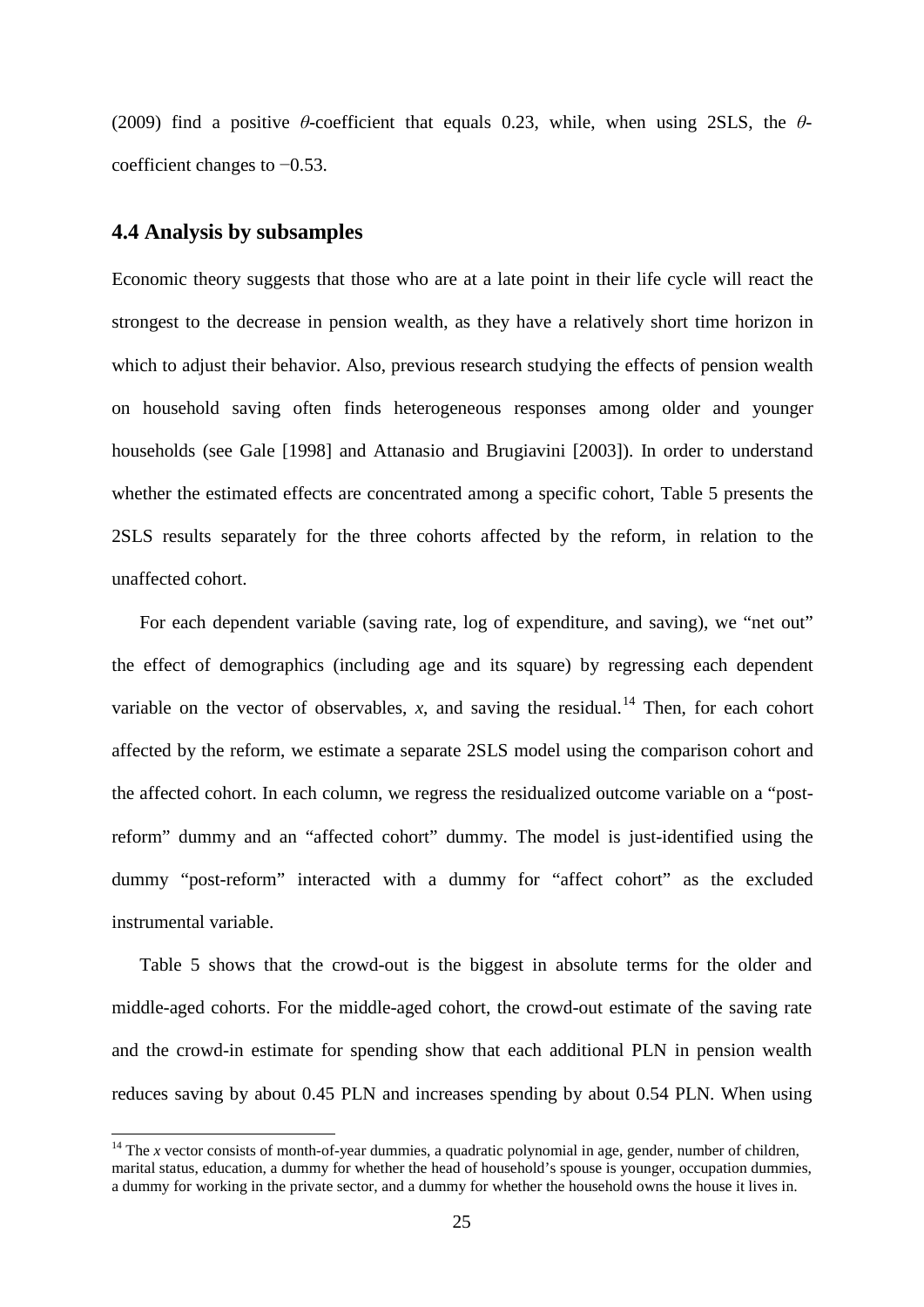saving rate as the dependent variable, the crowd-out estimate for the older cohort is more imprecise, but overall it suggests large crowd-out. For the younger cohort, we observe that the crowd-out is smaller in absolute value: the crowd-out effect is about 0.29 when using saving rate as the dependent variable, and the crowd-in is about 0.18 for household expenditure. On the one hand, this is consistent with the interpretation that this cohort has a longer horizon over which to increase saving and reduce spending relative to the older cohort and therefore does not react as strongly. On the other hand, the comparison of the younger cohort affected by the reform to the unaffected cohort might not identify the crowd-out effect as credibly as the comparison of affected cohorts closer in age to the unaffected cohort.

#### [Table 5 here]

Below each coefficient, the row labeled IV *F*-statistic shows the statistic from the *F*-test of relevance of the instrumental variable. Again, for each of the just-identified models, we do not detect a weak instrument problem.

Previous research on financial literacy has found that households may not understand how pension systems work. One might speculate that people with a college degree might be better informed about pension systems in general and aware of how a pension reform might affect them. If so, we would expect the crowd-out effect for highly educated households to be larger in absolute value. Bottazzi, Jappelli, and Padula (2006), for example, find a crowd-out of about 0.80 among individuals informed about pension systems. Also, better-educated households might be "active" savers (Chetty et al. [2014]) or, compared to less-educated households, they might have more capacity to adjust their savings. Gale (1998), for example, finds a crowd-out of close to 0.70 for highly educated households. We do not have direct measures of how financially literate a household is, and so we estimate crowd-out separately for households where the head reports having at least tertiary (that is, college) education.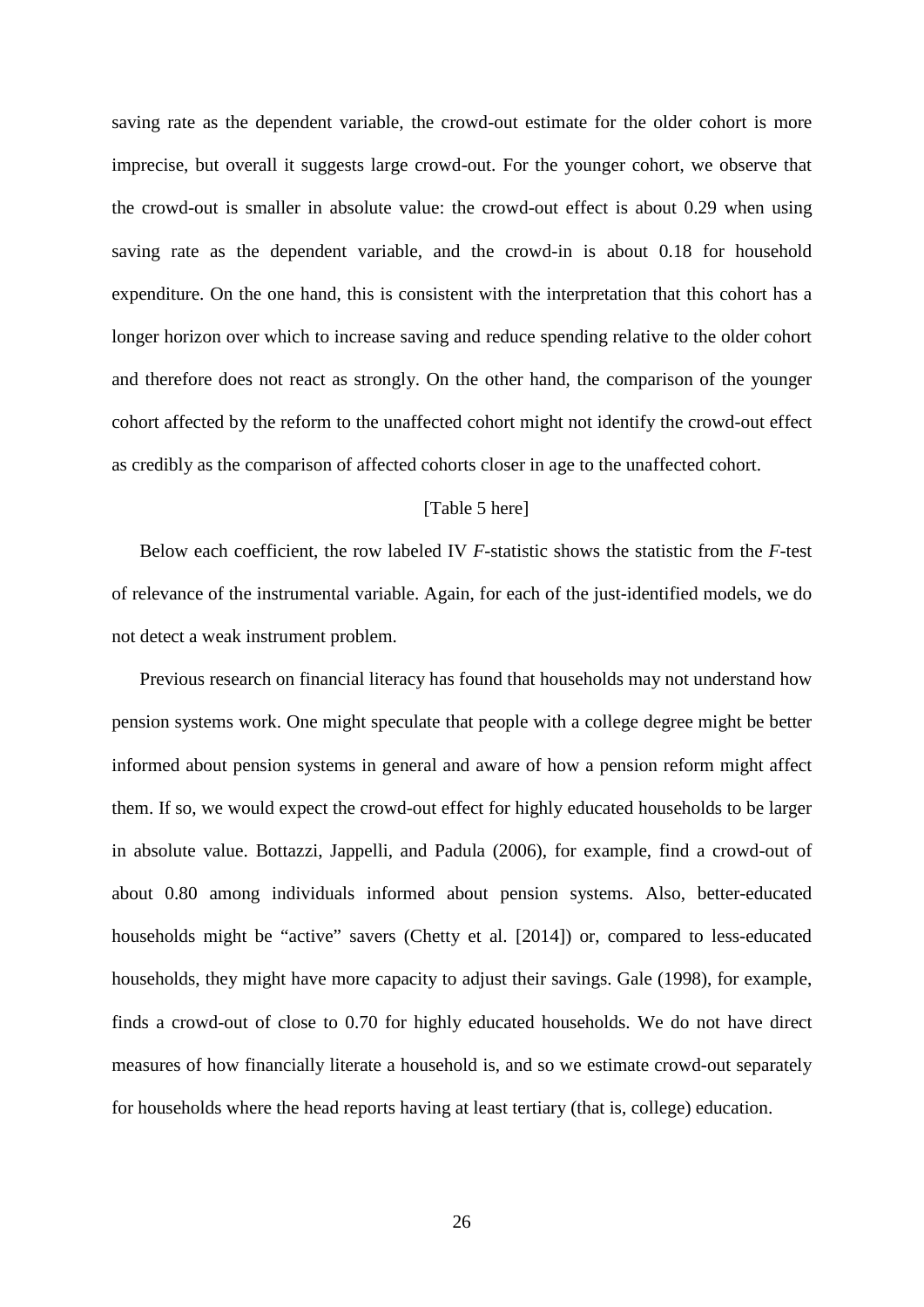Theory also suggests that households that have accumulated enough buffer stock might not be as sensitive to pension wealth changes as those without assets. For the years we are considering, the BBGD does not include information about financial assets, but it does include data on whether the household owns the house or apartment in which it lives.

Table 6 presents the 2SLS estimates of crowd-out for different types of households: the top panel shows the estimate of *θ* for households where the head has at least tertiary education and where the head of households has less than tertiary education. The lower panel shows the estimates for households that do and do not own their place of residence.

#### [Table 6 here]

For households where the head has at least tertiary education, Table 6 shows a complete crowd-out when using saving and saving rate and a large crowd-in when using log expenditure as an outcome variable. These 2SLS estimates are larger in absolute value than the 2SLS estimates from Table 4. Turning to households where the head of household does not have a tertiary education, we see that the crowd-out equals about 0.14 using saving rate as an outcome and about 0.40 when using saving in levels as an outcome.

For household that do not own their place of residence, we find a larger point estimate of expenditure crowd-in than for households that do, but overall this set of estimates is less precise.

#### **4.5 Sensitivity checks**

In this section we present sensitivity checks of our main results. We begin by studying the sensitivity of the estimated *θ*-coefficient to assumptions regarding the subjective discount factor, *β*. If households do not put much weight on the future, i.e., if *β* is low, we expect the crowd-out estimate to be small. In contrast, if households are patient, we expect a larger crowd-out.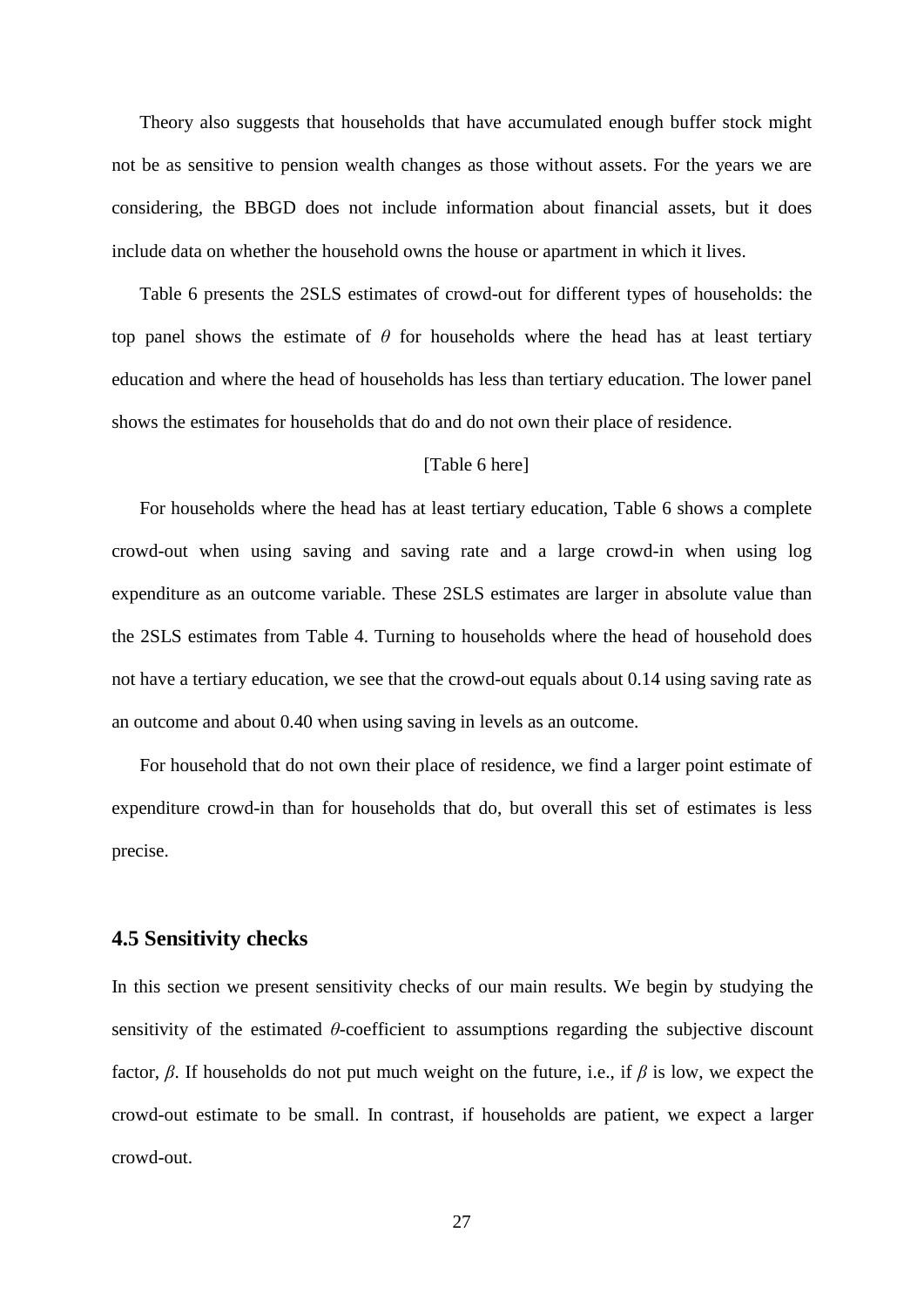In Figure 8, we plot the 2SLS estimates of  $\theta$  as a function of  $\beta$ , where we let  $\beta$  vary from 0.90 to 0.999.<sup>[15](#page-26-0)</sup> Note that the literature on public pension crowd-out either sets the subjective discount factor to equal 0.96 (Gale 1998), 0.97 (Alessie, Angelini, and van Santen 2013), or 0.98 (Attanasio and Brugiavini 2003; Attanasio and Rohwedder 2003; Bottazzi, Jappelli, and Padula 2006; Feng, He, and Sato 2011).

#### [Figure 8 here]

Two points are worth noting with respect to Figure 8. First, the estimated relation between *θ* and *β* is not linear. For values of *β* between 0.90 and 0.95, the crowd-out is estimated to be around zero. Starting at  $\beta = 0.96$ , the estimated crowd-out equals 0.10 and, as  $\beta$  approaches one, the crowd-out increases to about 0.40. Second, in general, the crowd-out estimated using saving in levels as the outcome variable is greater than when using the other dependent variables, likely because of its skewed distribution. This difference is the greatest when *β* is equal to our benchmark value, 0.98.

Tables 7 and 8 present other robustness checks.

#### [Table 7 here]

In Table 7, we re-estimate the main model using two alternative analysis samples. First, we re-estimate the model from Table 4, but this time without the year 1997. We do so because the design of the BBGD in 1997 with respect to expenditure categories was different from the one in years 1998–2003. By dropping the year 1997 and using 1998 as the only prereform year, we want to ensure that our interpretation of our main results is robust. By dropping the year 1997, the size of our comparison group shrinks, and this reduces the precision of our crowd-out estimates. When comparing the crowd-out estimate from Table 7 (specification 1) to the preferred crowd-out estimate from Table 4 (where it is estimated to be 0.24 using saving rate as the outcome variable), we see that the point estimates remain

<span id="page-29-0"></span><sup>&</sup>lt;sup>15</sup> In order to plot the estimates effects on the same scale, when we use the log expenditure as the dependent variable, we change the sign of *θ*.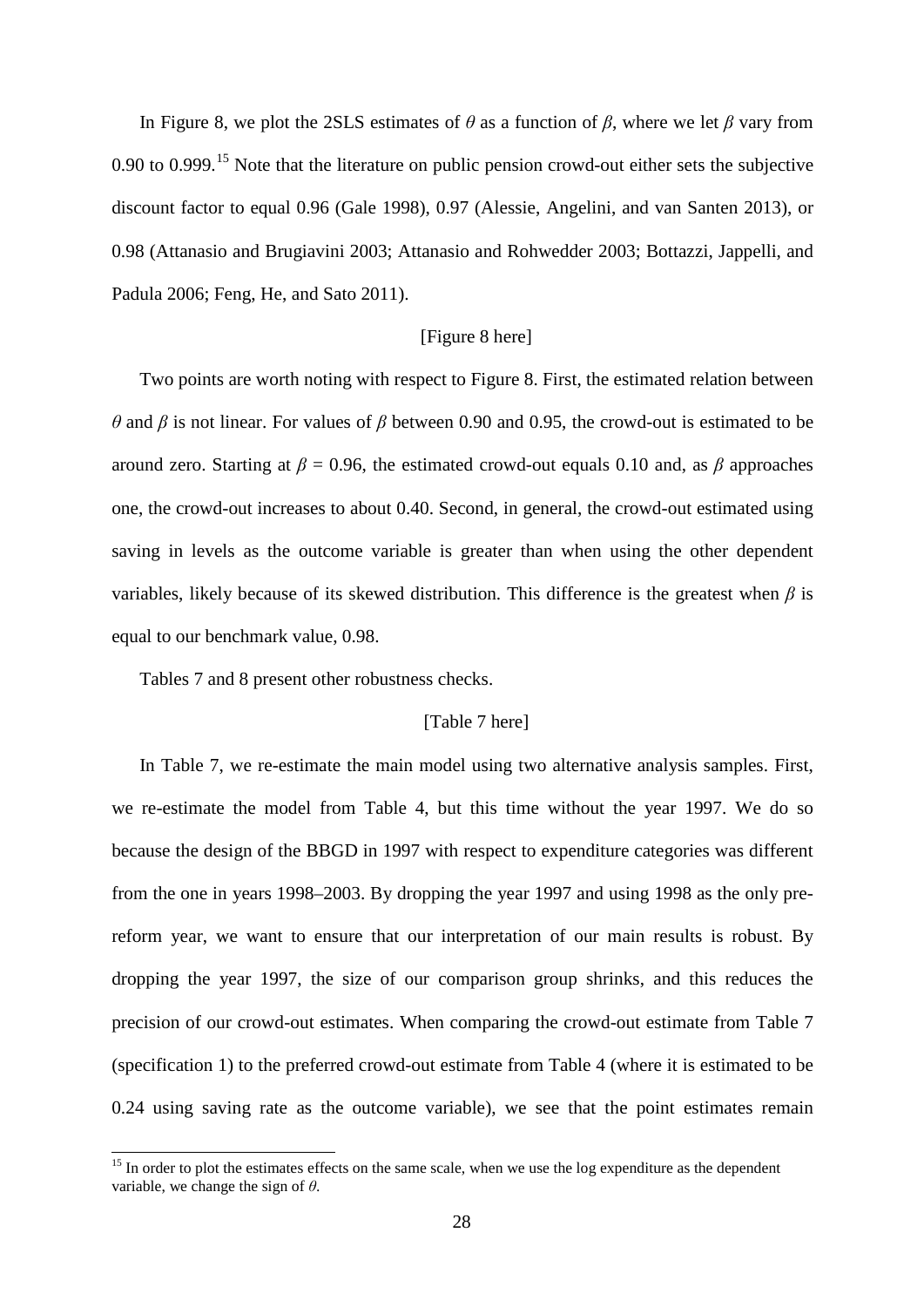similar—the crowd-out in Table 7 is estimated to be around 0.22. When using log of expenditure,  $\theta$  equals approximately 0.14 but is imprecise. Next, we restrict our analysis sample to include only 18- to 60-year-old males and 18- to 55-year-old females. We do this so that the analysis sample excludes households closer to the retirement age that may have anticipated the reform. The results in Table 7 (specification 2) are similar to the main results in Table 4, with  $\theta$  estimated to be around  $-0.23$  when using saving rate as the outcome variable and 0.21 when using log expenditure as the outcome variable.

#### [Table 8 here]

<span id="page-30-0"></span>In Table 8, we keep the analysis sample fixed but conduct several robustness checks regarding the assumptions made in Appendix A. First, we pool together the older and middleaged cohort into a big "transition" cohort and re-estimate Equation (2); the estimates are very similar to the 2SLS estimates in Table 4. Second, when calculating the pension wealth, we change the assumption regarding retirement age for men and for women: we assume that men retire at 55 years of age (instead of at 60 as in Table 4) and women retire at 50 (instead of at 55 as in Table 4). Again, the results are very similar to those in Table 4. Third, we change the assumption regarding women's employment pattern and re-calculate pension wealth under the assumption that women work and contribute to the pension system for 10 years (as opposed to 20 as in Table 4). Again, the results are similar to Table 4, although, for log expenditure, they are less precise. Finally, we re-estimate the model where women's lifetime earnings projections are estimated without using a labor force participation selection model. This last specification uses simple OLS to forecast women's earnings. Again, the estimates of crowd-out are similar to the baseline estimate in Table 4.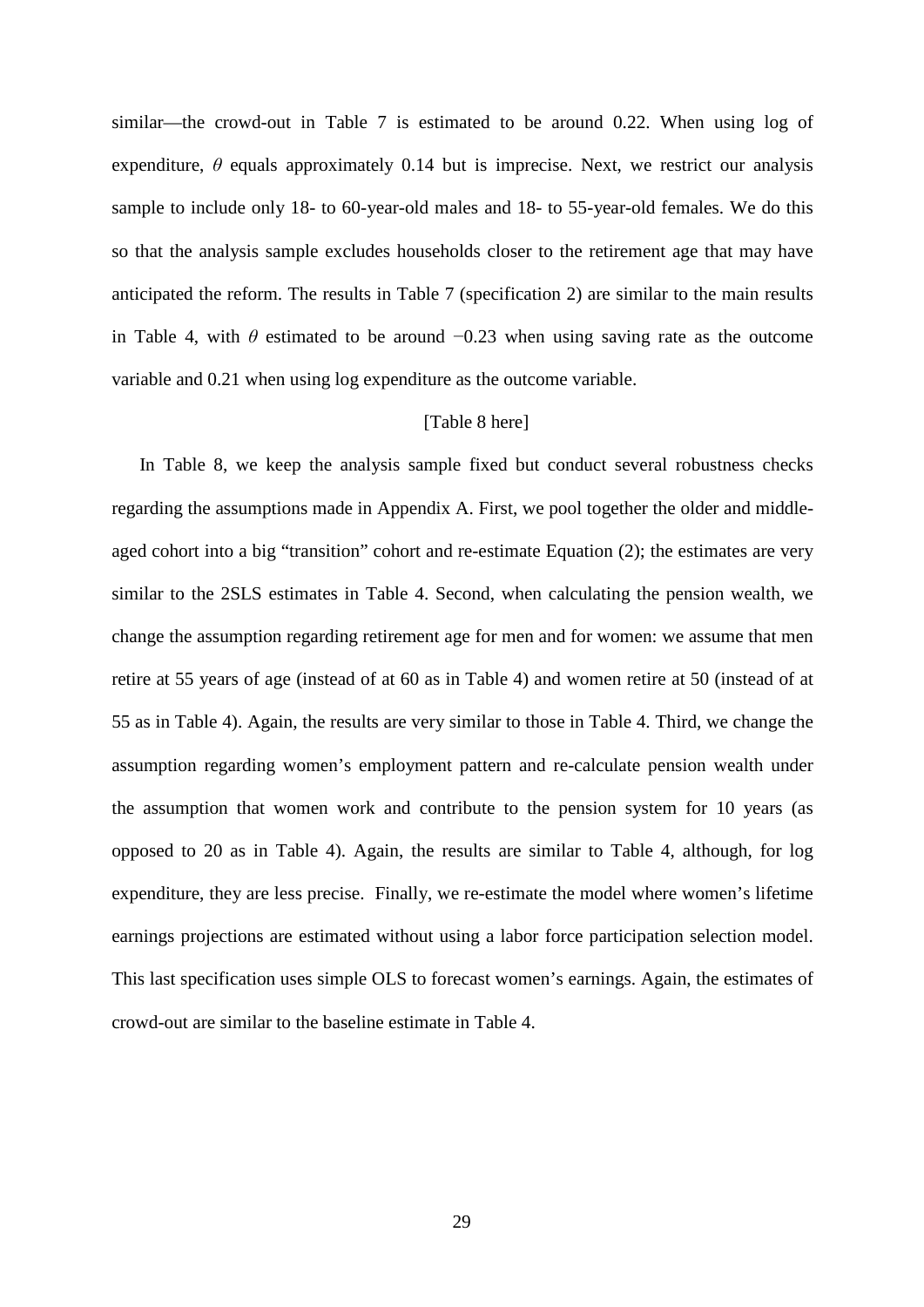### **5 Discussion**

Our difference-in-differences results show three things. First, the reform had a positive causal effect on increasing household saving and decreasing expenditure. Second, the decrease in expenditures was not driven by a change in the consumption of necessities, such as food and drink, at least for the middle and younger cohorts. Third, the reaction of saving was not driven by an increase along the extensive margin of saving, implying that the reform induced "savers" to save more.

The 2SLS analysis estimates that public pension crowds out private saving by about 0.24 PLN for each 1 PLN. This is a sizable, although far from complete, crowd-out. Subsample analysis reveals that this effect is concentrated among certain types of households, while other households do not adjust their saving to changes in pension wealth.

For the older and middle-aged cohorts, we find a large and statistically significant crowdout ranging between 0.45 and complete crowd-out. This, combined with Lindner and Morawski's (2012) results, suggests that, when faced with a reduction in future pension benefits, older households in Poland choose to adjust their saving rather than labor supply. We also find that highly educated households—households we expect to be informed about the reform or who are financially more able to adjust—exhibit a complete crowd-out.

Younger households and lower-educated households display much smaller public pension crowd-out. We speculate that the modest response among these households could be due to liquidity constraints, incomplete information, or uncertainty about how enduring the 1999 reform would be. The observed passive behavior of less-educated households echoes the findings of the literature on financial literacy, which finds that by remaining passive, these households are at risk of being inadequately prepared for retirement. One policy recommendation emerging from this is the need for a comprehensive approach to improvements in financial literacy in order to educate the population at risk about the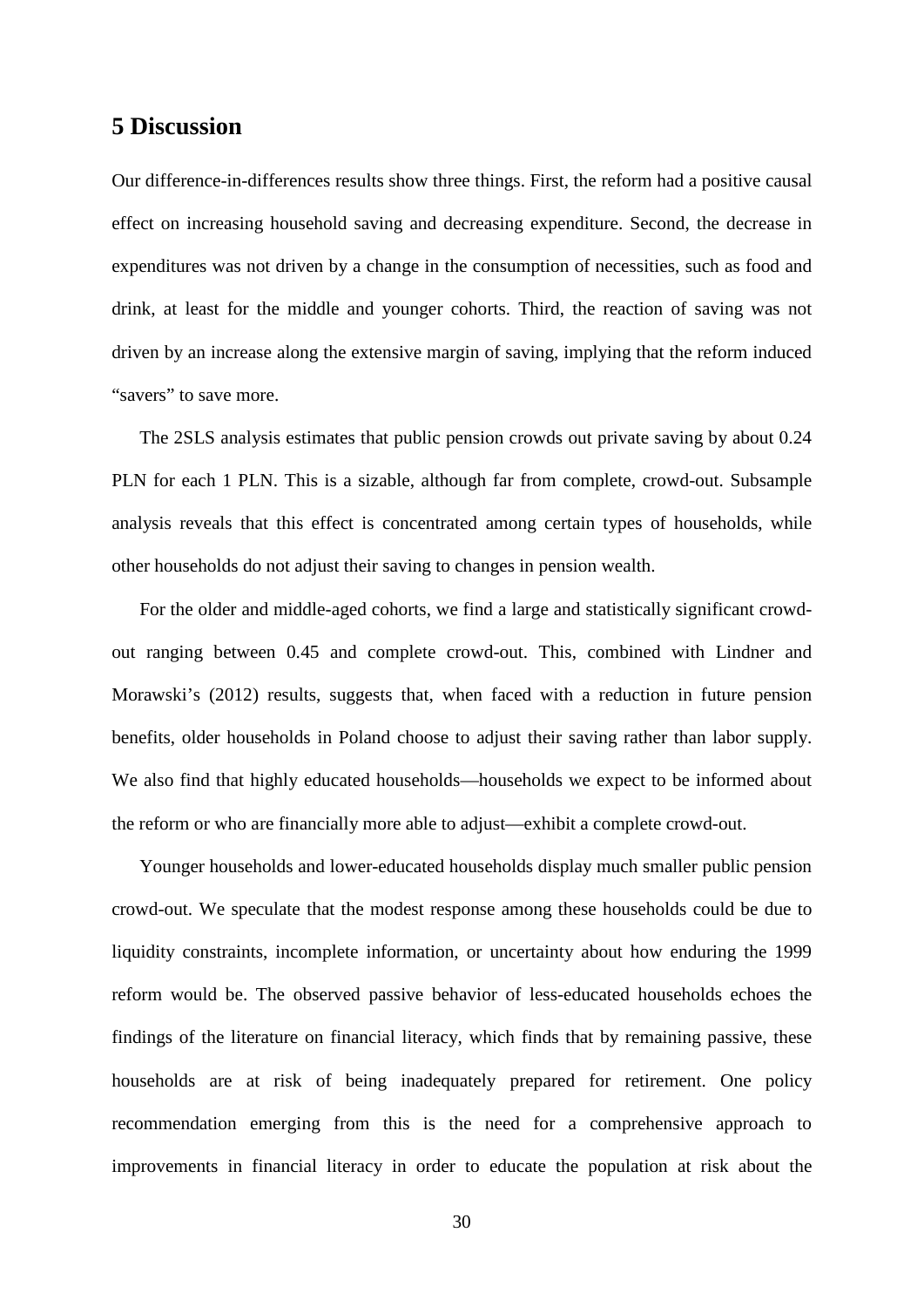importance of financial planning. Alternatively, policy-makers might consider the role of defaults on household behavior or the use of paternalistic "nudges" as a policy substitute for expanding financial literacy to push passive households to adjust their saving (Messacar 2014).

How do our estimates relate to the existing literature on public pension crowd-out of private savings? On the one hand, our estimate of 0.24, when compared to other recent studies, is at the lower end of the range of existing estimates.<sup>[16](#page-29-0)</sup> On the other hand, we show that the estimates of crowd-out depend to a degree on the assumptions that researchers make about the subjective discount rate of households. For example, our main crowd-out estimate of 0.24 assumes that the discount rate equals 2 percent. Assuming instead a lower discount rate—i.e., assuming that the household is more patient—yields a crowd-out closer to 0.40. Clearly, this difference is not trivial and carries implications for policy. In order for researchers to make recommendations about the impact of public pensions on saving, we need to know more about the subjective discount rates and how to model them.

# **6 Conclusions**

This paper studies the large change in expected pension wealth induced by Poland's 1999 pension reform to estimate the effect public pensions have on household saving. The implementation of the reform created quasi-experimental variation in pension wealth suitable for investigating whether public pensions depress household saving. We find that public pensions crowd out private saving by 0.24 PLN per 1 PLN and that this effect is strongest for highly educated households and older households. For these groups of households, we find that public pension and private saving are close to perfect substitutes. In contrast, for the

<span id="page-32-0"></span><sup>&</sup>lt;sup>16</sup> Gale (1998) estimates the crowd-out to be 0.50; Attanasio and Brugiavini (2003) report a range of effects between 0.30 and 0.70; Attanasio and Rohwedder (2003) report the crowd-out to be between 0.65 and 0.75; Bottazzi, Jappelli, and Padula (2006) estimate it to be 0.70; Aguila (2011) reports it to be 0.50; and Feng, He, and Sato (2011) estimate it to be between 0.10 and 0.16.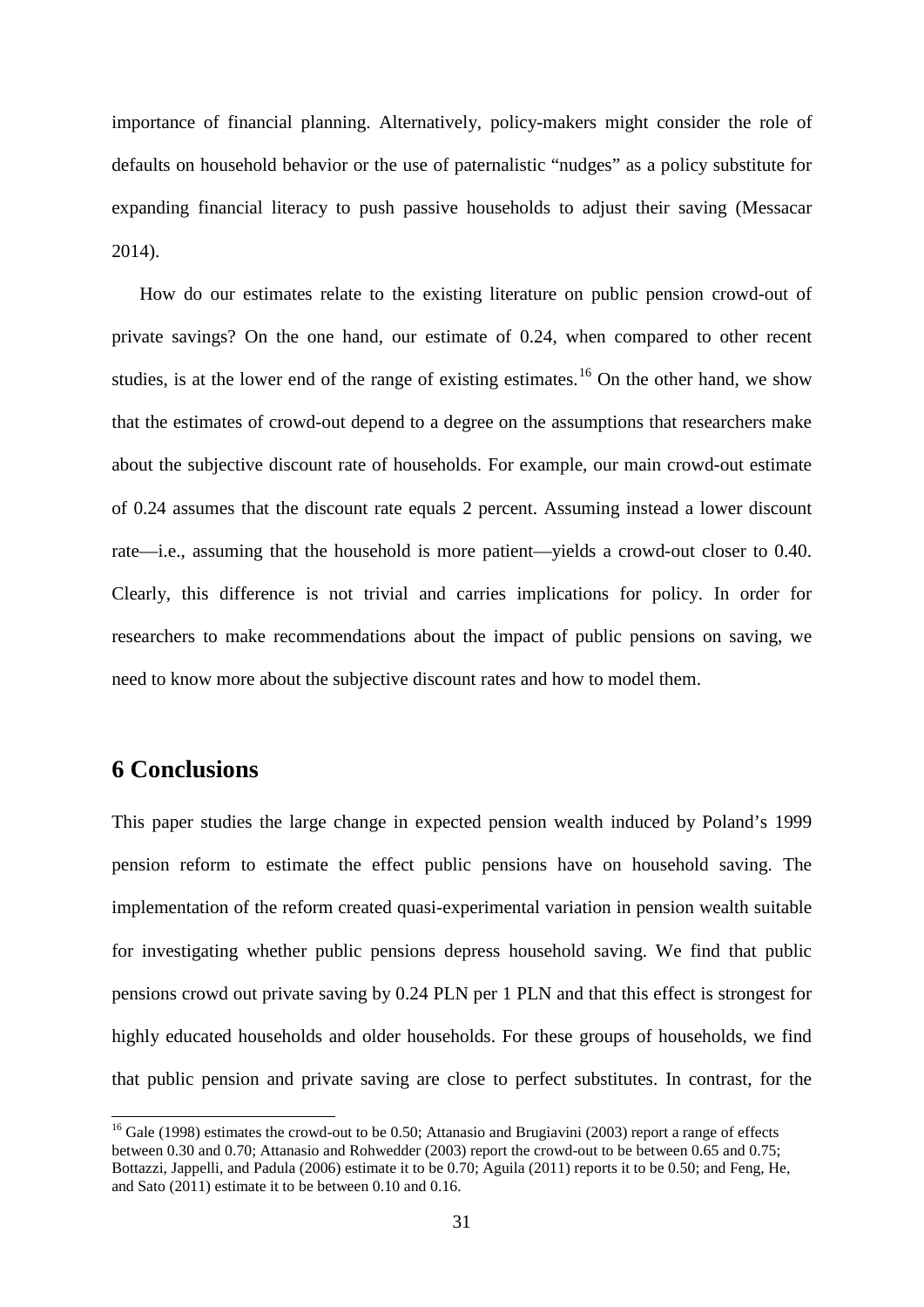young and less-educated, the crowd-out is less than one-for-one. For the young, building up a stock of wealth could perhaps be a question of time. However, our results suggest that the less-educated households, who remain passive to decreases in pension benefits, either because of liquidity constraints or from an inability to accurately process economic information, are at risk of having a low standard of living in retirement. One important policy conclusion of this study is that limited financial literacy should be taken into consideration when designing pension reforms.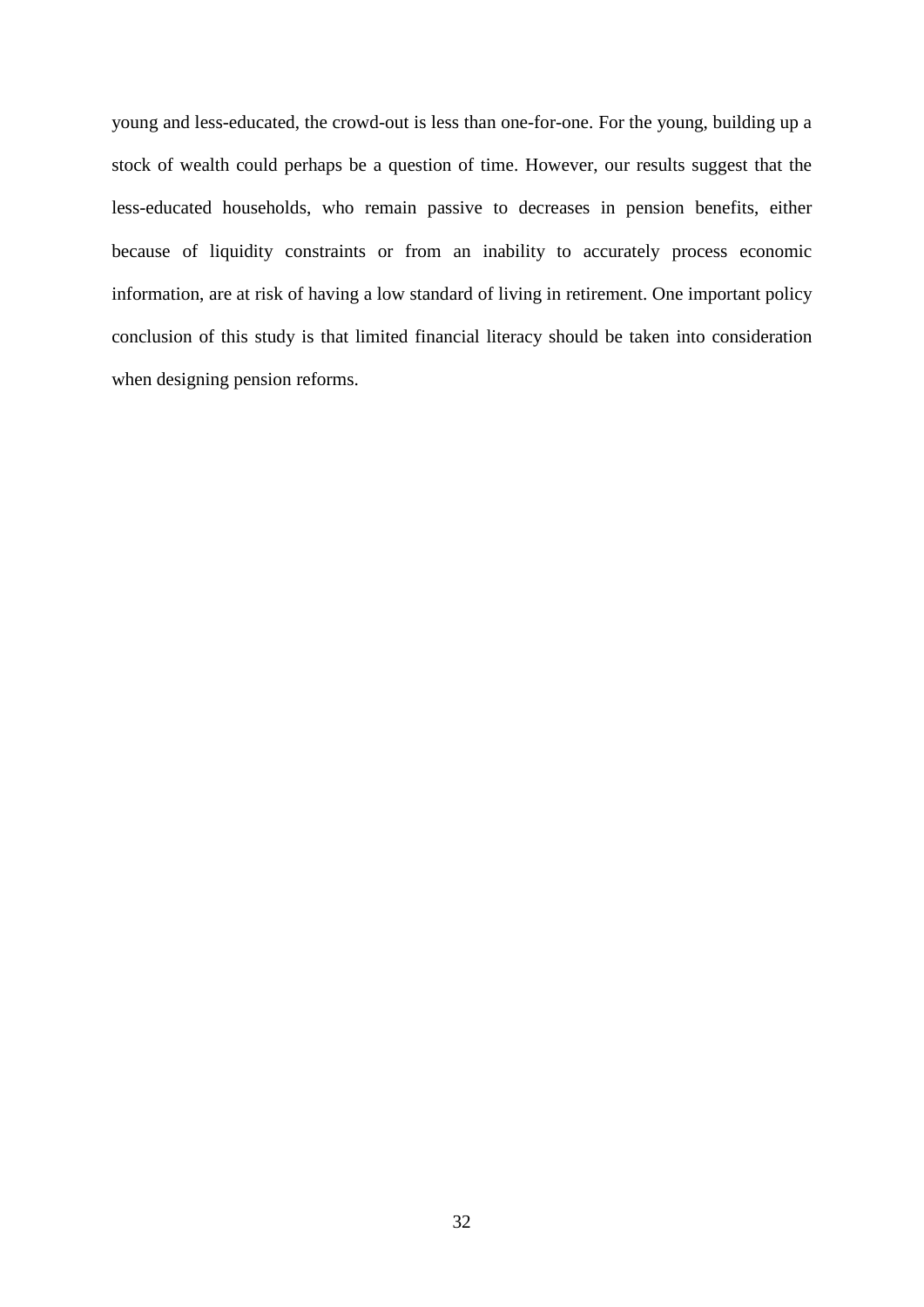### **References**

- Aguila, E. 2011. "Personal Retirement Accounts and Saving." *American Economic Journal: Economic Policy 3*(4): 1–24.
- Alessie, R., V. Angelini, and P. van Santen. 2013. "Pension Wealth and Household Savings in Europe: Evidence from SHARELIFE." *European Economic Review 63*(October): 308–328.
- Alessie, R., A. Kapteyn, and F. Klijn. 1997. "Mandatory Pensions and Personal Savings in the Netherlands." *De Economist 145*(3): 291–324.
- Angrist, J., and J.-S. Pischke. 2009. *Mostly Harmless Econometrics: An Empiricist's Guide*. Princeton, NJ: Princeton University Press.
- Attanasio, O., and A. Brugiavini. 2003. "Social Security and Households' Saving." *Quarterly Journal of Economics 118*(3): 1075–1119.

Attanasio, O., and S. Rohwedder. 2003. "Pension Wealth and Household Saving: Evidence from Pension Reforms in the United Kingdom."*American Economic Review 93*(5): 1499–1521.

- Banerjee, S. 2011. "Does Social Security Affect Household Saving?" In *Essays in Economics of Aging*, PhD dissertation. Columbus, OH: Ohio State University, pp. 5– 64.
- Bargain, O., L. Morawski, M. Myck, and M. Socha. 2007. "As SIMPL as That: Introducing a Tax-Benefit Microsimulation Model for Poland." IZA Discussion Paper No. 2988. Bonn, Germany: Institute for the Study of Labor.
- Barlik, M., and K. Siwiak. 2011. *Metodologia Badania Budżetów Gospodarstw Domowych*" Warsaw, Poland: Główny Urząd Statystyczny–Departament Warunków Życia.
- Bernheim, D. 1987. "The Economic Effects of Social Security: Toward a Reconciliation of Theory and Measurement." *Journal of Public Economics 33*(3): 273–304.
- ———. 2002. "Taxation and Savings." In A. Auerbach and M. Feldstein (eds.), *Handbook of Public Economics*. Vol. 3. Amsterdam: Elsevier, pp. 1173–1249.
- Bottazzi, R., T. Jappelli, and M. Padula. 2006. "Retirement Expectations, Pension Reforms, and Their Impact on Private Wealth Accumulation." *Journal of Public Economics 90*(12): 2187–2212.
- Brugiavini, A., K. Maser, and A. Sundén. 2005. "Measuring Pension Wealth." Unpublished paper, University of Venice, Statistics Canada, and the Pension Board of Sweden.
- Cagan, P. 1965. "The Effect of Pension Plans on Aggregate Saving: Evidence from a Sample Survey." NBER Occasional Paper No. 95. Cambridge, MA: National Bureau of Economic Research.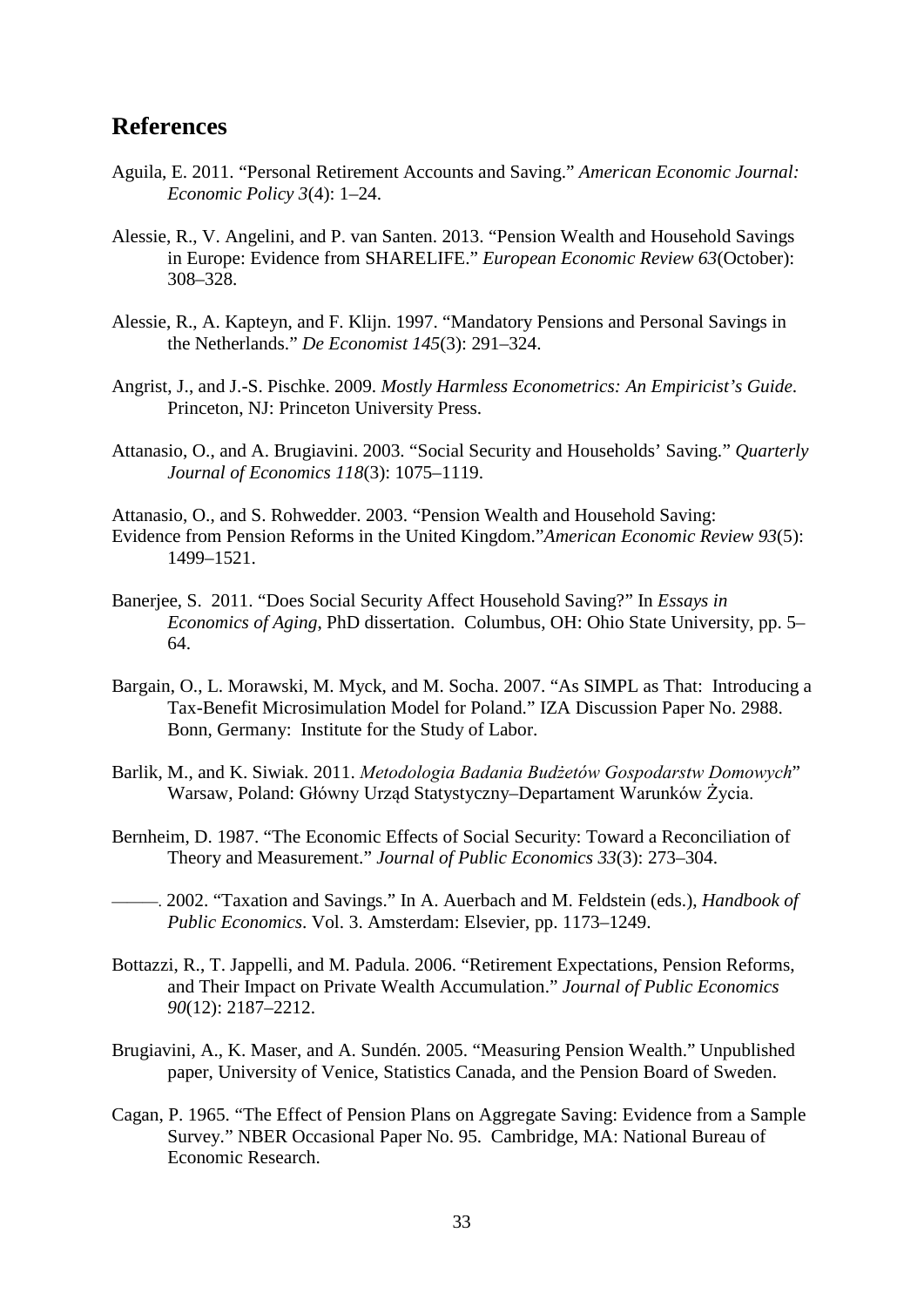- Chetty, R., J. Friedman, S. Leth-Petersen, T. Nielsen, and T. Olsen. 2014. "Active vs. Passive Decisions and Crowd-Out in Retirement Savings Accounts: Evidence from Denmark." *Quarterly Journal of Economics 121*(4): 1311–1346.
- Chłoń-Domińczak, A. 2002. "The Polish Pension Reform of 1999." In E. Fultz (ed.), *Pension Reform in Central and Eastern Europe.* Vol. 1, *Restructuring with Privatization: Case Studies of Hungary and Poland*. Budapest: International Labour Office, pp. 95–205.
- Chłoń A., M. Góra, and M. Rutkowski. 1999. "Shaping Pension Reform in Poland: Security through Diversity." World Bank Social Protection Discussion Paper Series No. 9923. Washington, DC: World Bank.
- Chłoń-Domińczak, A., and P. Strzelecki. 2013. "The Minimum Pension as an Instrument of Poverty Protection in the Defined Contribution Pension System: An Example of Poland." *Journal of Pension Economics and Finance 12*(3): 326–350.
- Engelhardt, G. V., and A. Kumar. 2011. "Pensions and Household Wealth Accumulation." *Journal of Human Resources 46*(1): 203–236.
- Feldstein, M. 1974. "Social Security, Induced Retirement, and Aggregate Capital Accumulation." *Journal of Political Economy 82*(5): 905–926.
- Feldstein, M., and A. Pellechio. 1979. ["Social Security and Household Wealth Accumulation:](http://ideas.repec.org/a/tpr/restat/v61y1979i3p361-68.html)  [New Microeconometric Evidence.](http://ideas.repec.org/a/tpr/restat/v61y1979i3p361-68.html)" *[Review of Economics and Statistics](http://ideas.repec.org/s/tpr/restat.html) 61*(3): 361– 368.
- Feng, J., L. He, and H. Sato. 2011. "Public Pension and Household Saving: Evidence from Urban China." *Journal of Comparative Economics 39*(4): 470–485.
- Gale, W. G. 1997. "Effect of Social Security Reform on Private and National Saving." In Steven A. Sass and Robert K. Triest (eds.), *Social Security Reform: Links to Saving, Investment, and Growth*. Boston: Federal Reserve Bank of Boston, pp. 103–142.
- ———. 1998. "The Effects of Pension on Household Wealth: A Reevaluation of Theory and Evidence." *Journal of Political Economy 106*(4): 706–723.
- ———. 2005. "The Effect of Pensions and 401(k) Plans on Household Saving and Wealth." In W. G. Gale, J. B. Shoven, and M. J. Warshawsky (eds.), *The Evolving Pension System: Trends, Effects, and Proposals for Reform*. Washington, DC: Brookings Institution Press, pp. 103–122.
- Gale, W. G., and J. K. Scholz. 1994. "IRAs and Household Savings." *American Economic Review 84*(5): 1233–1260.
- Gustman, A. L., and T. L. Steinmeier. 2005. "Imperfect Knowledge of Social Security and Pensions." *Industrial Relations 44*(2): 373–397.
- Hausner, J. 2002. "Poland: Security through Diversity." In M. Feldstein and H. Siebert (eds.), *Social Security Pension Reform in Europe*, pp. 349–364. Chicago: University of Chicago Press, pp. 349–364.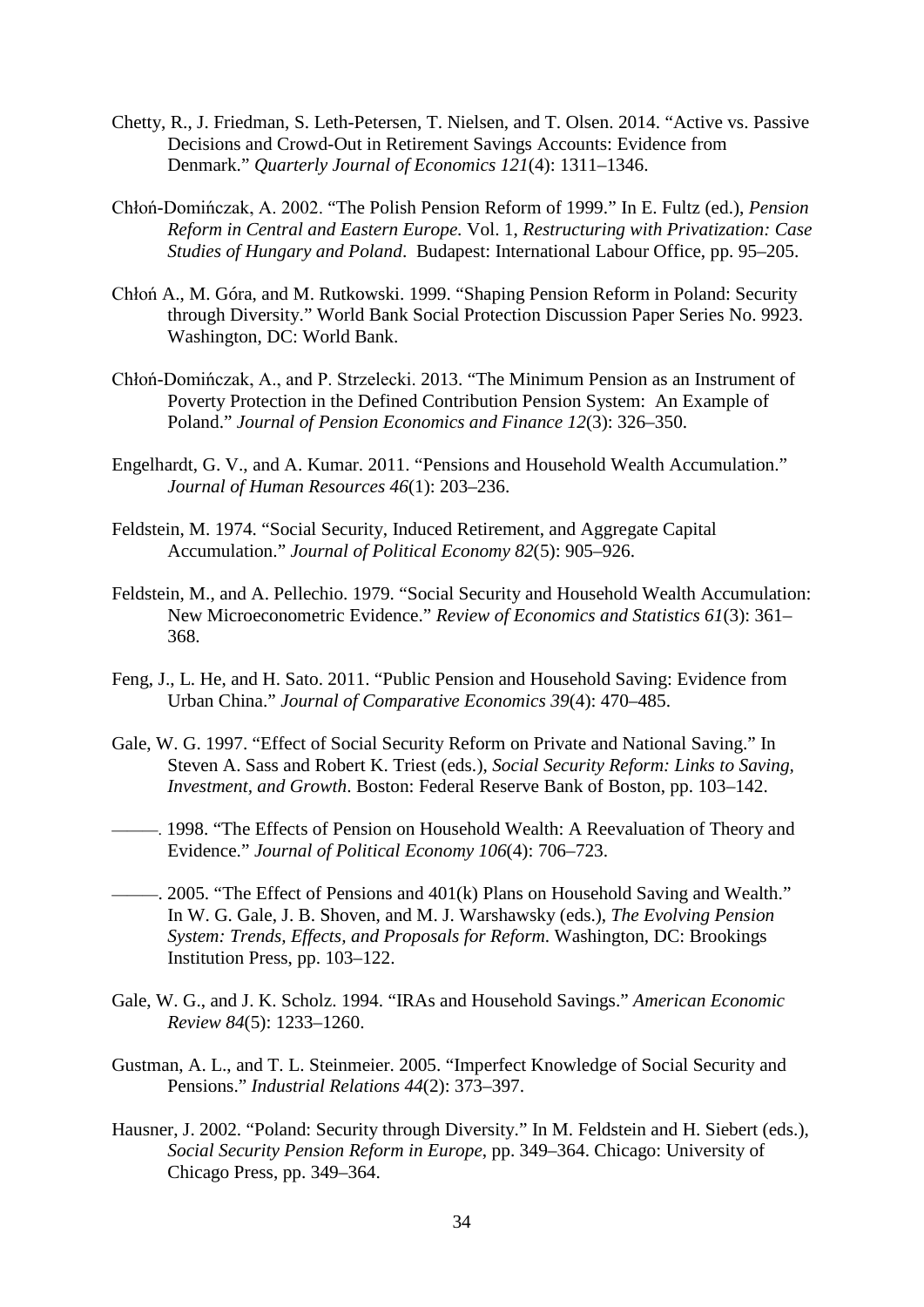- Holzmann, R., E. Palmer, and D. Robalino (eds.). 2012. *Nonfinancial Defined Contribution Pension Schemes in a Changing Pension World*. Vol. 1, *Progress, Lessons, and Implementation*. Washington, DC: World Bank.
- Hubbard, G. R. 1986. "Pension Wealth and Individual Saving: Some New Evidence." *Journal of Money, Credit, and Banking 18*(2): 167–178.
- Hurd, M., P.-C. Michaud, and S. Rohwedder. 2012. "The Displacement Effect of Public Pensions on the Accumulation of Financial Assets." *Fiscal Studies 33*(1): 107–128.
- Hurst, E. 2008. "The Retirement of a Consumption Puzzle." NBER Working Paper No. 13789. Cambridge, MA: National Bureau of Economic Research.
- Katona, G. 1965. *Private Pensions and Individual Saving*. Survey Research Center Monograph No. 40. Ann Arbor, MI: University of Michigan Press.
- King, M. A., and L.-D. L. Dicks-Mireaux. 1982. "Asset Holdings and the Life-Cycle." *Economic Journal 92*(366): 247–267.
- Lindner, A., and L. Morawski. 2012. "The Effect of Contribution-Benefit Link on Labor Supply: Evidence from the Polish NDC Scheme." Unpublished paper, University of California, Berkley and University of Warsaw.
- Lusardi, A., and O. S. Mitchell. 2014. "The Economic Importance of Financial Literacy: Theory and Evidence." *Journal of Economic Literature 52*(1): 5–44.
- Madrian, B. C. and D.F. Shea 2001. The Power of Suggestion: Inertia in 401(k) Participation and Savings Behavior. *Quarterly Journal of Economics 116*(4): 1149–1187.
- Messacar, D. 2014. "The Crowd-Out Effects and Welfare Implications of Retirement Savings Nudges." Unpublished manuscript, University of Toronto, Department of Economics, Toronto.
- Meyer, B. D. 1995. "Natural and Quasi-Experiments in Economics." *Journal of Business and Economic Statistics 13*(2): 151–161.
- Munnell, A. H. 1976. "Private Pensions and Savings: New Evidence." *Journal of Political Economy 84*(5): 1013–1032.
- Organization for Economic Co-operation and Development (OECD). 2010. *OECD Factbook 2010: Economic, Environmental, and Social Statistics*. Paris: OECD.
- Perraudin, W., and T. Pujol. 1994. "Framework for the Analysis of Pension and Unemployment Benefit Reform in Poland." *IMF Staff Papers 41*(4): 643–674.
- Pozo, S., and S. A. Woodbury. 1986. "Pensions, Social Security, and Asset Accumulation." *Eastern Economic Journal* 12(3): 273–281.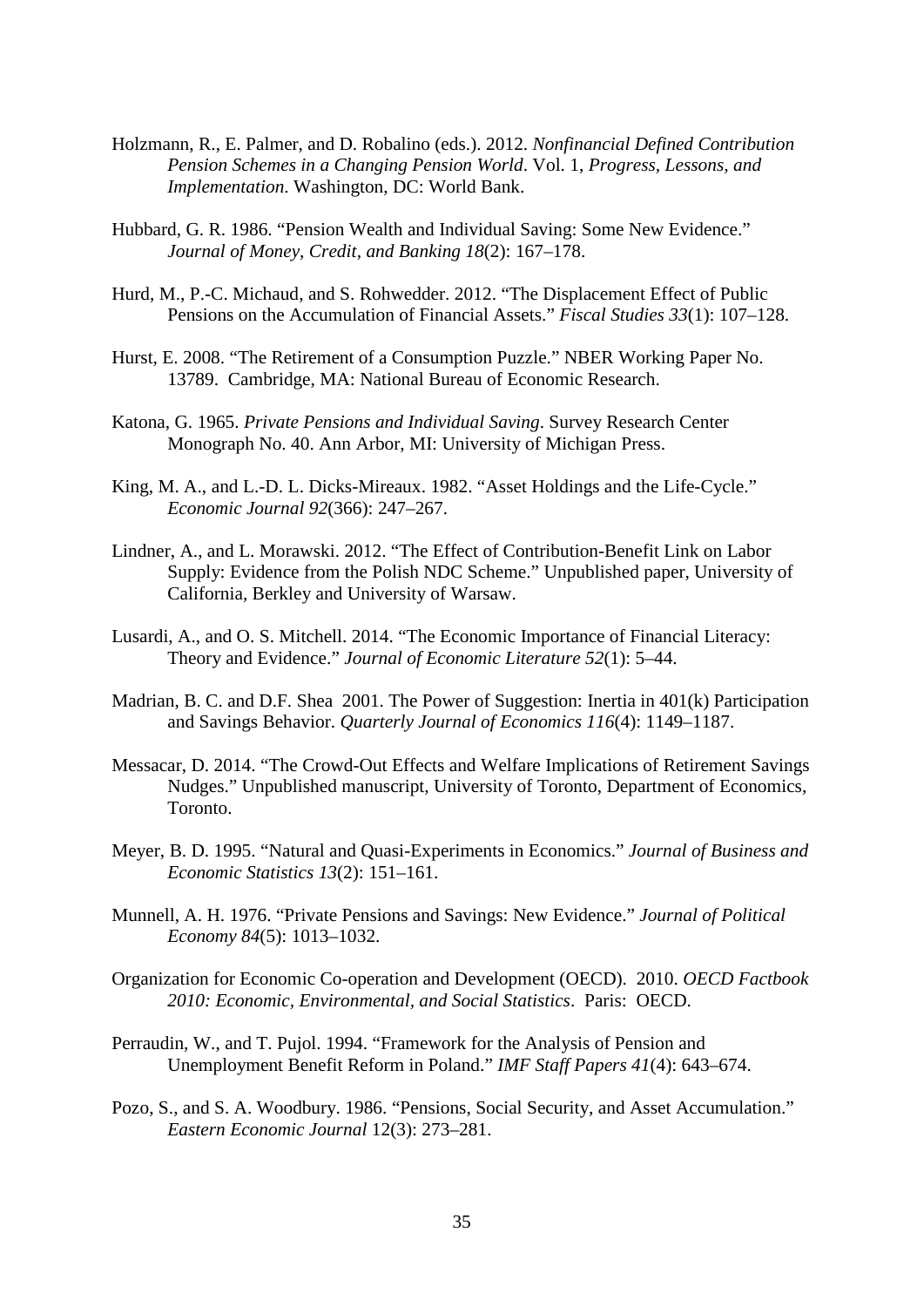- Venti, S. F., and D. A. Wise. 1990. "Have IRAs Increased U.S. Saving? Evidence from the Consumer Expenditure Survey." *Quarterly Journal of Economics 105*(3): 661–698.
- Yang, T.-T. 2014. "The Effect of Private Pensions on Household Saving: Evidence from Mandatory Employer-Provided Pension Reform." Unpublished paper, University of British Columbia, Vancouver, BC.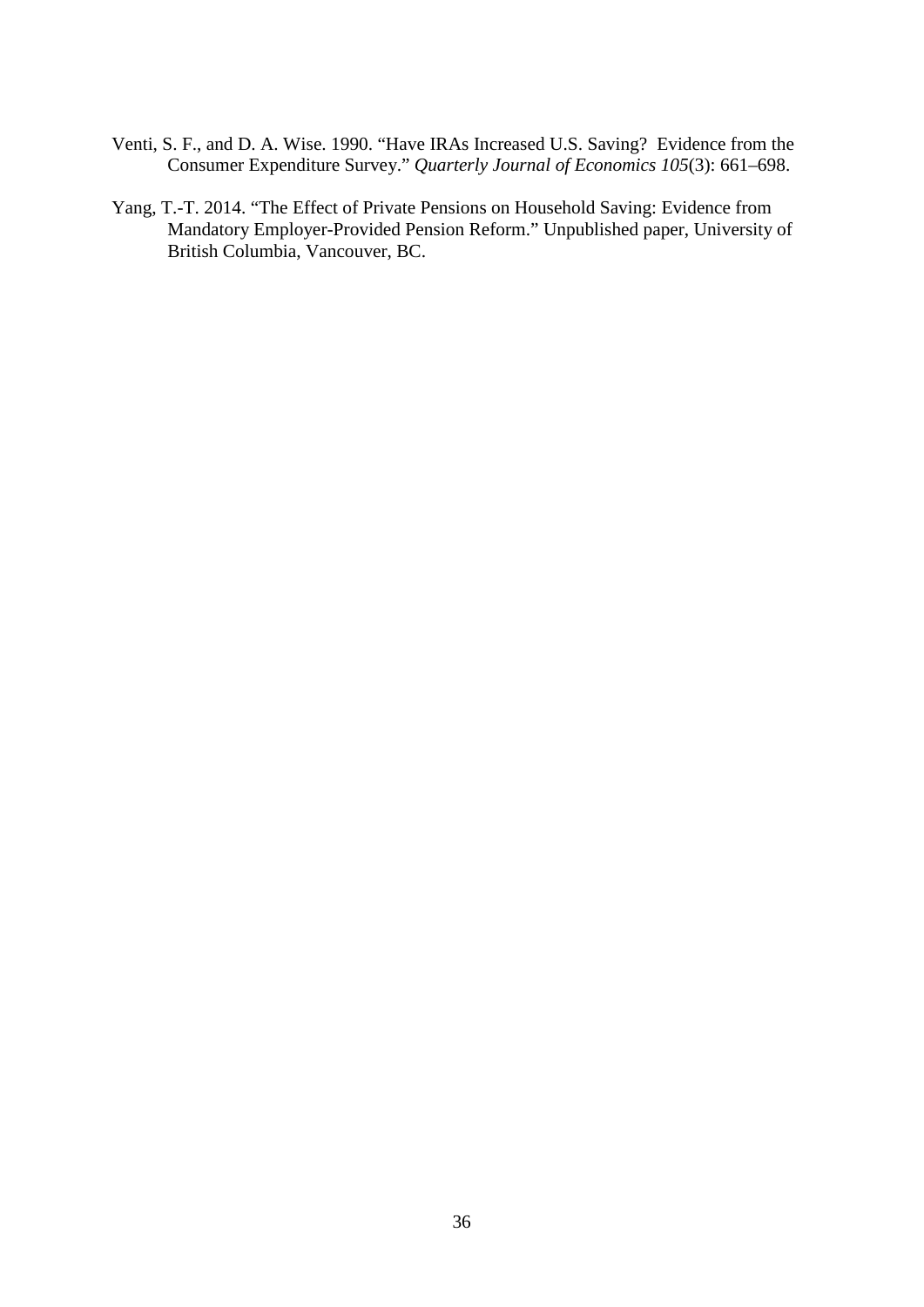# **Results**



Figure 1: Median replacement rate before and after the pension reform, by cohort

SOURCE: Author's calculations using BBGD 1998 and 1999.

NOTE: Replacement rate is defined as the ratio of first gross pension benefit to last gross salary of the head of the household.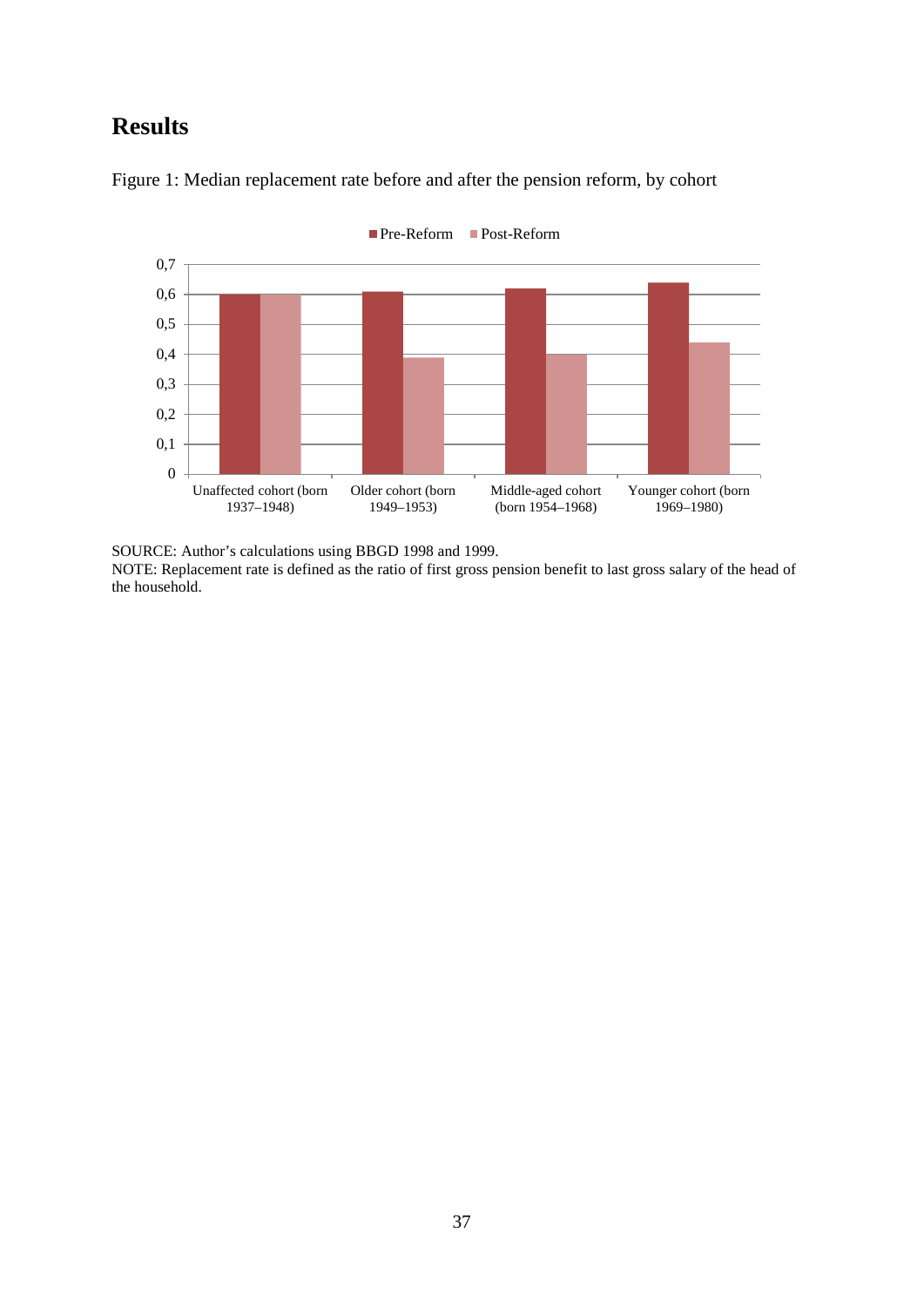



NOTE: Author's calculations using the BBGD 1997–2003. Saving rate is defined as average expenditure minus average labor income divided by labor income. The dashed vertical line indicates the first year of the reform.

Figure 3: Estimated effect of the 1999 pension reform on saving rate, by cohort



NOTE: The figure above shows point estimates from a multiyear difference-in-differences regression of saving rate on three cohort dummies (older cohort, born 1949–1953; middle-aged cohort, born 1954–1968; and younger cohort, born 1969–1980), six year dummies, and cohort-by-year interaction terms. For each cohort, each panel presents the cohort-by-year interaction point estimate over time. The omitted categories are Year 1998 (the year before the reform) and the cohort born 1937–1948 (the cohort unaffected by the reform). The regression uses robust standard errors clustered by year of birth, and the figure presents 95 percent confidence intervals. The dashed vertical line indicates the first year of the reform.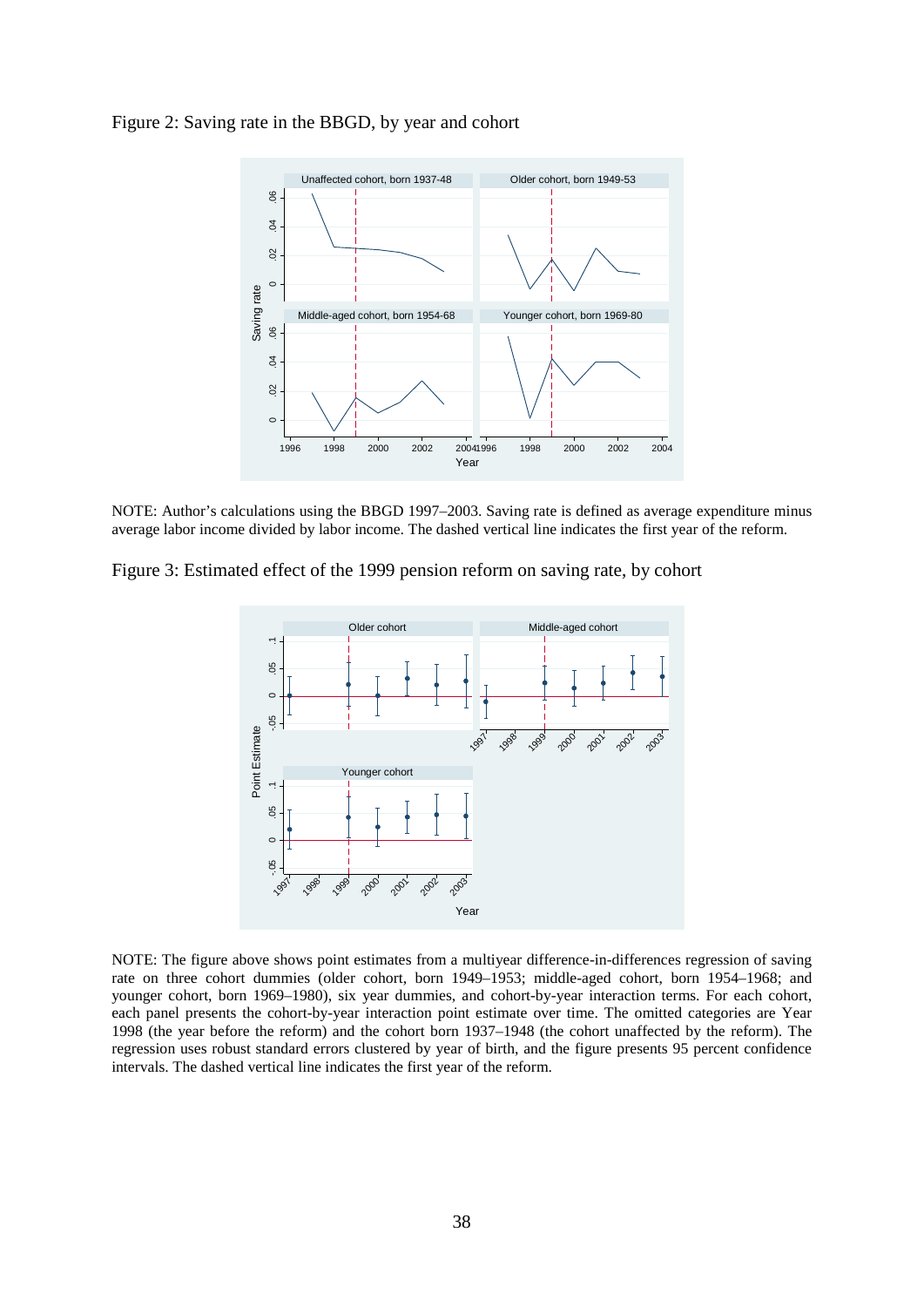



Figure 5: Estimated effect of the 1999 pension reform on log expenditure, by cohort



NOTE: Figures 4 and 5 show point estimates from a multiyear difference-in-differences regression of saving (top) and log expenditure (bottom) on three cohort dummies (older cohort, born 1949–1953; middle-aged cohort, born 1954–1968; and younger cohort, born 1969–1980), six year dummies, and cohort-by-year interaction terms. For each cohort, each panel presents the cohort-by-year interaction point estimate over time.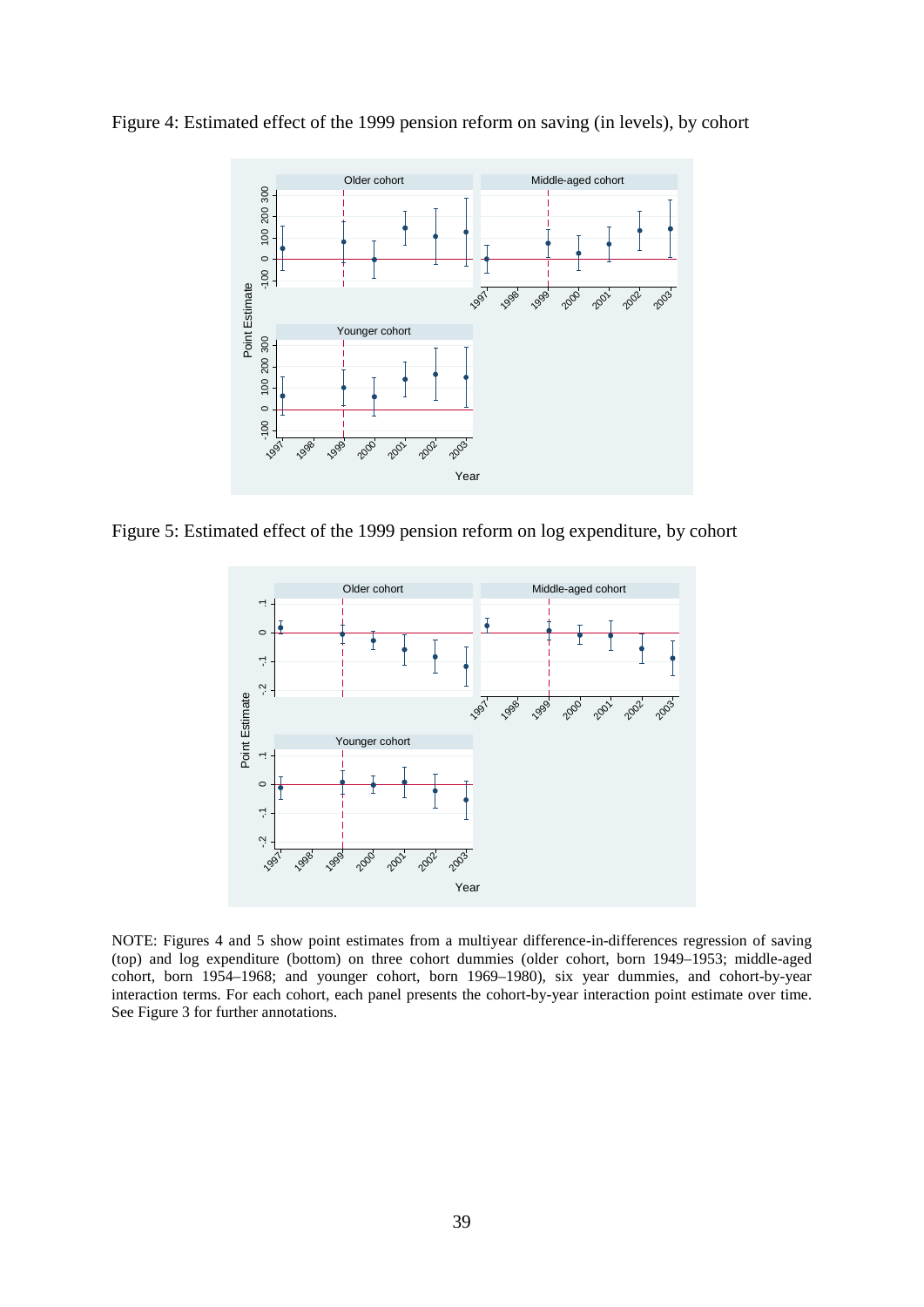Figure 6: Estimated effect of the 1999 pension reform on the extensive margin of saving, by cohort



NOTE: Figure 5 shows point estimates from a multiyear difference-in-differences regression of a dummy of household being observed with positive savings on three cohort dummies (older cohort, born 1949–1953; middle-aged cohort, born 1954–1968; and younger cohort, born 1969–1980), six year dummies, and cohort-byyear interaction terms. For each cohort, each panel presents the cohort-by-year interaction point estimate over time. See Figure 3 for further annotations.

Figure 7: Estimated effect of the 1999 pension reform on log food and non-alcoholic beverage expenditure, by cohort



NOTE: Figure 6 shows point estimates from a multiyear difference-in-differences regression of log food and non-alcoholic beverage expenditure on three cohort dummies (older cohort, born 1949–1953; middle-aged cohort, born 1954–1968; and younger cohort, born 1969–1980), six year dummies, and cohort-by-year interaction terms. For each cohort, each panel presents the cohort-by-year interaction point estimate over time.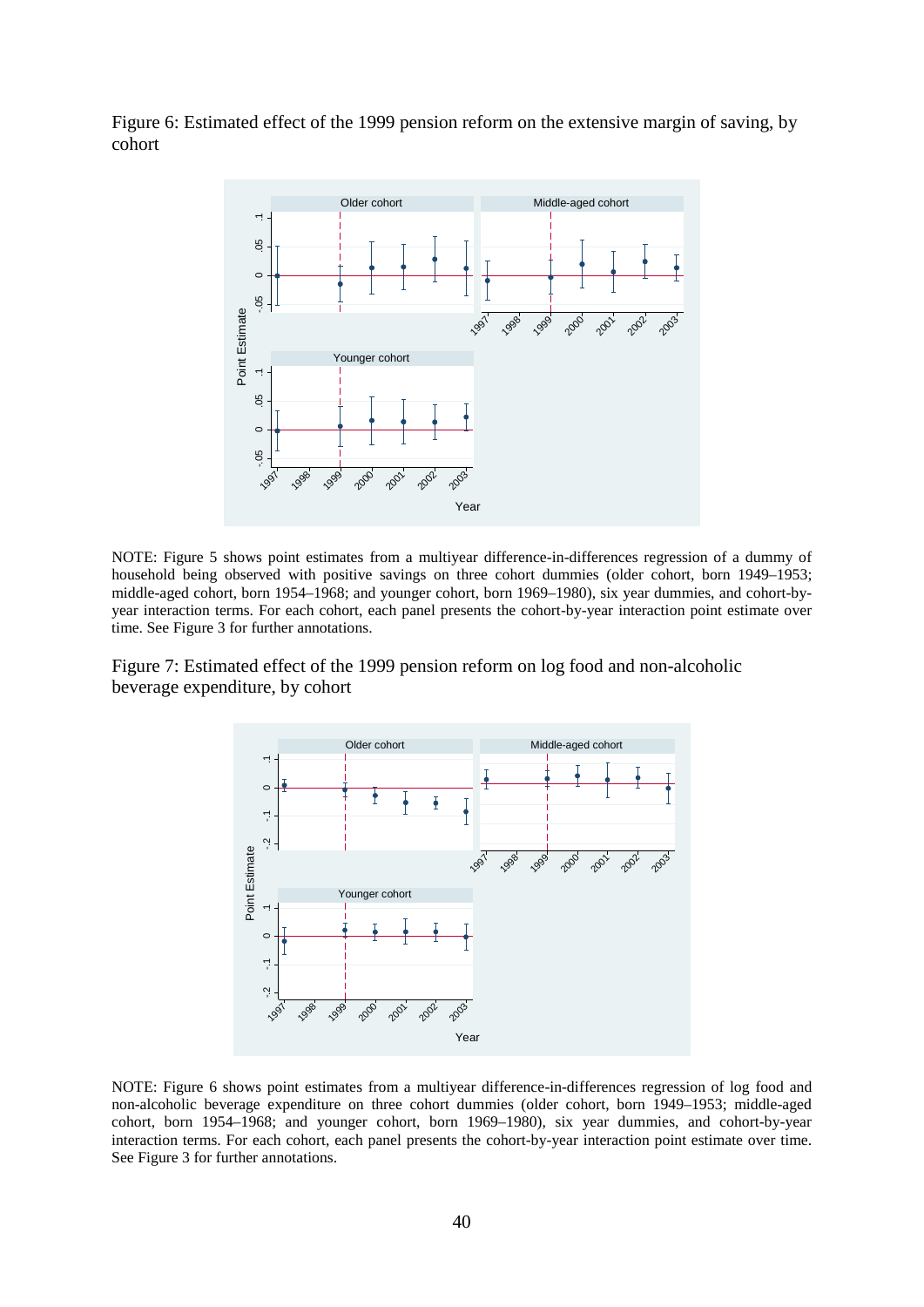Figure 8: Robustness check: 2SLS crowd-out estimates of pension wealth as a function of the subjective discount factor



NOTE: Figure 8 shows point estimates from estimating pension crowd-out, *θ*, using various assumptions regarding the subjective discount factor, *β*. The benchmark specification is  $β = 0.98$ .

\*To ease comparability, the estimations using log expenditure as an outcome have the reverse sign in Figure 8 than in the regression output.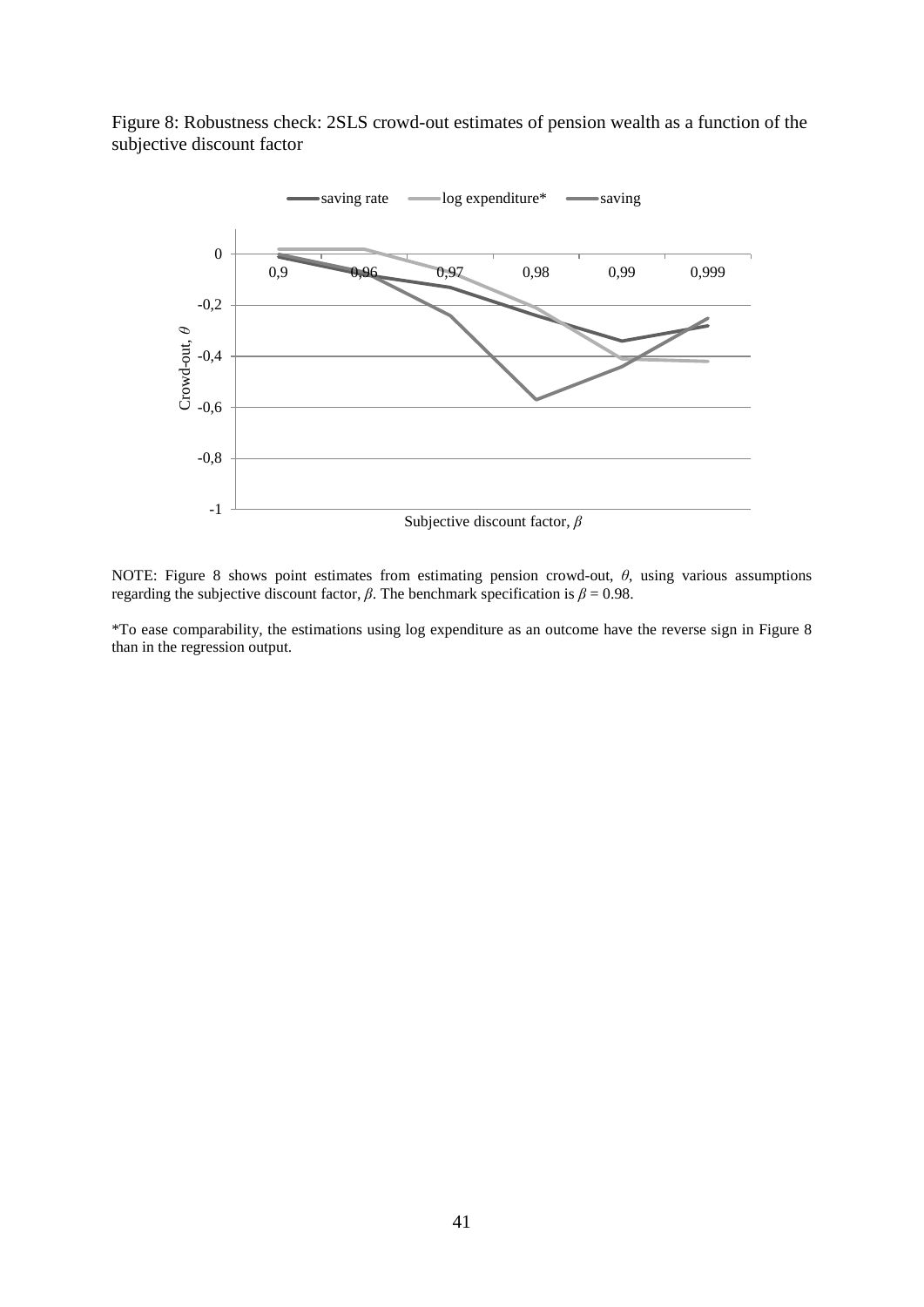|                                                              | Pre-reform system, before<br>1999                                                                                                         | Post-reform system, since 1999<br>(steady state)                                                                                                                                                                                                                    |
|--------------------------------------------------------------|-------------------------------------------------------------------------------------------------------------------------------------------|---------------------------------------------------------------------------------------------------------------------------------------------------------------------------------------------------------------------------------------------------------------------|
| Financing and contributions                                  |                                                                                                                                           |                                                                                                                                                                                                                                                                     |
| Financing<br>Benefit calculation                             | Pay-as-you-go, defined benefit.                                                                                                           | Pay-as-you-go, notionally defined<br>contribution (NDC) plan (1st tier)<br>and a funded defined contribution<br>(FDC) plan (2nd tier). NDC<br>contribution is 12.22% of salary,<br>FDC is 7.3%. <sup>a</sup>                                                        |
|                                                              |                                                                                                                                           |                                                                                                                                                                                                                                                                     |
| Benefit formula                                              | Flat rate and an earnings-<br>related component.                                                                                          | Actuarially adjusted and annuity-<br>based on total contributions.                                                                                                                                                                                                  |
| Pension base                                                 | Average of 10 best years out of<br>20 years prior to retirement.                                                                          | Lifetime earnings.                                                                                                                                                                                                                                                  |
| Min. years of contributions                                  | 20 for women, 25 for men.                                                                                                                 | 20 for women, 25 for men.                                                                                                                                                                                                                                           |
| Min. (and max.) pension benefit                              | 35% of average national wage.<br>(Max. earnings-related benefit:<br>250% of average national<br>wage).                                    | 20% of average national wage. (Max.<br>contribution: 250% of average<br>national wage.)                                                                                                                                                                             |
| Retirement age                                               |                                                                                                                                           |                                                                                                                                                                                                                                                                     |
| Normal retirement age                                        | Because of early retirement<br>options, the effective<br>retirement ages: 59 for men, 55<br>for women.                                    | 65 for men, 60 for women.                                                                                                                                                                                                                                           |
| Early retirement provision                                   | Available for most<br>occupations.                                                                                                        | Certain groups, women, and workers<br>in the public sector, still have early<br>retirement privileges.                                                                                                                                                              |
| <b>Transition rules</b>                                      | Cohorts born before 1949 are<br>fully in the pre-reform system,<br>including the right to retire<br>early as in the pre-reform<br>system. | Cohorts born after 1969 are fully in<br>the new system. Cohorts born<br>between 1949 and 1968 could choose<br>to only contribute to the NDC part. <sup>c</sup><br>Separate rules for the first five<br>cohorts of women affected by the<br>reform (born 1949-1953). |
| Replacement rate at 65 yrs. (men) and<br>60 yrs. (women) $d$ | 65-76% for men, 70% for<br>women.                                                                                                         | 40-60% for men, $30-50%$ for<br>women.                                                                                                                                                                                                                              |

#### Table 1: Some main features of Poland's 1999 pension reform

NOTE: Adapted from Chłoń, Góra, and Rutkowski (1999) and Chłoń-Domińczak (2002).<br><sup>a</sup> Unisex life tables used in the NDC plan.

<sup>b</sup> Maximum benefit is set implicitly by the maximum contribution rate; see Chłoń-Domińczak and Strzelecki (2013).

<sup>c</sup> Majority chose to the participate in NDC plan; see Chłoń-Domińczak (2002).<br><sup>d</sup> Replacement rate defined as the ratio of first benefit to last salary. Calculations from Chłoń, Góra, and Rutkowski (1999), pp. 36–37, and Chłoń-Domińczak (2002), p.128. Simulation assumes the statutory retirement age under both regimes: 60 for women, 65 for men.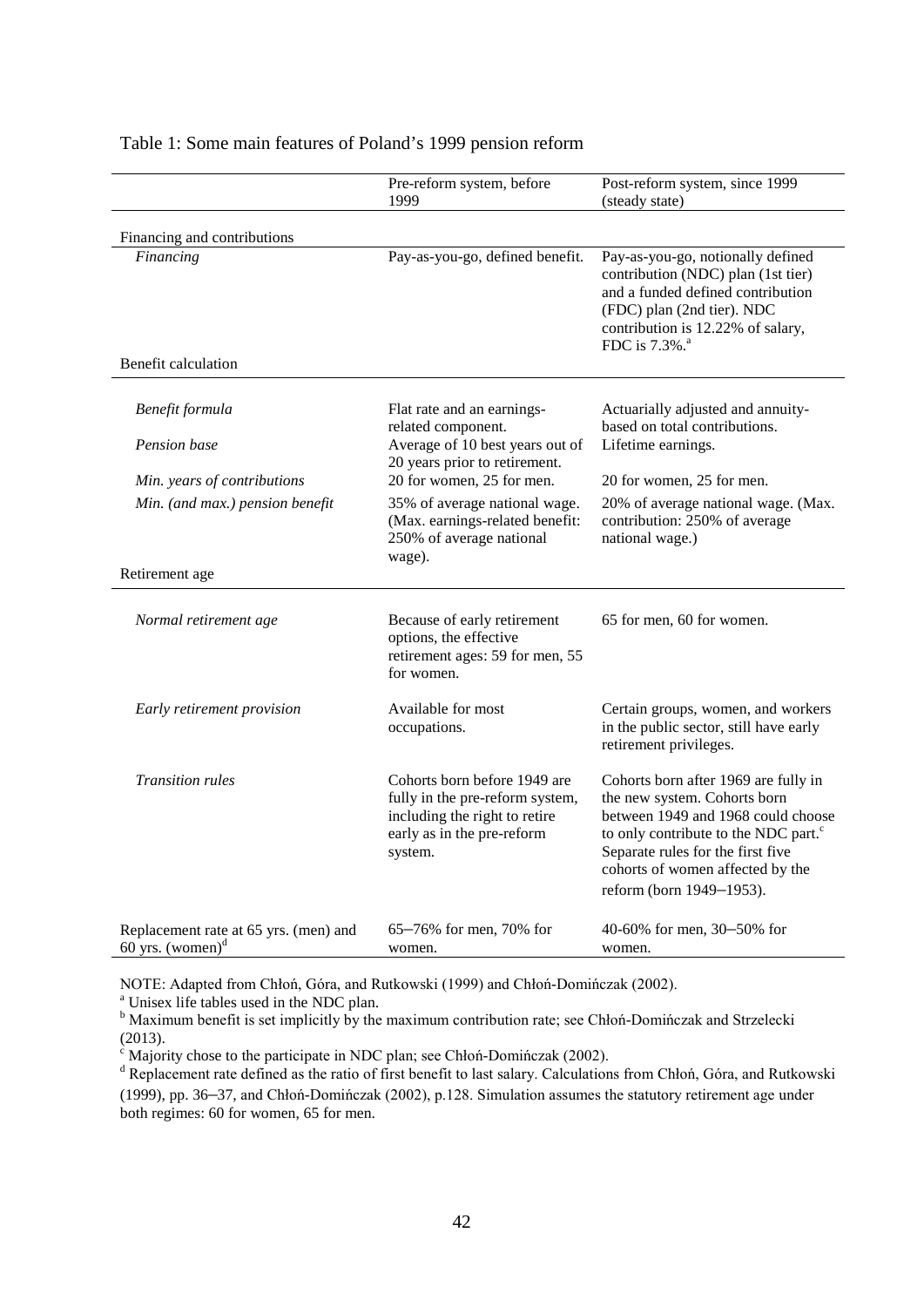Table 2: Between-cohort variation in the post-reform pension system

| Cohorts                            | Born $\leq$ December 31, 1948 | Born between January 1, 1949 and December 31, 1968<br>(transitory cohorts)                                                                                                                                                                                                                                                                                                                                                     | Born $\geq$ January 1, 1969                                                                                      |
|------------------------------------|-------------------------------|--------------------------------------------------------------------------------------------------------------------------------------------------------------------------------------------------------------------------------------------------------------------------------------------------------------------------------------------------------------------------------------------------------------------------------|------------------------------------------------------------------------------------------------------------------|
| Benefit formula                    | Pre-reform formula.           | Post-reform formula with some exceptions.                                                                                                                                                                                                                                                                                                                                                                                      | Post-reform formula.                                                                                             |
| Exceptions to the benefit formula? | N <sub>0</sub>                | Separate rules for the first five cohorts of women (born<br>$1949 - 1953$ ). <sup>a</sup><br>The 1949 cohort receives part of the benefit according to the<br>old pension system formula (80%) and the rest according to<br>the new formula $(20\%)$ .<br>The 1950 cohort receives a 70/30% mix.<br>The 1951 cohort receives a 55/45% mix.<br>The 1952 cohort receives a 35/65% mix.<br>The 1953 cohort receives a 20/80% mix. | N <sub>0</sub>                                                                                                   |
| Early retirement provisions?       | Yes                           | Yes, conditional on age and contribution requirement being<br>fulfilled before December 31, 2007.                                                                                                                                                                                                                                                                                                                              | No early retirement<br>provisions. In the post-<br>reform system men retire at<br>age 65 and women at age<br>60. |

NOTE: <sup>a</sup> From Chłoń, Góra, and Rutkowski (1999), p. 21.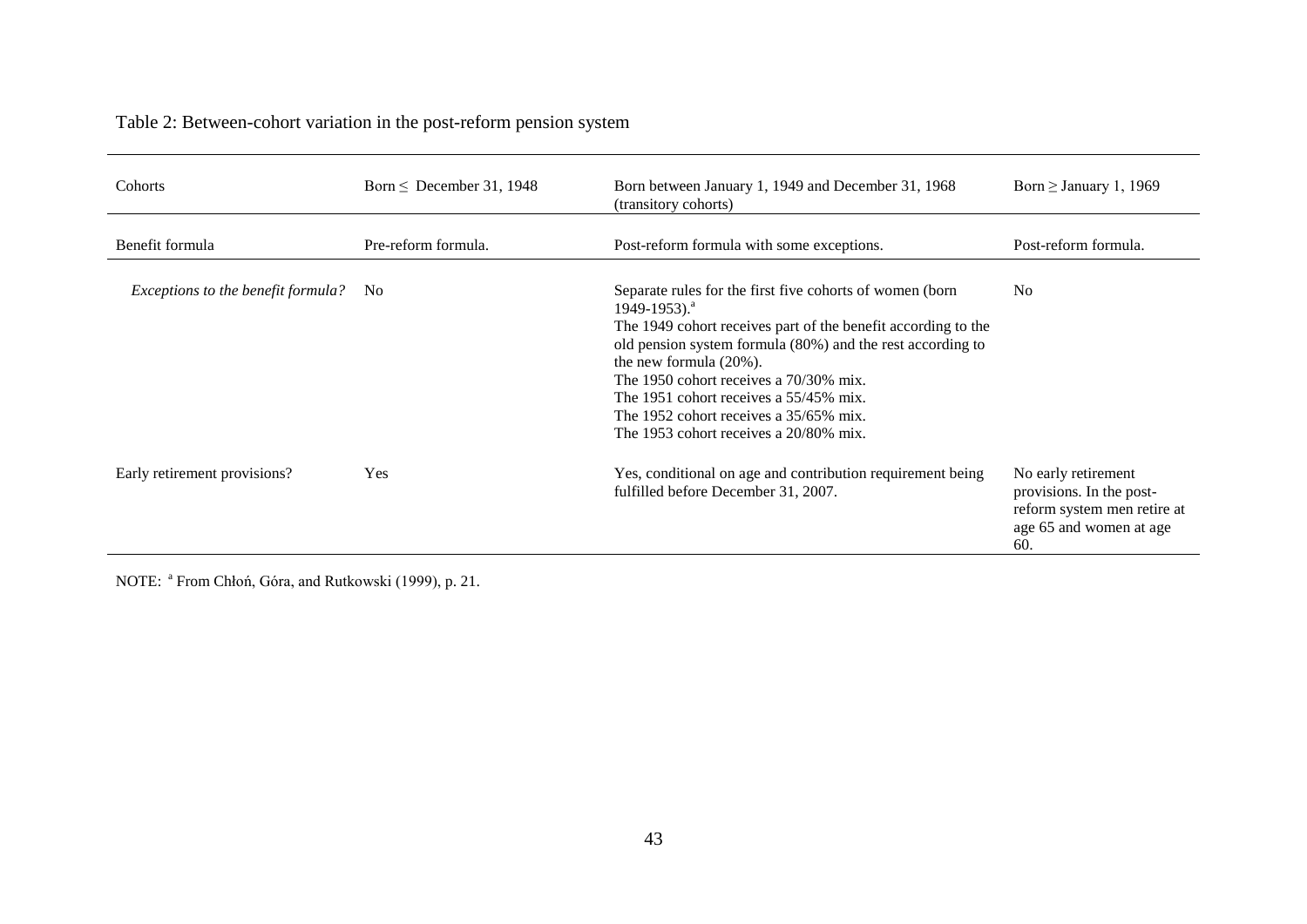# Table 3: Descriptive statistics

| Dependent variables<br>Log available household income<br>7.74<br>0.47<br>7.74<br>7.65<br>0.51<br>7.64<br>Log household expenditure<br>Saving rate<br>0.02<br>0.51<br>0.09<br>Household expenditure (in 2005 PLN)<br>2,417<br>1,568<br>2,078<br>Available household income (in 2005 PLN)<br>2,577<br>2,308<br>1,264<br>Saving (in 2005 PLN)<br>1,292<br>189<br>160<br>0.64<br>Saving is positive (proportion)<br>0.48<br>Characteristics of head of household<br>Age of head of household<br>40.4<br>9.11<br>Head of household is a woman<br>0.32<br>Marital status<br>Unmarried<br>0.09<br>Married<br>0.81<br>Widowed<br>0.03<br>0.07<br>Divorced or Separated<br><b>Educational attainment</b><br>Tertiary education<br>0.16<br>Postsecondary non-tertiary education<br>0.03<br>Upper secondary education<br>0.06<br>Lower secondary vocational education<br>0.29<br>Gymnasium<br>0.02<br>Primary vocational education<br>0.37<br>Primary education<br>0.08<br>Pre-primary education<br>0.02<br>Occupation <sup>a</sup><br>Legislators, senior officials and managers<br>0.09<br>Professionals<br>0.11<br>Technicians and associate professionals<br>0.12<br>0.09<br>Clerks<br>Service workers and shop sales workers<br>0.09<br>Craft and related trades workers<br>0.27<br>Plant and machine operators and assemblers<br>0.13<br>Elementary occupations<br>0.09<br>Armed forces<br>0.01<br>0.52<br>Works in the private sector<br>Belongs to the cohort unaffected directly by the<br>reform<br>0.12<br>Belongs to the older cohort affected by the reform<br>0.18<br>Belongs to the middle-aged cohort affected by the<br>reform<br>0.51<br>0.20<br>Belongs to the younger cohort affected by the reform<br>Characteristics of the household<br>Labor income (in 2005 PLN)<br>3,063<br>1,799<br>2,527<br>Pension benefit (in 2005 PLN)<br>1,540<br>633<br>1,526<br>Pension wealth (in 2005 PLN)<br>13,100<br>6,853<br>11,384<br>1.34<br>Number of persons<br>3.53<br>Number of children below the age of 15<br>0.88<br>1.00<br>Age difference between spouses | Variable | Mean | Std. dev. | Median |
|-------------------------------------------------------------------------------------------------------------------------------------------------------------------------------------------------------------------------------------------------------------------------------------------------------------------------------------------------------------------------------------------------------------------------------------------------------------------------------------------------------------------------------------------------------------------------------------------------------------------------------------------------------------------------------------------------------------------------------------------------------------------------------------------------------------------------------------------------------------------------------------------------------------------------------------------------------------------------------------------------------------------------------------------------------------------------------------------------------------------------------------------------------------------------------------------------------------------------------------------------------------------------------------------------------------------------------------------------------------------------------------------------------------------------------------------------------------------------------------------------------------------------------------------------------------------------------------------------------------------------------------------------------------------------------------------------------------------------------------------------------------------------------------------------------------------------------------------------------------------------------------------------------------------------------------------------------------------------------------------------------------------------------------------------------------------|----------|------|-----------|--------|
|                                                                                                                                                                                                                                                                                                                                                                                                                                                                                                                                                                                                                                                                                                                                                                                                                                                                                                                                                                                                                                                                                                                                                                                                                                                                                                                                                                                                                                                                                                                                                                                                                                                                                                                                                                                                                                                                                                                                                                                                                                                                   |          |      |           |        |
|                                                                                                                                                                                                                                                                                                                                                                                                                                                                                                                                                                                                                                                                                                                                                                                                                                                                                                                                                                                                                                                                                                                                                                                                                                                                                                                                                                                                                                                                                                                                                                                                                                                                                                                                                                                                                                                                                                                                                                                                                                                                   |          |      |           |        |
|                                                                                                                                                                                                                                                                                                                                                                                                                                                                                                                                                                                                                                                                                                                                                                                                                                                                                                                                                                                                                                                                                                                                                                                                                                                                                                                                                                                                                                                                                                                                                                                                                                                                                                                                                                                                                                                                                                                                                                                                                                                                   |          |      |           |        |
|                                                                                                                                                                                                                                                                                                                                                                                                                                                                                                                                                                                                                                                                                                                                                                                                                                                                                                                                                                                                                                                                                                                                                                                                                                                                                                                                                                                                                                                                                                                                                                                                                                                                                                                                                                                                                                                                                                                                                                                                                                                                   |          |      |           |        |
|                                                                                                                                                                                                                                                                                                                                                                                                                                                                                                                                                                                                                                                                                                                                                                                                                                                                                                                                                                                                                                                                                                                                                                                                                                                                                                                                                                                                                                                                                                                                                                                                                                                                                                                                                                                                                                                                                                                                                                                                                                                                   |          |      |           |        |
|                                                                                                                                                                                                                                                                                                                                                                                                                                                                                                                                                                                                                                                                                                                                                                                                                                                                                                                                                                                                                                                                                                                                                                                                                                                                                                                                                                                                                                                                                                                                                                                                                                                                                                                                                                                                                                                                                                                                                                                                                                                                   |          |      |           |        |
|                                                                                                                                                                                                                                                                                                                                                                                                                                                                                                                                                                                                                                                                                                                                                                                                                                                                                                                                                                                                                                                                                                                                                                                                                                                                                                                                                                                                                                                                                                                                                                                                                                                                                                                                                                                                                                                                                                                                                                                                                                                                   |          |      |           |        |
|                                                                                                                                                                                                                                                                                                                                                                                                                                                                                                                                                                                                                                                                                                                                                                                                                                                                                                                                                                                                                                                                                                                                                                                                                                                                                                                                                                                                                                                                                                                                                                                                                                                                                                                                                                                                                                                                                                                                                                                                                                                                   |          |      |           |        |
|                                                                                                                                                                                                                                                                                                                                                                                                                                                                                                                                                                                                                                                                                                                                                                                                                                                                                                                                                                                                                                                                                                                                                                                                                                                                                                                                                                                                                                                                                                                                                                                                                                                                                                                                                                                                                                                                                                                                                                                                                                                                   |          |      |           |        |
|                                                                                                                                                                                                                                                                                                                                                                                                                                                                                                                                                                                                                                                                                                                                                                                                                                                                                                                                                                                                                                                                                                                                                                                                                                                                                                                                                                                                                                                                                                                                                                                                                                                                                                                                                                                                                                                                                                                                                                                                                                                                   |          |      |           |        |
|                                                                                                                                                                                                                                                                                                                                                                                                                                                                                                                                                                                                                                                                                                                                                                                                                                                                                                                                                                                                                                                                                                                                                                                                                                                                                                                                                                                                                                                                                                                                                                                                                                                                                                                                                                                                                                                                                                                                                                                                                                                                   |          |      |           |        |
|                                                                                                                                                                                                                                                                                                                                                                                                                                                                                                                                                                                                                                                                                                                                                                                                                                                                                                                                                                                                                                                                                                                                                                                                                                                                                                                                                                                                                                                                                                                                                                                                                                                                                                                                                                                                                                                                                                                                                                                                                                                                   |          |      |           |        |
|                                                                                                                                                                                                                                                                                                                                                                                                                                                                                                                                                                                                                                                                                                                                                                                                                                                                                                                                                                                                                                                                                                                                                                                                                                                                                                                                                                                                                                                                                                                                                                                                                                                                                                                                                                                                                                                                                                                                                                                                                                                                   |          |      |           |        |
|                                                                                                                                                                                                                                                                                                                                                                                                                                                                                                                                                                                                                                                                                                                                                                                                                                                                                                                                                                                                                                                                                                                                                                                                                                                                                                                                                                                                                                                                                                                                                                                                                                                                                                                                                                                                                                                                                                                                                                                                                                                                   |          |      |           |        |
|                                                                                                                                                                                                                                                                                                                                                                                                                                                                                                                                                                                                                                                                                                                                                                                                                                                                                                                                                                                                                                                                                                                                                                                                                                                                                                                                                                                                                                                                                                                                                                                                                                                                                                                                                                                                                                                                                                                                                                                                                                                                   |          |      |           |        |
|                                                                                                                                                                                                                                                                                                                                                                                                                                                                                                                                                                                                                                                                                                                                                                                                                                                                                                                                                                                                                                                                                                                                                                                                                                                                                                                                                                                                                                                                                                                                                                                                                                                                                                                                                                                                                                                                                                                                                                                                                                                                   |          |      |           |        |
|                                                                                                                                                                                                                                                                                                                                                                                                                                                                                                                                                                                                                                                                                                                                                                                                                                                                                                                                                                                                                                                                                                                                                                                                                                                                                                                                                                                                                                                                                                                                                                                                                                                                                                                                                                                                                                                                                                                                                                                                                                                                   |          |      |           |        |
|                                                                                                                                                                                                                                                                                                                                                                                                                                                                                                                                                                                                                                                                                                                                                                                                                                                                                                                                                                                                                                                                                                                                                                                                                                                                                                                                                                                                                                                                                                                                                                                                                                                                                                                                                                                                                                                                                                                                                                                                                                                                   |          |      |           |        |
|                                                                                                                                                                                                                                                                                                                                                                                                                                                                                                                                                                                                                                                                                                                                                                                                                                                                                                                                                                                                                                                                                                                                                                                                                                                                                                                                                                                                                                                                                                                                                                                                                                                                                                                                                                                                                                                                                                                                                                                                                                                                   |          |      |           |        |
|                                                                                                                                                                                                                                                                                                                                                                                                                                                                                                                                                                                                                                                                                                                                                                                                                                                                                                                                                                                                                                                                                                                                                                                                                                                                                                                                                                                                                                                                                                                                                                                                                                                                                                                                                                                                                                                                                                                                                                                                                                                                   |          |      |           |        |
|                                                                                                                                                                                                                                                                                                                                                                                                                                                                                                                                                                                                                                                                                                                                                                                                                                                                                                                                                                                                                                                                                                                                                                                                                                                                                                                                                                                                                                                                                                                                                                                                                                                                                                                                                                                                                                                                                                                                                                                                                                                                   |          |      |           |        |
|                                                                                                                                                                                                                                                                                                                                                                                                                                                                                                                                                                                                                                                                                                                                                                                                                                                                                                                                                                                                                                                                                                                                                                                                                                                                                                                                                                                                                                                                                                                                                                                                                                                                                                                                                                                                                                                                                                                                                                                                                                                                   |          |      |           |        |
|                                                                                                                                                                                                                                                                                                                                                                                                                                                                                                                                                                                                                                                                                                                                                                                                                                                                                                                                                                                                                                                                                                                                                                                                                                                                                                                                                                                                                                                                                                                                                                                                                                                                                                                                                                                                                                                                                                                                                                                                                                                                   |          |      |           |        |
|                                                                                                                                                                                                                                                                                                                                                                                                                                                                                                                                                                                                                                                                                                                                                                                                                                                                                                                                                                                                                                                                                                                                                                                                                                                                                                                                                                                                                                                                                                                                                                                                                                                                                                                                                                                                                                                                                                                                                                                                                                                                   |          |      |           |        |
|                                                                                                                                                                                                                                                                                                                                                                                                                                                                                                                                                                                                                                                                                                                                                                                                                                                                                                                                                                                                                                                                                                                                                                                                                                                                                                                                                                                                                                                                                                                                                                                                                                                                                                                                                                                                                                                                                                                                                                                                                                                                   |          |      |           |        |
|                                                                                                                                                                                                                                                                                                                                                                                                                                                                                                                                                                                                                                                                                                                                                                                                                                                                                                                                                                                                                                                                                                                                                                                                                                                                                                                                                                                                                                                                                                                                                                                                                                                                                                                                                                                                                                                                                                                                                                                                                                                                   |          |      |           |        |
|                                                                                                                                                                                                                                                                                                                                                                                                                                                                                                                                                                                                                                                                                                                                                                                                                                                                                                                                                                                                                                                                                                                                                                                                                                                                                                                                                                                                                                                                                                                                                                                                                                                                                                                                                                                                                                                                                                                                                                                                                                                                   |          |      |           |        |
|                                                                                                                                                                                                                                                                                                                                                                                                                                                                                                                                                                                                                                                                                                                                                                                                                                                                                                                                                                                                                                                                                                                                                                                                                                                                                                                                                                                                                                                                                                                                                                                                                                                                                                                                                                                                                                                                                                                                                                                                                                                                   |          |      |           |        |
|                                                                                                                                                                                                                                                                                                                                                                                                                                                                                                                                                                                                                                                                                                                                                                                                                                                                                                                                                                                                                                                                                                                                                                                                                                                                                                                                                                                                                                                                                                                                                                                                                                                                                                                                                                                                                                                                                                                                                                                                                                                                   |          |      |           |        |
|                                                                                                                                                                                                                                                                                                                                                                                                                                                                                                                                                                                                                                                                                                                                                                                                                                                                                                                                                                                                                                                                                                                                                                                                                                                                                                                                                                                                                                                                                                                                                                                                                                                                                                                                                                                                                                                                                                                                                                                                                                                                   |          |      |           |        |
|                                                                                                                                                                                                                                                                                                                                                                                                                                                                                                                                                                                                                                                                                                                                                                                                                                                                                                                                                                                                                                                                                                                                                                                                                                                                                                                                                                                                                                                                                                                                                                                                                                                                                                                                                                                                                                                                                                                                                                                                                                                                   |          |      |           |        |
|                                                                                                                                                                                                                                                                                                                                                                                                                                                                                                                                                                                                                                                                                                                                                                                                                                                                                                                                                                                                                                                                                                                                                                                                                                                                                                                                                                                                                                                                                                                                                                                                                                                                                                                                                                                                                                                                                                                                                                                                                                                                   |          |      |           |        |
|                                                                                                                                                                                                                                                                                                                                                                                                                                                                                                                                                                                                                                                                                                                                                                                                                                                                                                                                                                                                                                                                                                                                                                                                                                                                                                                                                                                                                                                                                                                                                                                                                                                                                                                                                                                                                                                                                                                                                                                                                                                                   |          |      |           |        |
|                                                                                                                                                                                                                                                                                                                                                                                                                                                                                                                                                                                                                                                                                                                                                                                                                                                                                                                                                                                                                                                                                                                                                                                                                                                                                                                                                                                                                                                                                                                                                                                                                                                                                                                                                                                                                                                                                                                                                                                                                                                                   |          |      |           |        |
|                                                                                                                                                                                                                                                                                                                                                                                                                                                                                                                                                                                                                                                                                                                                                                                                                                                                                                                                                                                                                                                                                                                                                                                                                                                                                                                                                                                                                                                                                                                                                                                                                                                                                                                                                                                                                                                                                                                                                                                                                                                                   |          |      |           |        |
|                                                                                                                                                                                                                                                                                                                                                                                                                                                                                                                                                                                                                                                                                                                                                                                                                                                                                                                                                                                                                                                                                                                                                                                                                                                                                                                                                                                                                                                                                                                                                                                                                                                                                                                                                                                                                                                                                                                                                                                                                                                                   |          |      |           |        |
|                                                                                                                                                                                                                                                                                                                                                                                                                                                                                                                                                                                                                                                                                                                                                                                                                                                                                                                                                                                                                                                                                                                                                                                                                                                                                                                                                                                                                                                                                                                                                                                                                                                                                                                                                                                                                                                                                                                                                                                                                                                                   |          |      |           |        |
|                                                                                                                                                                                                                                                                                                                                                                                                                                                                                                                                                                                                                                                                                                                                                                                                                                                                                                                                                                                                                                                                                                                                                                                                                                                                                                                                                                                                                                                                                                                                                                                                                                                                                                                                                                                                                                                                                                                                                                                                                                                                   |          |      |           |        |
|                                                                                                                                                                                                                                                                                                                                                                                                                                                                                                                                                                                                                                                                                                                                                                                                                                                                                                                                                                                                                                                                                                                                                                                                                                                                                                                                                                                                                                                                                                                                                                                                                                                                                                                                                                                                                                                                                                                                                                                                                                                                   |          |      |           |        |
|                                                                                                                                                                                                                                                                                                                                                                                                                                                                                                                                                                                                                                                                                                                                                                                                                                                                                                                                                                                                                                                                                                                                                                                                                                                                                                                                                                                                                                                                                                                                                                                                                                                                                                                                                                                                                                                                                                                                                                                                                                                                   |          |      |           |        |
|                                                                                                                                                                                                                                                                                                                                                                                                                                                                                                                                                                                                                                                                                                                                                                                                                                                                                                                                                                                                                                                                                                                                                                                                                                                                                                                                                                                                                                                                                                                                                                                                                                                                                                                                                                                                                                                                                                                                                                                                                                                                   |          |      |           |        |
|                                                                                                                                                                                                                                                                                                                                                                                                                                                                                                                                                                                                                                                                                                                                                                                                                                                                                                                                                                                                                                                                                                                                                                                                                                                                                                                                                                                                                                                                                                                                                                                                                                                                                                                                                                                                                                                                                                                                                                                                                                                                   |          |      |           |        |
|                                                                                                                                                                                                                                                                                                                                                                                                                                                                                                                                                                                                                                                                                                                                                                                                                                                                                                                                                                                                                                                                                                                                                                                                                                                                                                                                                                                                                                                                                                                                                                                                                                                                                                                                                                                                                                                                                                                                                                                                                                                                   |          |      |           |        |
|                                                                                                                                                                                                                                                                                                                                                                                                                                                                                                                                                                                                                                                                                                                                                                                                                                                                                                                                                                                                                                                                                                                                                                                                                                                                                                                                                                                                                                                                                                                                                                                                                                                                                                                                                                                                                                                                                                                                                                                                                                                                   |          |      |           |        |
|                                                                                                                                                                                                                                                                                                                                                                                                                                                                                                                                                                                                                                                                                                                                                                                                                                                                                                                                                                                                                                                                                                                                                                                                                                                                                                                                                                                                                                                                                                                                                                                                                                                                                                                                                                                                                                                                                                                                                                                                                                                                   |          |      |           |        |
|                                                                                                                                                                                                                                                                                                                                                                                                                                                                                                                                                                                                                                                                                                                                                                                                                                                                                                                                                                                                                                                                                                                                                                                                                                                                                                                                                                                                                                                                                                                                                                                                                                                                                                                                                                                                                                                                                                                                                                                                                                                                   |          |      |           |        |
|                                                                                                                                                                                                                                                                                                                                                                                                                                                                                                                                                                                                                                                                                                                                                                                                                                                                                                                                                                                                                                                                                                                                                                                                                                                                                                                                                                                                                                                                                                                                                                                                                                                                                                                                                                                                                                                                                                                                                                                                                                                                   |          |      |           |        |
|                                                                                                                                                                                                                                                                                                                                                                                                                                                                                                                                                                                                                                                                                                                                                                                                                                                                                                                                                                                                                                                                                                                                                                                                                                                                                                                                                                                                                                                                                                                                                                                                                                                                                                                                                                                                                                                                                                                                                                                                                                                                   |          |      |           |        |
|                                                                                                                                                                                                                                                                                                                                                                                                                                                                                                                                                                                                                                                                                                                                                                                                                                                                                                                                                                                                                                                                                                                                                                                                                                                                                                                                                                                                                                                                                                                                                                                                                                                                                                                                                                                                                                                                                                                                                                                                                                                                   |          |      |           |        |
|                                                                                                                                                                                                                                                                                                                                                                                                                                                                                                                                                                                                                                                                                                                                                                                                                                                                                                                                                                                                                                                                                                                                                                                                                                                                                                                                                                                                                                                                                                                                                                                                                                                                                                                                                                                                                                                                                                                                                                                                                                                                   |          |      |           |        |
| Spouse older than head of household<br>0.47                                                                                                                                                                                                                                                                                                                                                                                                                                                                                                                                                                                                                                                                                                                                                                                                                                                                                                                                                                                                                                                                                                                                                                                                                                                                                                                                                                                                                                                                                                                                                                                                                                                                                                                                                                                                                                                                                                                                                                                                                       |          |      |           |        |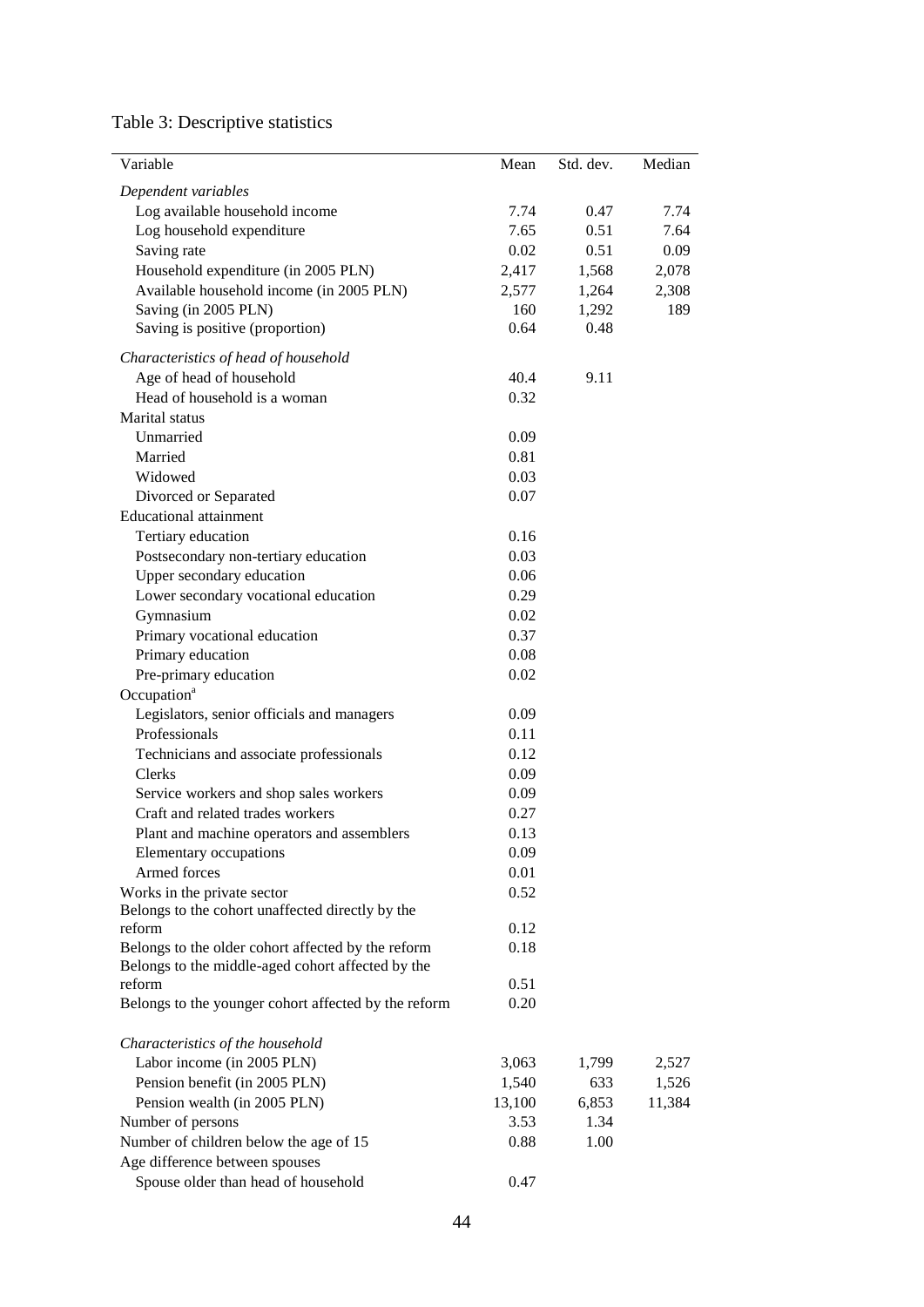| Spouse younger than head of household<br>No spouse | 0.33<br>0.20 |  |
|----------------------------------------------------|--------------|--|
| Household owns the place of residence              | 0.59         |  |
| Year of observation                                |              |  |
| Year is 1997                                       | 0.14         |  |
| Year is 1998                                       | 0.14         |  |
| Year is 1999                                       | 0.14         |  |
| Year is 2000                                       | 0.16         |  |
| Year is 2001                                       | 0.14         |  |
| Year is 2002                                       | 0.14         |  |
| Year is 2003                                       | 0.14         |  |
| Number of observations                             | 107,708      |  |

NOTE: "Saving" is defined as available household income minus total household expenditure. "Saving rate" is defned as saving divided by available household income.

<sup>a</sup> "Occupation" is presented here at the 1-digit level.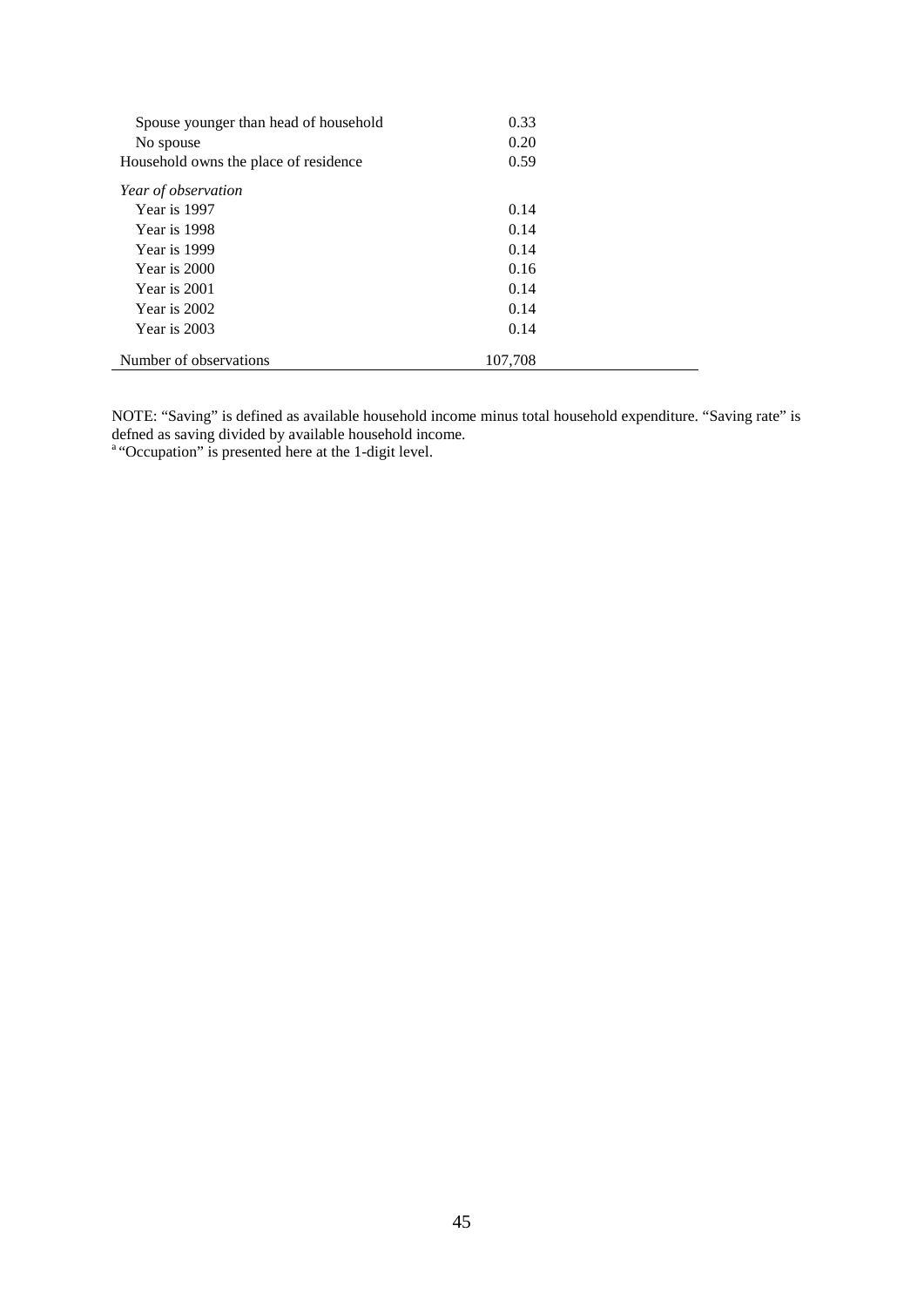| Table 4: OLS, 2SLS, LIML, QR, and IV-QR crowd-out estimates of the effect of pension |
|--------------------------------------------------------------------------------------|
| wealth on household saving rate, log of expenditure, and saving (in levels)          |

| A.                          |             | <b>OLS</b>      |            |
|-----------------------------|-------------|-----------------|------------|
|                             | Saving rate | Log expenditure | Saving     |
| Variables                   | (1)         | (2)             | (3)        |
|                             |             |                 |            |
| Pension wealth              | $-0.001$    | $-0.001$        | $0.02***$  |
|                             | (0.00)      | (0.00)          | (0.00)     |
| <b>B.</b>                   |             | <b>OLS</b>      |            |
|                             | Saving rate | Log expenditure | Saving     |
| Variables                   | (4)         | (5)             | (6)        |
|                             |             |                 |            |
| Adjusted pension wealth     | $-0.01$     | $-0.02$         | $0.65***$  |
|                             | (0.01)      | (0.01)          | (0.04)     |
|                             |             |                 |            |
| C.                          |             | 2SLS            |            |
|                             | Saving rate | Log expenditure | Saving     |
| Variables                   | (7)         | (8)             | (9)        |
|                             |             |                 |            |
| Adjusted pension wealth     | $-0.24**$   | $0.21**$        | $-0.57***$ |
|                             | (0.10)      | (0.08)          | (0.20)     |
|                             |             |                 |            |
| IV $F$ -statistic           | 44.52       | 44.52           | 997.1      |
| $J$ -test $p$ -value        | 0.303       | 0.000455        | 0.525      |
| Number of IV                | 3           | 3               | 3          |
| D.                          |             | <b>LIML</b>     |            |
|                             | Saving rate | Log expenditure | Saving     |
| Variables                   | (10)        | (11)            | (12)       |
|                             |             |                 |            |
| Adjusted pension wealth     | $-0.24**$   | $0.24***$       | $-0.57***$ |
|                             | (0.10)      | (0.09)          | (0.20)     |
| IV $F$ -statistic           | 44.52       | 44.52           | 997.1      |
| Anderson-Rubin test p-value | 0.303       | 0.000481        | 0.525      |
| Number of IV                | 3           | 3               | 3          |
|                             |             |                 |            |
| Observations, $N$           | 107,708     | 107,708         | 107,708    |
|                             |             |                 |            |

NOTE: Robust standard errors are in parentheses (\*\*\* *p*<0.01, \*\* *p*<0.05, \* *p*<0.1). Each cell shows a θestimate from a different regression. In rows B, C, and D, pension wealth is adjusted by the *Q*-factor described in Appendix B. Regressions that use either saving rate or log expenditure as the dependent variable use pension wealth normalized by income. Omitted categories: "Born 1937–1948" and years 1997 and 1998. Other controls include month-of-year dummies, a quadratic polynomial in age, gender, number of children, marital status, education, a dummy for whether the head of household's spouse is younger, occupation dummies, a dummy for working in the private sector, a dummy for whether the household owns its place of residence, a "post-reform" dummy, and three cohort dummies (older cohort, born 1949–1953, middle-aged cohort, born 1954–1968; and younger cohort, born 1969–1980). The instrumental variables consist of interaction terms between the "postreform" dummy and the three cohort dummies.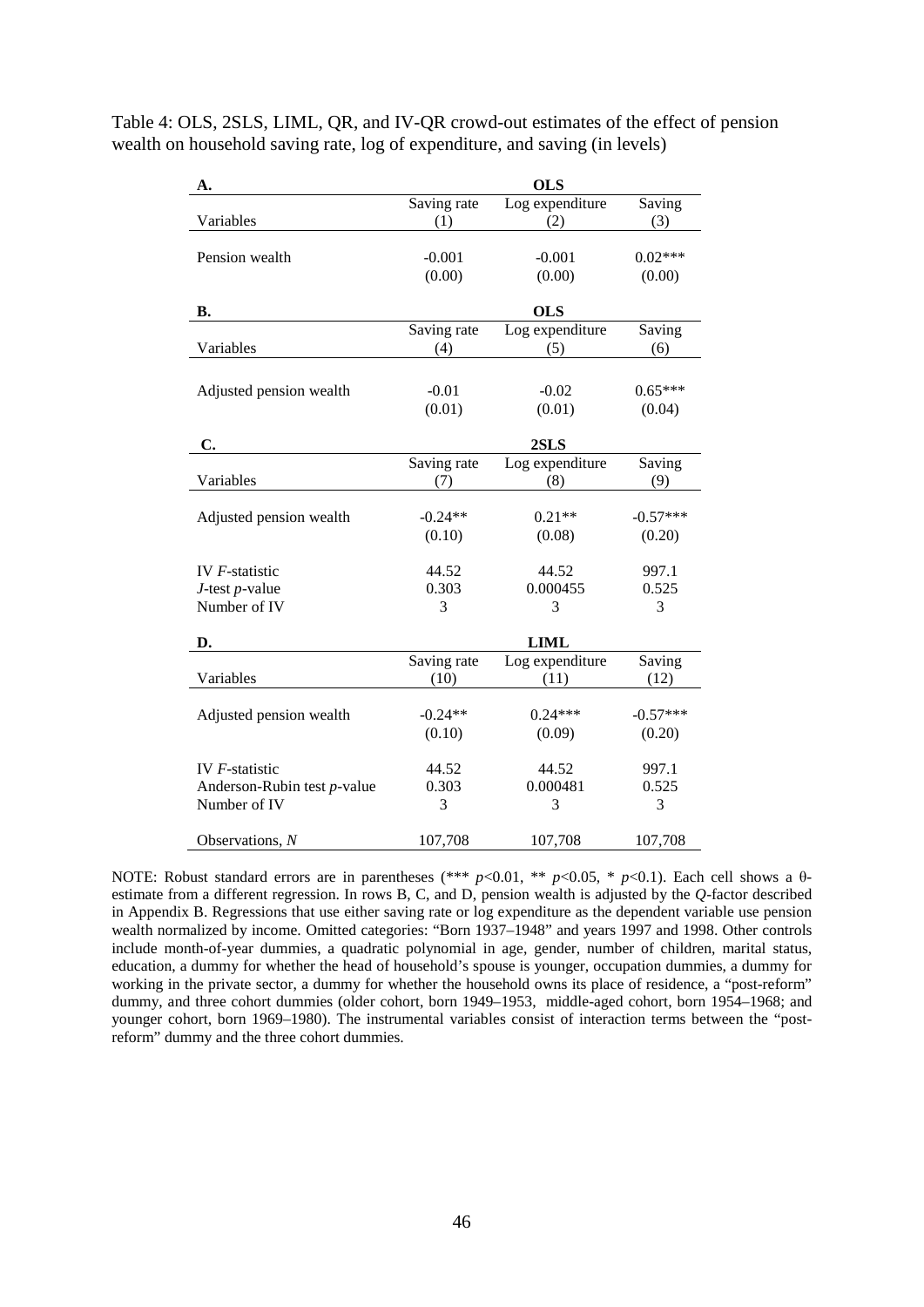| A. Older cohort              |                              |                 |            |  |
|------------------------------|------------------------------|-----------------|------------|--|
|                              | Saving rate                  | Log expenditure | Saving     |  |
| Variables                    |                              |                 |            |  |
| Adjusted pension wealth      | $-1.09*$                     | $1.81***$       | $-0.97**$  |  |
|                              | (0.61)                       | (0.60)          | (0.49)     |  |
| IV $F$ -statistic $(1, N-k)$ | 64.81                        | 64.81           | 419.3      |  |
| Average age of the affected  |                              | 49.46           |            |  |
| cohort                       |                              |                 |            |  |
| Observations, $N$            |                              | 31,989          |            |  |
|                              | <b>B.</b> Middle-aged cohort |                 |            |  |
|                              | Saving rate                  | Log expenditure | Saving     |  |
| Variables                    |                              |                 |            |  |
| Adjusted pension wealth      | $-0.45***$                   | $0.54***$       | $-0.78***$ |  |
|                              | (0.15)                       | (0.13)          | (0.24)     |  |
| IV $F$ -statistic $(1, N-k)$ | 80.36                        | 80.36           | 1001       |  |
| Average age of the affected  |                              | 40.48           |            |  |
| cohort                       |                              |                 |            |  |
| Observations, N              |                              | 67,482          |            |  |
|                              | C. Younger cohort            |                 |            |  |
|                              | Saving rate                  | Log expenditure | Saving     |  |
| Variables                    |                              |                 |            |  |
| Adjusted pension wealth      | $-0.29***$                   | $0.18**$        | $-0.82***$ |  |
|                              | (0.08)                       | (0.07)          | (0.21)     |  |
| IV $F$ -statistic $(1, N-k)$ | 111.5                        | 111.5           | 746.2      |  |
| Average age of the affected  |                              | 27.8            |            |  |
| cohort                       |                              |                 |            |  |
| Observations, $N$            |                              | 34,359          |            |  |
|                              |                              |                 |            |  |

Table 5: Heterogeneity analysis: 2SLS crowd-out estimates of pension wealth, by cohort

NOTE: Robust standard errors are in parentheses (\*\*\* *p*<0.01, \*\* *p*<0.05, \* *p*<0.1). Each cell shows a 2SLS θestimate from a different regression. Pension wealth is adjusted by the *Q*-factor described in Appendix B. Each regression uses a dependent variable that has been residualized with respect to month-of-year dummies, a quadratic polynomial in age, gender, number of children, marital status, education, a dummy for whether the head of household's spouse is younger, occupation dummies, a dummy for working in the private sector, and a dummy for whether the household owns its place of residence. The regression controls a "post-reform" dummy (with "Born 1937–1948" being the omitted category) and an "affected cohort" dummy (with years 1997 and 1998 being omitted categories). The instrumental variable is defined as an interaction term between the "postreform" dummy and the "affected cohort" dummy.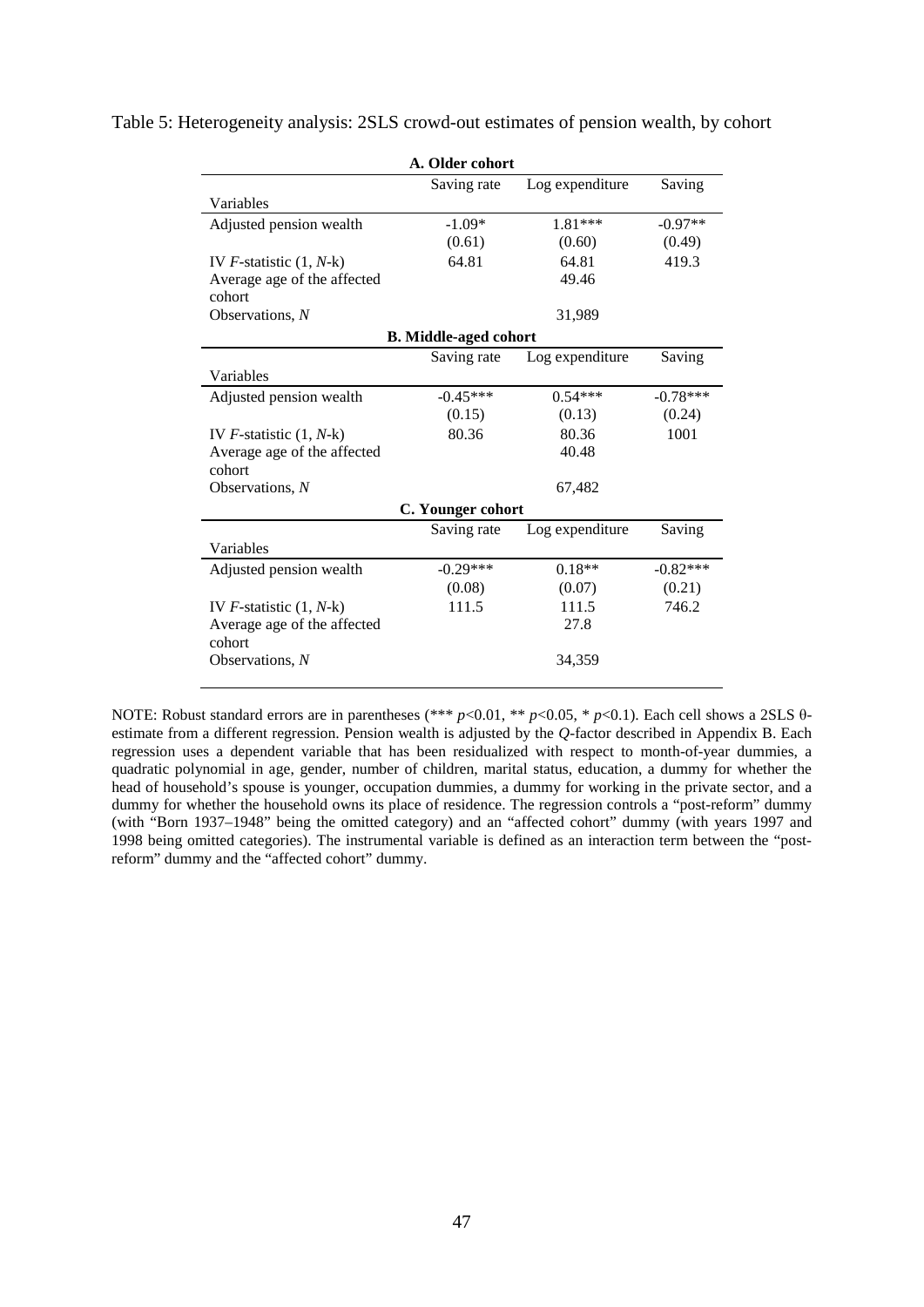| Table 6: Heterogeneity analysis: 2SLS crowd-out estimates of pension wealth for selected subsamples of households |  |  |
|-------------------------------------------------------------------------------------------------------------------|--|--|
|-------------------------------------------------------------------------------------------------------------------|--|--|

|                         |             | Head of household has at least tertiary education |           |             | Head of household has less than tertiary education |           |
|-------------------------|-------------|---------------------------------------------------|-----------|-------------|----------------------------------------------------|-----------|
|                         | Saving rate | Log expenditure                                   | Saving    | Saving rate | Log expenditure                                    | Saving    |
| Variables               |             |                                                   |           |             |                                                    |           |
| Adjusted pension wealth | $-1.70***$  | $0.84**$                                          | $-1.69**$ | $-0.14$     | $0.14*$                                            | $-0.40**$ |
|                         | (0.52)      | (0.42)                                            | (0.70)    | (0.10)      | (0.08)                                             | (0.19)    |
| IV $F$ -statistic       | 459.4       | 459.4                                             | 118.2     | 35.81       | 35.81                                              | 1057      |
| Observations, $N$       | 17,103      | 17,103                                            | 17,103    | 90,605      | 90,605                                             | 90,605    |
|                         |             | Household owns the place of residence             |           |             | Household does not own the place of residence      |           |
| Variables               | Saving rate | Log expenditure                                   | Saving    | Saving rate | Log expenditure                                    | Saving    |
| Adjusted pension wealth | $-0.16$     | $0.35**$                                          | $-0.56*$  | $-0.25**$   | 0.04                                               | $-0.46*$  |
|                         | (0.17)      | (0.15)                                            | (0.30)    | (0.10)      | (0.09)                                             | (0.25)    |
| IV $F$ -statistic       | 9.906       | 9.906                                             | 533.1     | 535.5       | 535.5                                              | 473.7     |
| Observations, N         | 63,220      | 63,220                                            | 63,220    | 44,488      | 44,488                                             | 44,488    |
| Number of IV            | 3           | 3                                                 | 3         | 3           | 3                                                  | 3         |

NOTE: Robust standard errors are in parentheses (\*\*\* *p*<0.01, \*\* *p*<0.05, \* *p*<0.1). Each cell shows a 2SLS θ-estimate from a different regression. Pension wealth is adjusted by the Q-factor described in Appendix B. Big city is defined as a city with 500,000 or more inhabitants. Regressions that use either saving rate or log expenditure as the dependent variable use pension wealth normalized by income. Omitted categories: "Born 1937–1948" and "Year 1998." Same controls as in Table 4. The instrumental variables consist of interaction terms between the "post-reform" dummy and the three cohort dummies.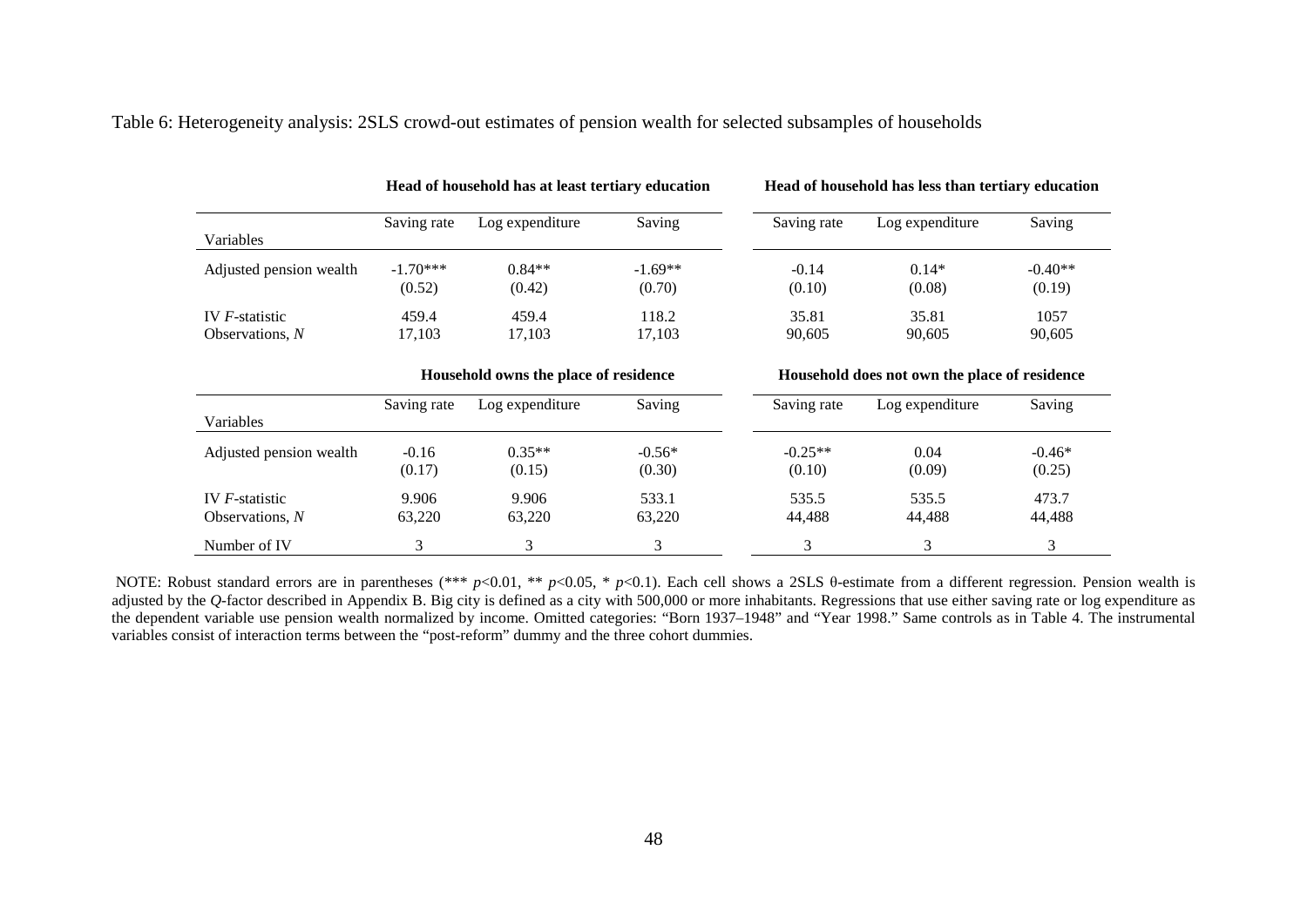Table 7: Robustness check: crowd-out estimates of the pension wealth using alternative analysis samples

|                         | Saving rate | Log expenditure | Saving    |
|-------------------------|-------------|-----------------|-----------|
| Variables               |             | 2)              | 3)        |
| Adjusted pension wealth | $-0.22**$   | 0.14            | $-0.59**$ |
|                         | (0.10)      | (0.09)          | (0.24)    |
| IV $F$ -statistic       | 1198        | 1198            | 650.8     |
| Number of IV            | 3           | 3               | 3         |
| Observations, N         | 92.203      | 92.203          | 92,203    |

**Specification 1: sample restricted to using only years 1998–2003**

**Specification 2: sample restricted to 18–60 male heads of household and 18–55 female heads of households**

|                                        | Saving rate         | Log expenditure    | Saving               |
|----------------------------------------|---------------------|--------------------|----------------------|
| Variables                              | (1)                 | (2)                | (3)                  |
| Adjusted pension wealth                | $-0.23**$<br>(0.10) | $0.21**$<br>(0.09) | $-0.54***$<br>(0.20) |
| IV <i>F</i> -statistic<br>Number of IV | 41.99<br>3          | 41.99              | 955.5<br>3           |
| Observations, N                        | 106,364             | 106,364            | 106,364              |

l,

NOTE: Robust standard errors are in parentheses (\*\*\* *p*<0.01, \*\* *p*<0.05, \* *p*<0.1). Each cell shows a 2SLS θestimate from a different regression. Pension wealth is adjusted by the *Q*-factor described in Appendix B. Regressions that use either saving rate or log expenditure as the dependent variable use pension wealth normalized by income. Omitted categories: "Born 1937–1948" and "Year 1998." Same controls as in Table 4. The instrumental variables consist of interaction terms between the "post-reform" dummy and the three cohort dummies.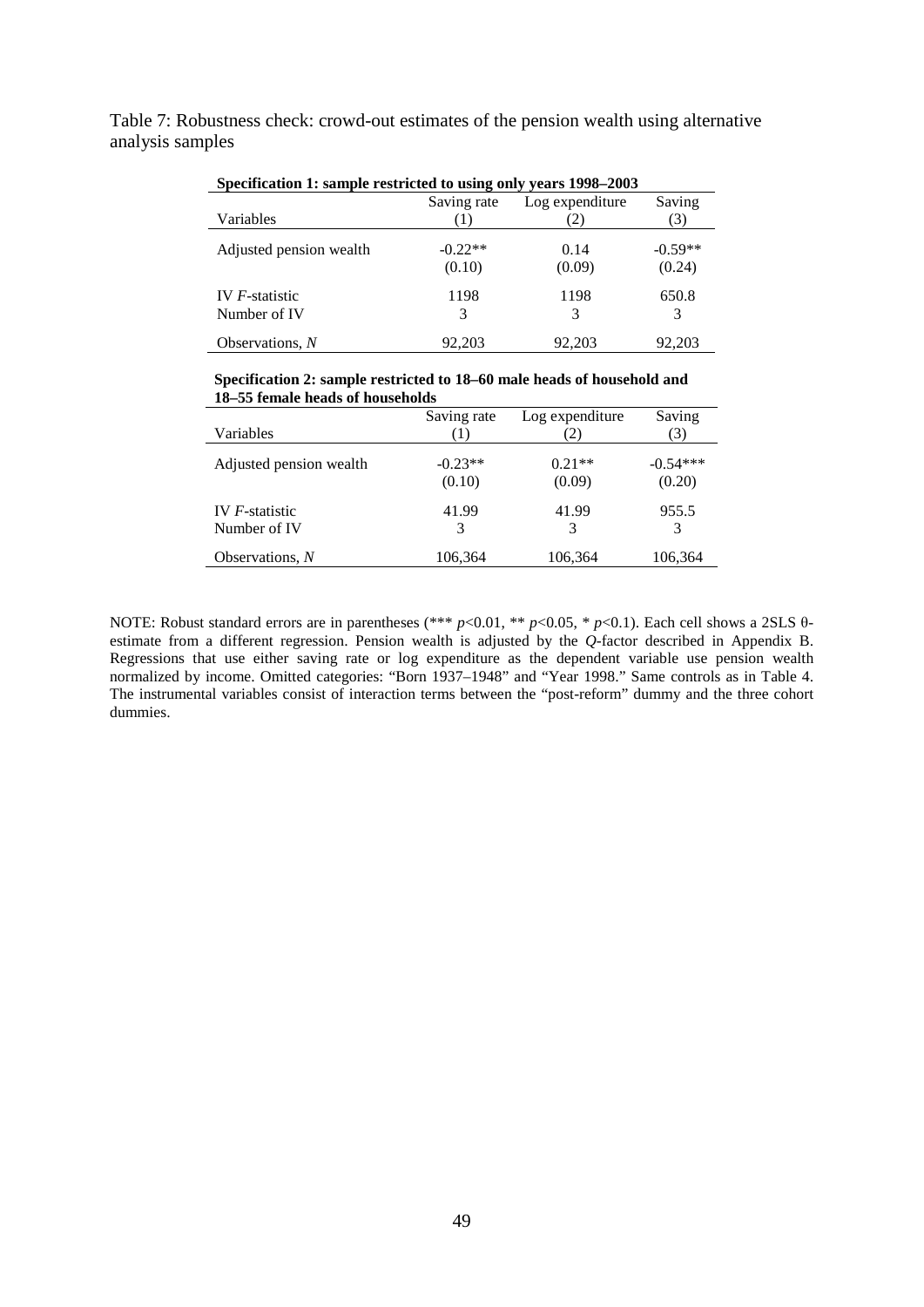Table 8: Robustness check: 2SLS crowd-out estimates of pension wealth using alternative specifications

| Variables         | Saving rate | Log expenditure<br>2 | Saving     |
|-------------------|-------------|----------------------|------------|
|                   |             |                      |            |
| Adjusted pension  |             |                      |            |
| wealth            | $-0.26**$   | $0.16*$              | $-0.67***$ |
|                   | (0.11)      | (0.09)               | (0.22)     |
| IV $F$ -statistic | 53.54       | 53.54                | 1283       |
| Number of IV      |             |                      |            |

**Specification 1: older cohort and middle-aged cohort pooled together**

**Specification 2: pension wealth calculation assumes that men retire at 55 years of age and women at 50 years of age**

|                   | Saving rate | Log expenditure | Saving     |
|-------------------|-------------|-----------------|------------|
| Variables         | 4)          | 5)              | (6)        |
| Adjusted pension  |             |                 |            |
| wealth            | $-0.20***$  | $0.19***$       | $-0.39***$ |
|                   | (0.08)      | (0.07)          | (0.13)     |
| IV $F$ -statistic | 56.87       | 56.87           | 2486       |
| Number of IV      |             | 3               |            |

#### **Specification 3: pension wealth calculation assumes that women contribute to the pension system for 10 years**

| Variables         | Saving rate | Log expenditure<br>8 | Saving<br>q |
|-------------------|-------------|----------------------|-------------|
| Adjusted pension  |             |                      |             |
| wealth            | $-0.21*$    | 0.12                 | $-0.43*$    |
|                   | (0.11)      | (0.09)               | (0.26)      |
| IV $F$ -statistic | 36.46       | 36.46                | 596.5       |
| Number of IV      |             |                      |             |

**Specification 4: pension wealth calculation uses OLS to calculate lifetime earnings**

|                   | Saving rate | Log expenditure | Saving     |
|-------------------|-------------|-----------------|------------|
| Variables         | (10)        | (11)            | (12)       |
| Adjusted pension  |             |                 |            |
| wealth            | $-0.23**$   | $0.20**$        | $-0.53***$ |
|                   | (0.09)      | (0.08)          | (0.19)     |
| IV $F$ -statistic | 46.43       | 46.43           | 1203       |
| Number of IV      | 3           | 3               | 3          |
|                   |             |                 |            |
| Observations      | 107,708     | 107,708         | 107,708    |

NOTE: Robust standard errors are in parentheses (\*\*\* *p*<0.01, \*\* *p*<0.05, \* *p*<0.1). Each cell shows a 2SLS θestimate from a different regression. Pension wealth is adjusted by the *Q*-factor described in Appendix B. Regressions that use either saving rate or log expenditure as the dependent variable use pension wealth normalized by income. Omitted categories: "Born 1937–1948" and years 1997 and 1998. Same controls as in Table 4. The instrumental variables consist of interaction terms between the "post-reform" dummy and the three cohort dummies.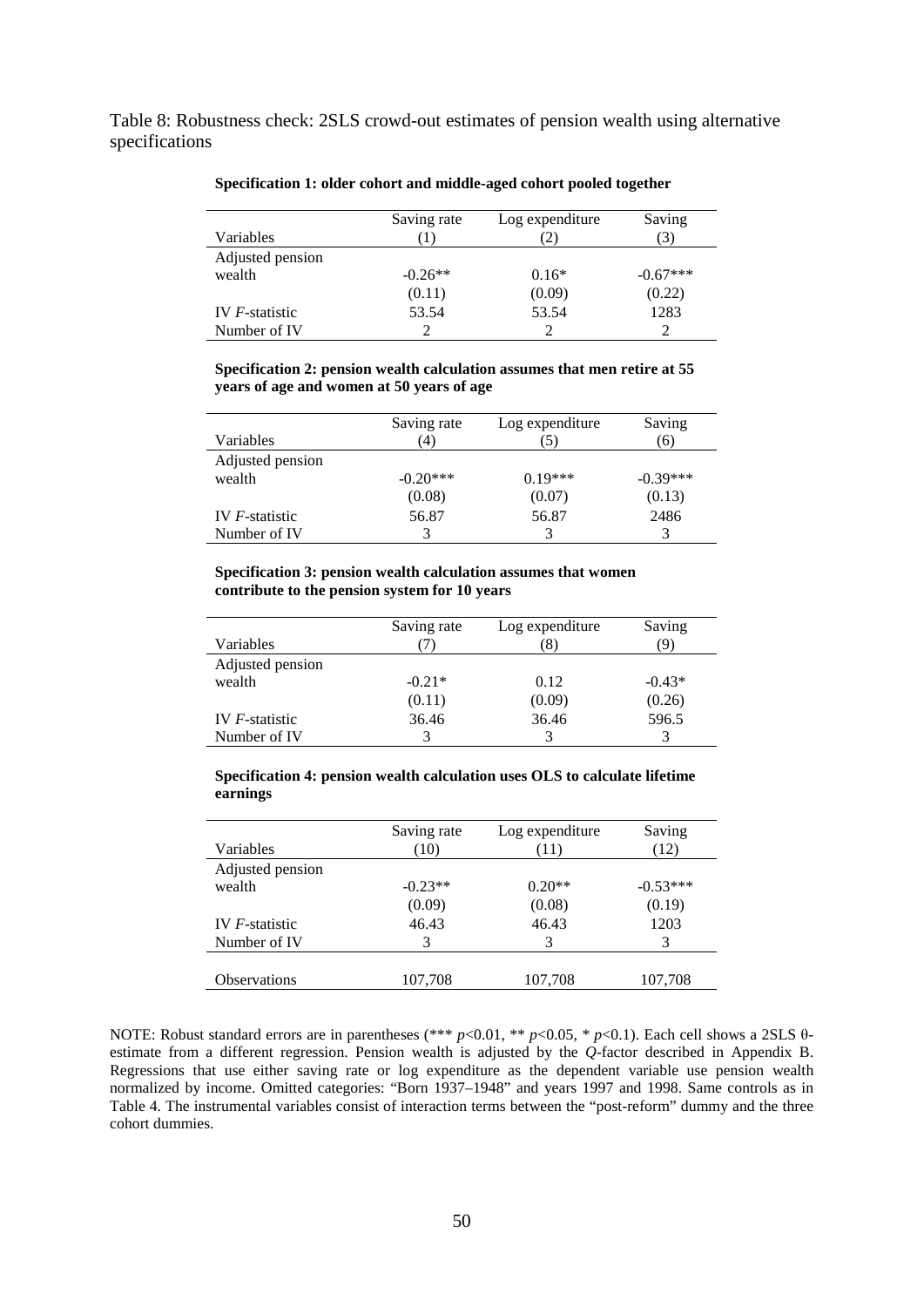# **Appendix A: Sample and variable definitions**

In order to calculate future pension benefits, we make several assumptions. In this appendix, we discuss the main assumptions and the steps used in our calculations.

#### **A.1 Sample selection**

- 1. In order to reduce the influence of outliers, for each year of the BBGD, we trim the available household income below the first and above the ninety-ninth percentile.
- 2. In years 1998, 1999, 2000, 2003, and 2004, the BBGD contains information on year of birth. In other years, we compute it as the difference between the year and month of the survey and the current age of the respondents.
- 3. We keep households whose head was born between 1937 and 1980; hence, the age of the head of household ranges between 19 and 62 years at the time of the reform. Each year, the sample is restricted to include 18- to 65-year-old heads of household.
- 4. We only include households for whom we observe the head of household's occupation at the time of the survey. The information on occupations is necessary for the computation of lifetime labor income (see below).
- 5. We drop all the households where the head or the spouse works in farming or in the agricultural industry, or if the main household income comes from agriculture. We do this because farmers were outside of the regular pension system and because income and consumption information is not very informative of the saving behavior of these households.
- 6. We drop households whose main source of income comes from pensions.
- 7. The final sample consists of 107,708 observations, with about 14,600–17,000 observations in each year of data.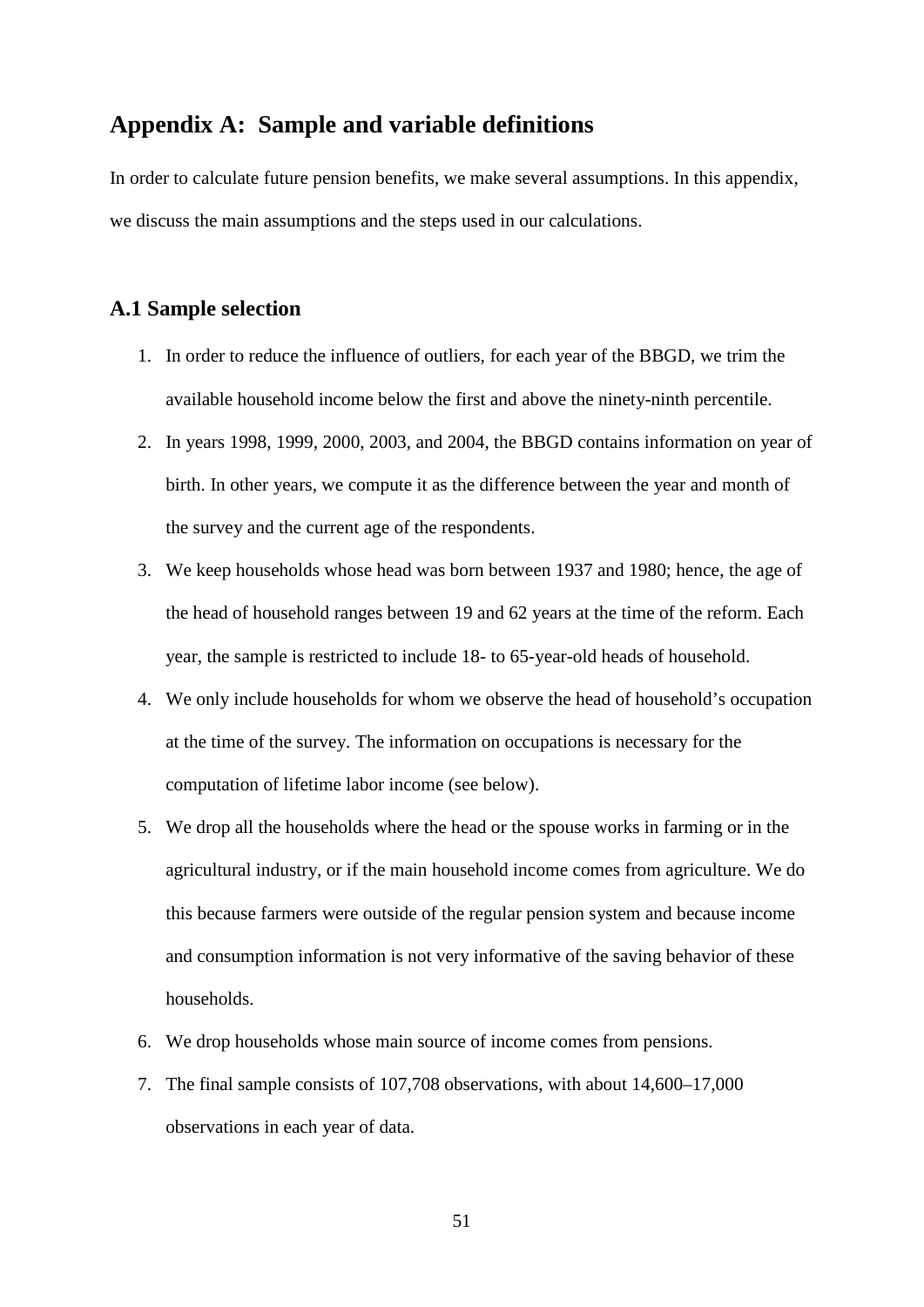#### **A.2 Lifetime labor income profiles**

- Labor income in the BBGD is measured net of taxes and social security contributions. We use the SIMPL tax-benefit micro simulation model for Poland (see Bargain et al. 2007) to gross up the net labor incomes to include taxes and social security contributions. We define total labor income for each person as the sum of labor income from temporary and permanent employment in the private and public sector, and we express all values in 2005-constant prices.
- We forecast labor income (earnings) separately for heads of households and spouses using the 1997–2003 waves of the BBGD. For heads of households, we calculate the labor income profiles by estimating ordinary-least-square regressions of the income of the head of household on age, age squared, gender, marital status, interaction between gender and marital status, education level, occupation dummies, industry dummies, year dummies, and indicators for decade of birth. The latter is controlled for in order to allow cohort-specific intercepts to reflect differences in cohort productivity. We use the predicted earnings profile to forecast labor income for each head of household, given his (her) characteristics, from the age the head of household was at the time, 23 (25), until 60 (55).
- We model the earnings process separately for female and male spouses. For female spouses (77 percent of spouses are women) we forecast the earnings profiles using a Heckman selection correction. This is done to include the large number of zero labor incomes of this group. The labor income of the spouse is regressed on age, age squared, education-level dummies, occupation dummies, industry dummies, decadeof-birth dummies, and year dummies. The "selection equation" for labor force participation (defined as labor earnings greater than zero) uses age, age squared, the number of children in the household who are 14 or younger, an interaction term

52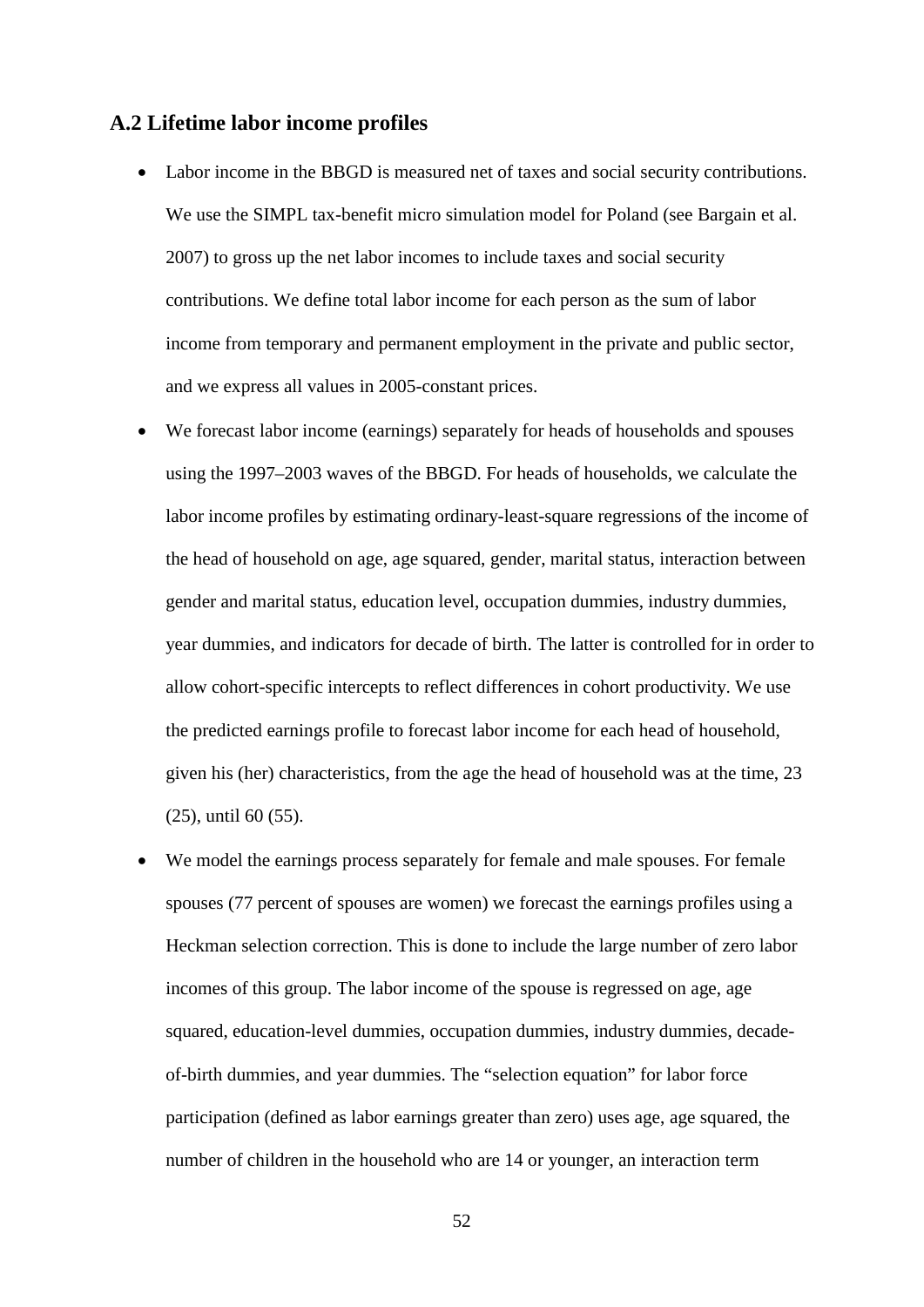between age and the number of children, the level of education, and decade-of-birth dummies. For male spouses we estimate labor income profiles by ordinary-leastsquare regressions of the labor income of the male spouse on age, age squared, education-level dummies, occupation dummies, industry dummies, indicators for decade of birth, and year dummies. We use the predicted earnings profiles to forecast labor income for each spouse, given his (her) characteristics, from the age the spouse was at the time, 23 (25), until 60 (55).

When computing the lifetime earning profiles, we assume that, except for age and its square, all the current characteristics are fixed and the profile changes with age and its square term.

#### **A.3 Pension benefit and pension wealth calculation**

We calculate the future public pension benefits based on the entitlement that individuals will have acquired by the time they transition into old-age retirement *according to the legislation at the time of the observation*. Hence, the changes induced by the pension reform will reflect on the expected pension benefits in the years 1999–2003. In 1997 and 1998, the expected pension benefits are calculated according to the pre-reform legislation.

#### Pre-reform pension benefits

In the pre-reform system (see Chłoń-Domińczak [2002]), the old-age pension formula consisted of a common economy-wide component and an individual earnings-based component.

The common economy-wide component of the pension benefit consisted of 24 percent of the economy-wide average earnings. The individual earnings-based component was based on the individual's 10 best consecutive years of work out of the 20 years prior to retirement. This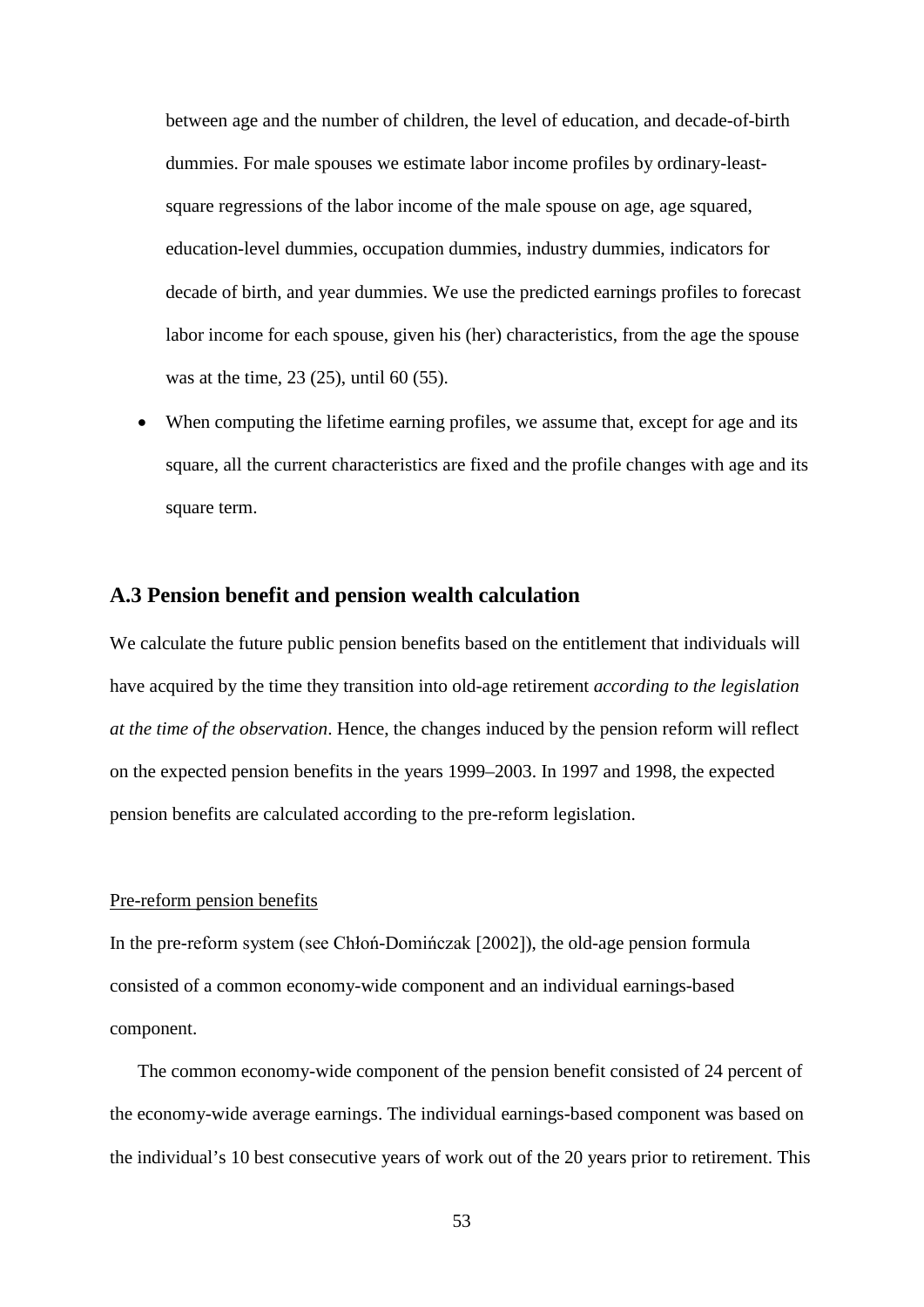individual-based average was then multiplied by the number of years of work contributions and by 1.3 percent. In the pre-reform system, non-work contributory years also counted (for example, years spent in college, in military service, and on maternity leave), and the individual-based average was multiplied by a factor of 0.7 percent. In the pre-reform system, there were also a minimum pension and a maximum. The individual earnings-based component was capped at a maximum of 2.5 times the economy-wide average earnings. The minimum pension benefit was set at 35 percent of the economy-wide average earnings.

Specifically, we compute the pre-reform pension benefit as

benef it =  ${max}$ {0.35BA, 0.24BA +  ${min}$ {CAE, 2.5BA}  $\times$  (0.013 $C_W$  + 0.007 $C_{NW}$ )}.

- *BA* stands for the *basic amount*—that is, the average economy-wide earnings published by the Polish Statistical Office, Główny Urząd Statystyczny (GUS).
- *CAE* stands for *countable average earnings*—that is, the average of the 10 best years of work contributions out of the last 20 years.
- *C<sub>W</sub>* stands for years of work contributions, which were at least 20 years for women and 25 for men.
- *CNW* stands for years of non-work contributions (for example, military service or maternity leave), which were limited to a maximum of one-third of the total number of years of contributions.

*Assumptions for computing pre-reform benefits*: We compute the 10 best years of each individual based on the forecast lifetime earnings profiles described previously. In our calculations, we assume that men and women contribute fully to the system, according to the pre-reform legislation: 25 years of work contributions for men and 20 for women. We also assume that men have three years of non-work contributions (at the time, there was a two-year compulsory military service) and that women have five years of non-work contributions. We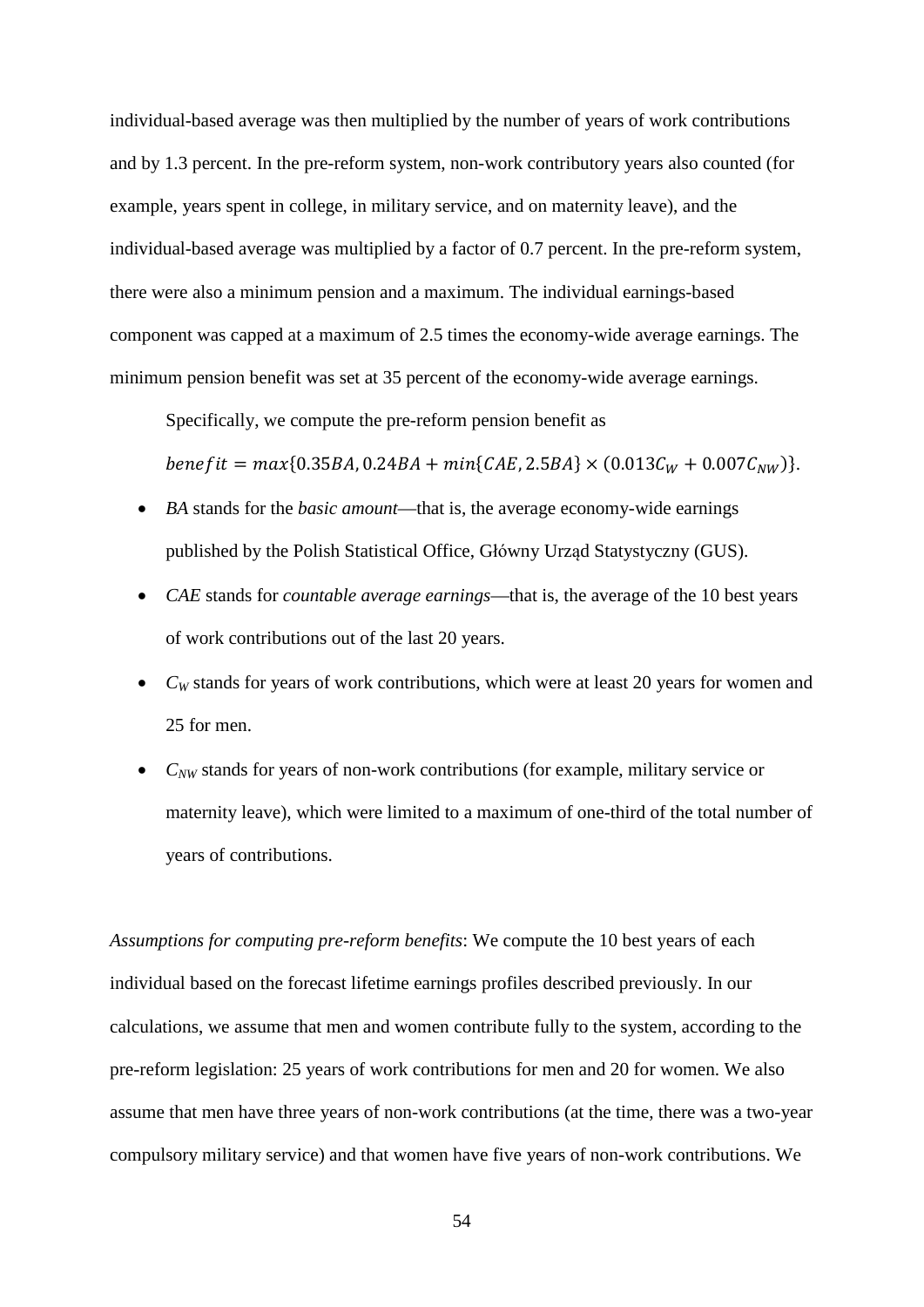assume that women retire at 55 and men at 60. Since the pre-reform minimum pension benefit was benchmarked to the economy-wide average earnings published by GUS, we assume that this economy-wide average grows by 2 percent annually in real terms.

#### Post-reform pension benefits and initial capital

The cohorts we study who have participated for at least one year in the pre-reform system were entitled to an "initial capital" sum that converted the contributions they had made so far into a starting capital sum, beginning as of 1999 for the reformed NDC plan; Chłoń-Domińczak (2002, p. 126) provides a detailed explanation of how the initial capital sum was computed.

The formula for the initial capital requires computing a correction factor, CF:

$$
CF = min \left\{ 1, \sqrt{\frac{age \ in \ 1998 - 18}{retirement \ age - 18}} \times \frac{\text{years of contributions in 1998}}{\text{required years of contributions}} \right\}
$$

where the formula set the *retirement age* to 60 for women and 65 for men and the required *years of contributions* to 20 years for women and 25 for men. The initial capital is computed as  $0.24 \times BA \times CF \times G_{62}$ , where  $G_{62}$  is the unisex life expectancy for a 62-year-old in 1998 and *BA* is the basic amount, defined above.

*Assumptions for computing initial capital*: In our calculations, we compute years of contributions as of the end of 1998 as the age of an individual in 1998 minus 23 years (minus 25 for women, to account for spotty labor force participation). We compute  $G_{62}$  as a simple average of 62-year-old men and women's life expectancy in 1998.

For the years after the 1999 reform until the year of retirement, we calculate contributions as 19.52 percent of an individual's earnings. The post-reform pension benefit equals

$$
benefit = \frac{initial\ capital + 0.1952 \sum_{t=1999}^{year\ of\ retirement\ earnings_t}{unisex\ life\ expectancy\ at\ retirement}.
$$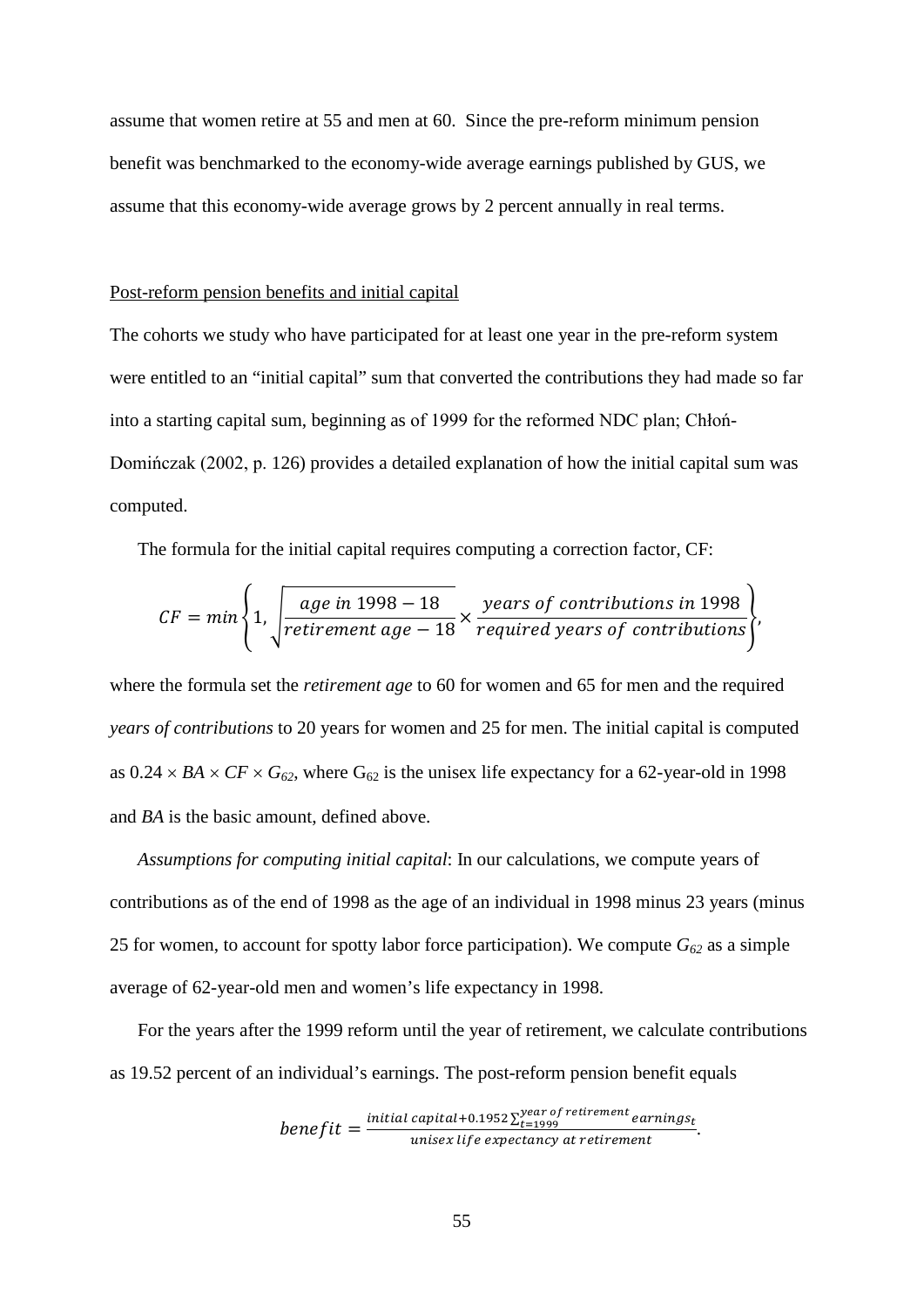In all our computations, we express all values in 2005-constant prices and assume that the real pension benefits will grow by 4 percent annually.<sup>[17](#page-32-0)</sup>

*Assumptions for computing post-reform benefits*: We assume that men contribute continuously until they retire at 60 years of age and that women contribute continuously until they retire at 55 years of age. The pension benefit is computed as the sum of initial capital and the contributions of an individual's earnings divided by the remaining unisex life expectancy at the statutory age of retirement.

#### Pension wealth

The general formula for computing pension wealth is the following:

$$
PW(i) = \sum_{\tau = ret. age}^{max. age} \frac{pr_{\tau | age(i)} \times benefit(i) \times (1 + g)^{\tau - ret. age}}{(1 + r)^{\tau - age(i)}}.
$$

- *PW(i):* pension wealth of an individual *i*.
- *ret.age:* retirement age, set at 65 for men and 60 for women.
- *max.age*: maximum attainable age, set at 100 years (the end of the life table).
- $pr_{\tau \mid \text{age}(i)}$ : the probability that someone aged *age*(*i*) will be alive at age  $\tau = \text{ret.age}, ...,$ *max.age*. [18](#page-58-0)
- *benefit(i)*: pension benefit of an individual *i*, computed as described above.
- *g*: real growth rate of pension benefits, set at 0.04.
- *r*: real interest rate, set at 0.02.

To compute pension wealth, we make the following assumptions:

 $17$  By doing so, we implicitly assume that the return on the fully funded pension (7.3 percent contribution to FDC) in the post-reform system has the same return as the notionally defined contribution pension (12.22 percent contribution to the NDC pension), which is financed on a pay-as-you-go basis by current contributions. This is because we 1) do not have the data on households' FDC portfolio choices and 2) ex post, the returns on the FDC plans have performed below initial projections. This is in part because the funds have invested a large share of the portfolios in government bonds, in effect making the FDC pension plan a liability in a similar way as the payas-you-go NDC plan.<br><sup>18</sup> We use separate male and female 1999 life tables from the Polish Statistical Office, GUS.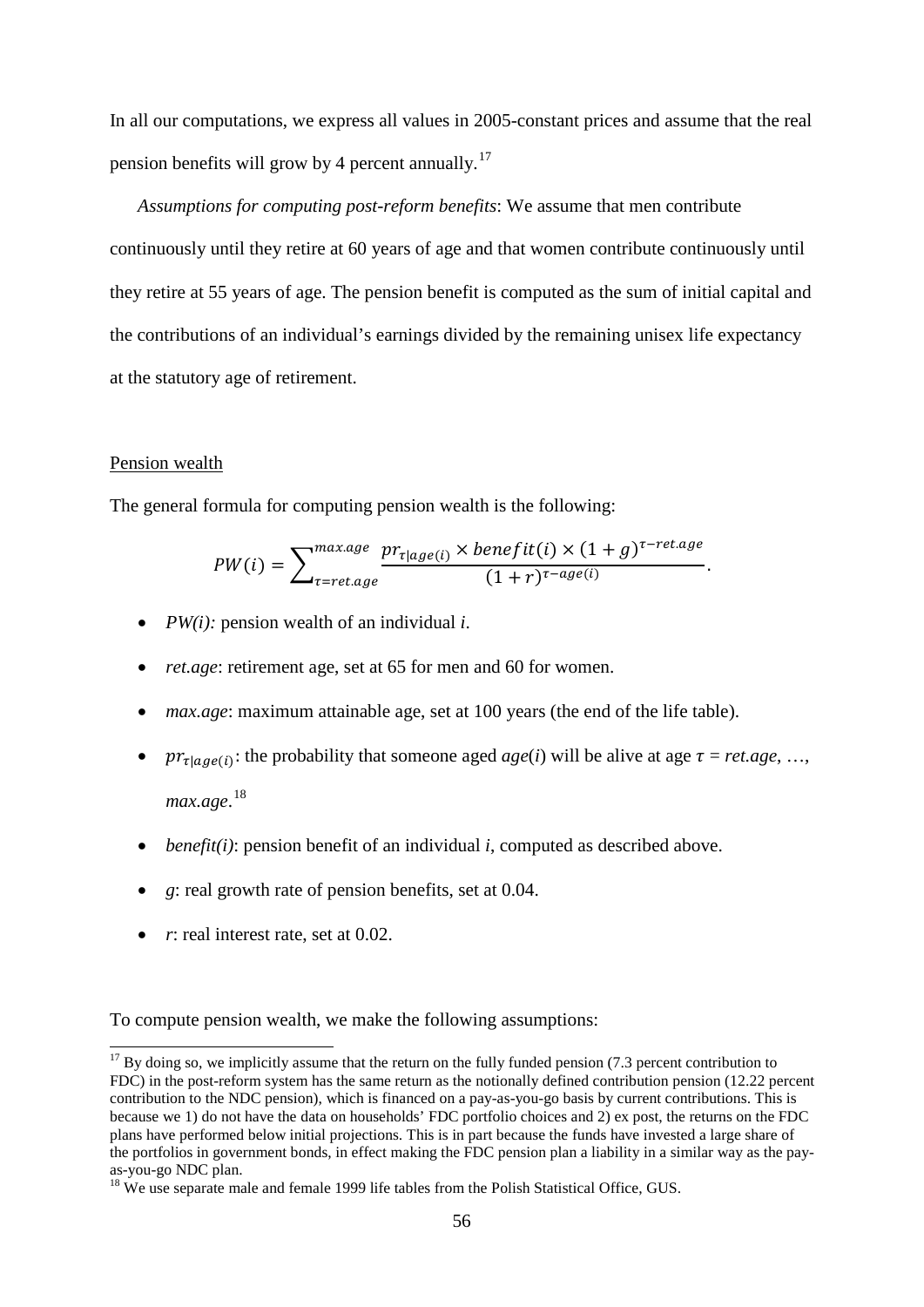- When calculating pension wealth, we adjust the future stream of pension benefits by using separate male and female survival probabilities from the 1999 Polish life tables. The maximum age is also taken from the life tables and is set to 100 years for everyone.
- We compute the pension benefits separately for the head of the household and the spouse and then take their sum.
- The actuarially adjusted stream of future pension benefits of the head of the household and the spouse is discounted back to the current age of the head of the household.
- Finally, we divide the expected pension wealth by the estimated current labor income of the household.

# **Appendix B: Adjustment Factor**

Gale (1998, 2005) points out that a simple comparison of saving rates at one point in time with a stream of benefits occurring in the future will bias the crowd-out estimates toward zero. Gale (1998) proposes to use instead the so-called "Gale's *Q*" adjustment factor (see Bottazzi, Jappelli, and Padula [2006]; Engelhardt and Kumar [2011]; and Alessie, Angelini, and van Santen [2013]), which is a function of the subjective discount rate, the point in the life cycle when an individual is observed, and the point in the life cycle when a change in the expected pension benefits takes place.

<span id="page-58-1"></span><span id="page-58-0"></span>For each individual, we multiply pension wealth by a discrete-time version of the adjustment factor (see Attanasio and Brugiavini [2003]; Attanasio and Rohwedder [2003]; Feng, He, and Sato [2011]; and Alessie, Angelini, and van Santen [2013]). In order to develop intuition for this adjustment factor, we first present a simple version of the finite-horizon optimization problem from Attanasio and Rohwedder (2003). Suppose each individual has an initial asset equal to  $a_1$  that, for simplicity's sake, does not grow or depreciate. In each period,

57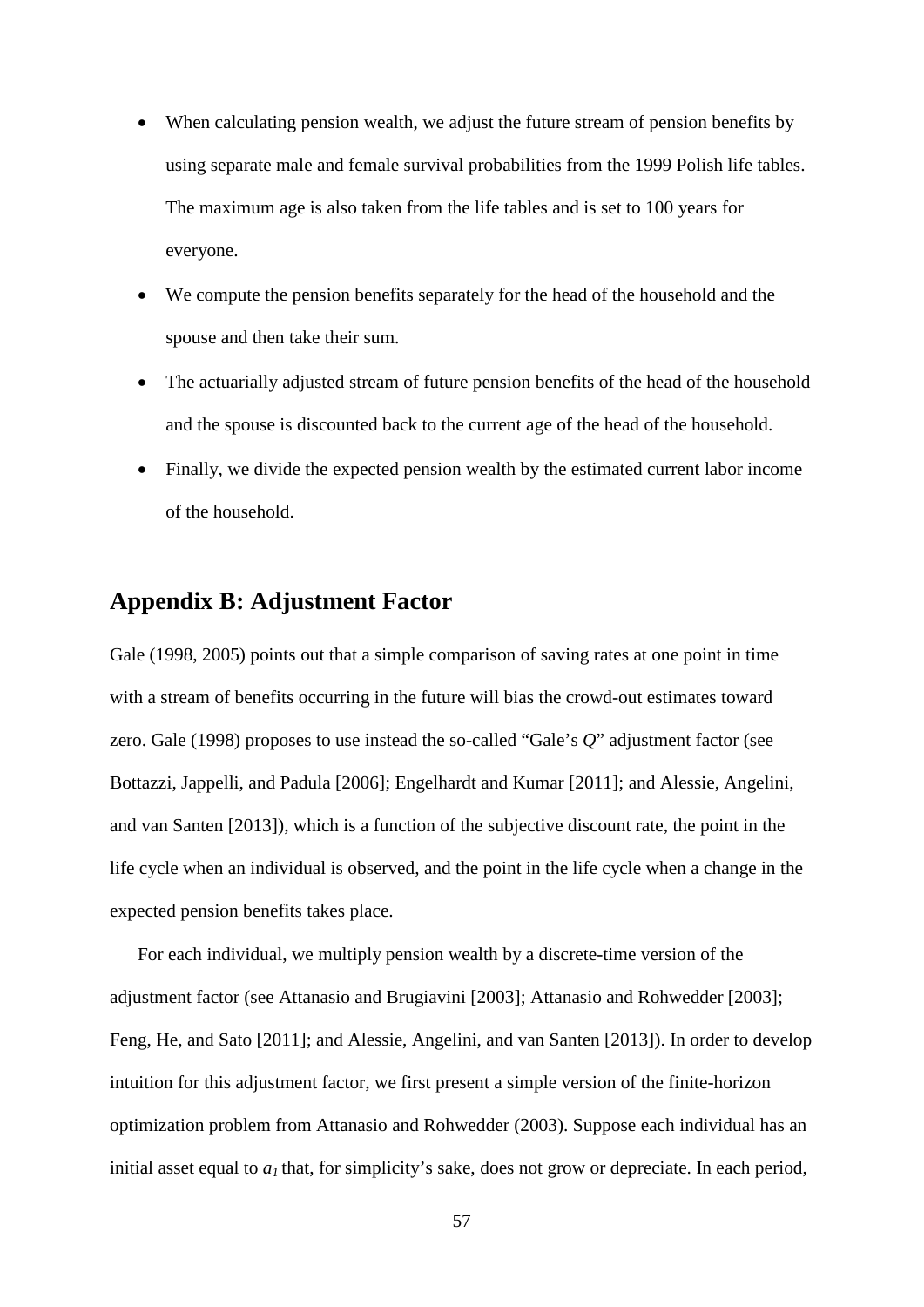the individual has to decide how much to consume and how much to save for the future.

Assuming log utility, the problem can be expressed as

$$
\max_{\{c_t, a_{t+1}\}_{t=1}^T} \sum_{t=1}^T \beta^{t-1} \log c_t \, \, s.t. \, a_{t+1} = a_t - c_t \, \text{for } t = 1, \dots, T,
$$

where  $a_1 > 0$  is given,  $a_{T+1} \ge 0$ , *c* denotes consumption, and  $\beta$  is the subjective discount factor.

Suppose that, as in Attanasio and Rohwedder (2003), there are four time periods,

 $T = 4$ . The optimal consumption policy is:

$$
c_1 = \frac{a_1}{1 + \beta + \beta^2 + \beta^3},
$$
  
\n
$$
c_2 = \frac{\beta a_1}{1 + \beta + \beta^2 + \beta^3} = \frac{a_2}{1 + \beta + \beta^2},
$$
  
\n
$$
c_3 = \frac{\beta^2 a_1}{1 + \beta + \beta^2 + \beta^3} = \frac{\beta a_2}{1 + \beta + \beta^2} = \frac{a_3}{1 + \beta},
$$
  
\n
$$
c_4 = \frac{\beta^3 a_1}{1 + \beta + \beta^2 + \beta^3} = \frac{\beta^2 a_2}{1 + \beta + \beta^2} = \frac{\beta a_3}{1 + \beta} = a_4.
$$

For  $t > 1$  we can derive more than one expression. The first expression presented is the optimal consumption for period  $t = 1, 2, 3, 4$ , as seen from period 1. The second and third expressions show the optimal consumption for period  $t = 2, 3, 4$ , as seen from periods 2 and 3, and so on.

If there has been no unexpected change in the periods following  $t = 1$ , then, for each  $c_t$ , the second and third expressions are equal to the first one.<sup>[19](#page-58-1)</sup> However, if an unexpected change does occur in the periods following  $t = 1$ , then the consumer has to re-optimize her consumption given the level of assets she has carried over from the previous period. For example, if the unexpected change has occurred at the end of period 1, then in period 2, the level of assets available to the consumer  $a_2$  is given and cannot be changed retrospectively.

<sup>&</sup>lt;sup>19</sup> This can be verified by plugging in the solution for  $c<sub>t</sub>$  from the first expression into the dynamic budget constraint  $a_{t+1} = a_t - c_t$ .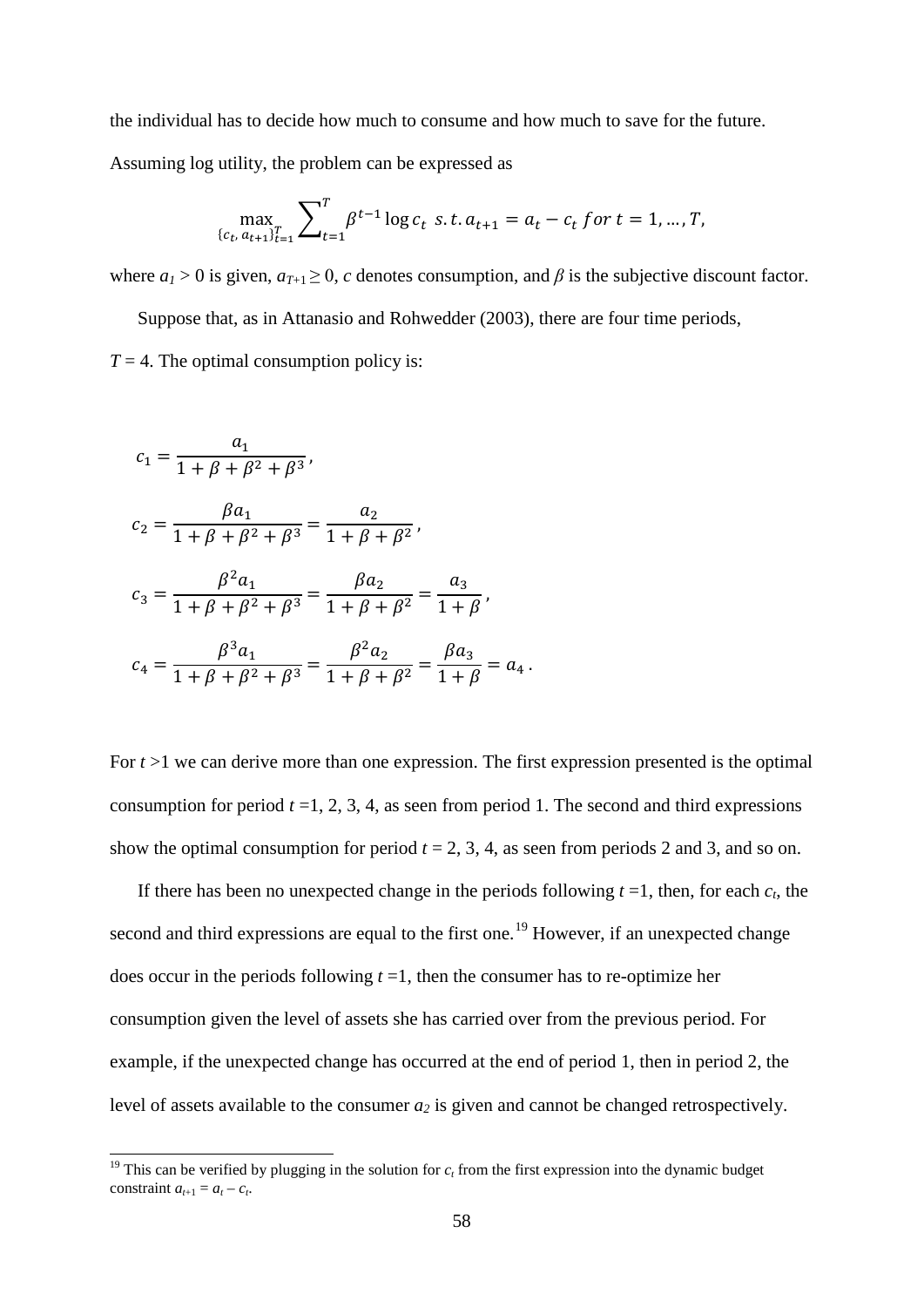Hence, the level of  $c_2$  given by the second expression,  $\frac{a_2}{1+\beta+\beta^2}$ , will not equal the level of  $c_2$ from the first expression,  $\frac{\beta a_1}{1+\beta+\beta^2+\beta^3}$ .

The take-away from this simple model is the illustration that the consumption and saving response following an unexpected change in wealth depends not only on the magnitude of the change in expected wealth, but also on subjective time preferences (*β*), the remaining planning horizon (*T* minus the time at which the shock occurs), and the age of the consumer (*t*). The pattern for the *Q* adjustment factor if there is no shock can be generalized to *T* periods using the formula for the sum of a finite geometric series:

$$
Q(t; tr = 0) = \frac{\beta^{t-1}}{1 + \beta + \beta^2 + \dots + \beta^{T-1}} = \frac{1 - \beta}{1 - \beta^T} \beta^{t-1},
$$

where *t* denotes a point in a consumer's life cycle. The pattern for this adjustment factor following a shock to wealth in any period  $tr > t$  can be expressed as

$$
Q(t, tr) = \frac{\beta^{t-tr-1}}{1 + \beta + \beta^2 + \dots + \beta^{T-tr-1}} = \frac{1 - \beta}{1 - \beta^{T-tr}} \beta^{t-tr-1} \text{ for } tr > t,
$$

where *tr* denotes the point in a consumer's life cycle when the unexpected change occurs.

In practical terms, we must adjust our measure of pension wealth to reflect that we observe individuals at various ages (hence with different remaining life expectancies) who also experience the reform at various points in their life cycle. For each observation *i*, we multiply pension wealth by the adjustment factor:

$$
\frac{(1-\beta)\beta^{age(i)-start\,work}}{1-\beta^{life\,exp(i)-age(i)}},
$$

where *age*(*i*) is the current age of the head of household, *start work* is the age at which the head of household starts working, *life exp(i)* is calculated as the sum of current age and remaining gender-specific life expectancy, and  $\beta$  is set to equal 0.98.<sup>[20](#page-60-0)</sup>

<span id="page-60-0"></span> $\overline{^{20}$  As in Feng, He, and Sato (2011), we treat the postretirement period as several time periods.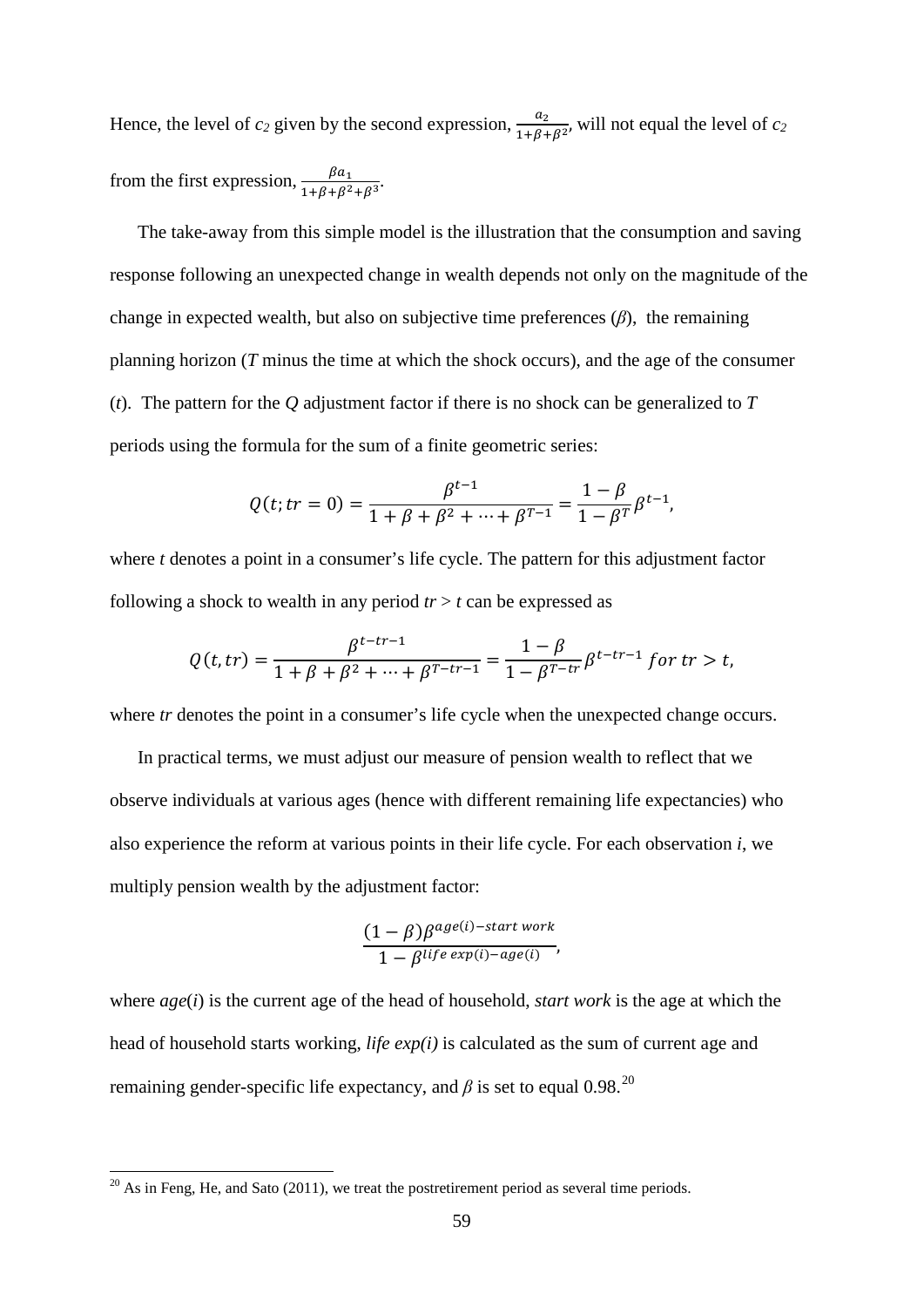Following the reform, the affected households need to re-optimize their consumption and saving behavior. The adjustment factor must take into account the household head's remaining life expectancy after the reform, the household head's current age, and when during the head of household's life cycle the reform occurred:

$$
\frac{(1-\beta)\beta^{age(i)-age \ at \ reform(i)}}{1-\beta^{life \ exp(i)-age \ at \ reform(i)}}
$$

where *age at reform(i)* is the head of household's age at the end of  $1998 + 1$ , as we assume that the reform occurs at the end of 1998 and that 1999 is the first year of the reform. We

apply the factor  $\frac{(1-\beta)\beta^{age(i)-age\,at\,reform(i)}}{1-\beta^{life\,exp(i)-age\,at\,reform(i)}}$  to all the households affected by the reform and

 $\frac{(1-\beta)\beta^{age(i)-start work}}{1-\beta^{life exp(i)-age(i)}}$  to the households unaffected by the reform and households in the pre-

reform period.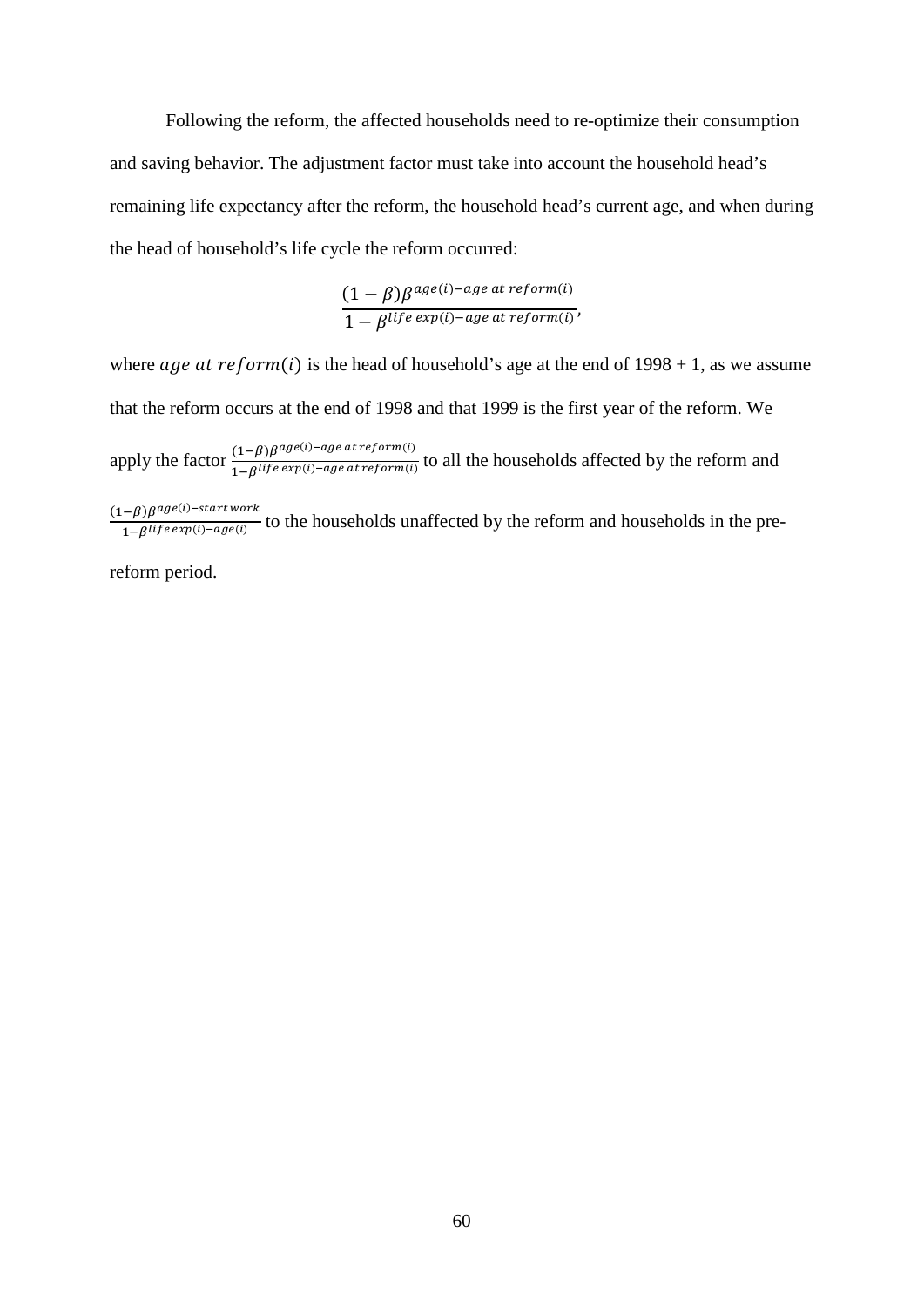# **Appendix C: Other results**



Figure A.1: Estimated effect of the 1999 pension reform on saving rate, by cohort

NOTE: The figure above shows point estimates from a multiyear difference-in-differences regression of the saving rate on three cohort dummies (older cohort, born 1949–1953; middle-aged cohort, born 1954–1968; and younger cohort, born 1969–1980), six year dummies, cohort-by-year interaction terms, and controls from Table 3. For each cohort, each panel presents the cohort-by-year interaction point estimate over time. The omitted categories are Year 1998 (the year before the reform) and the cohort born 1937–1948 (the cohort unaffected by the reform). The regression uses robust standard errors clustered by year of birth, and the figure presents 95